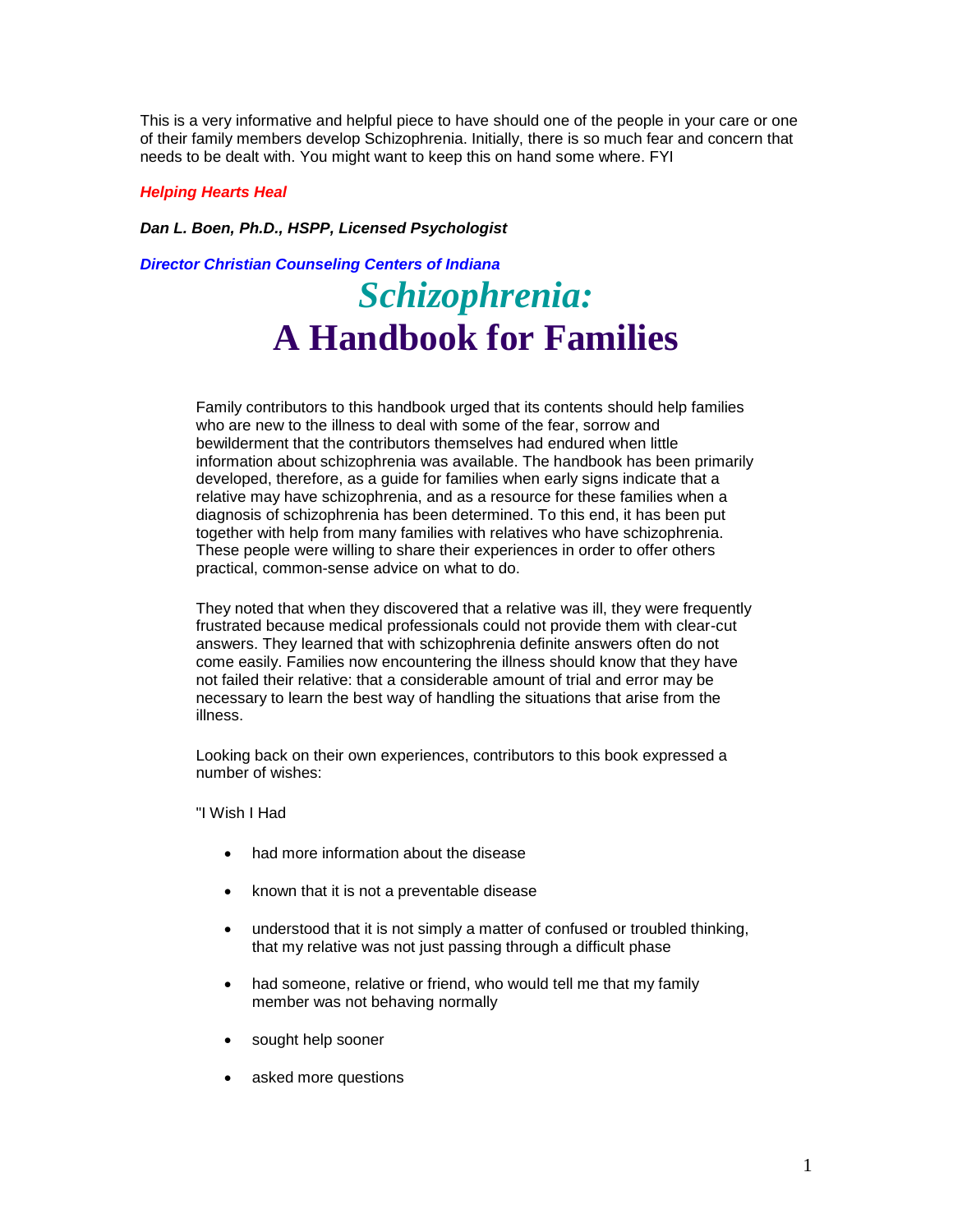- had more patience
- known that all my horrible feelings of guilt and shame were normal
- known that in real life all families aren't perfect like the Waltons on television, and
- known that I had the right to ask questions and seek help from the health care professions."

In keeping with the preceding list, the families have endeavoured throughout this handbook to provide you with a range of ideas. They caution that not all of these ideas will work for your relative, or be appropriate for your ethnic background and family traditions. And, of course, there are many areas that cannot be covered within the scope of this publication. Therefore, when asked what one piece of advice they would pass on to you, families stressed the importance of belonging to a chapter of the Schizophrenia Society of Canada (SSOC), or to a group associated with la Federation quebecoise des associations des familles et amis de la personne atteinte de maladie mentale in Quebec or to any other self-help group organized by and for families of people with schizophrenia. It is at support group meetings that you will receive information, advice, and understanding. Moreover, families found that as members of SSOC or similar organizations they could deal more effectively with their community and provincial health care systems. They have their own knowledge and experience of the illness, they know their rights, and they are better able to get help for their relatives. One woman stated, "Becoming a member of a support group is a crucial step in coming quickly to knowledge, understanding, and acceptance. The most important factor in coping is feeling that you are not alone, and that the situation is not hopeless."

The health care professionals consulted agreed that there is a lack of practical advice. They felt that they, too, would benefit from the common-sense knowledge now available from the experiences of families. They also agreed about the importance of joining a family support group. As one health care worker stated, "Under current circumstances, people with schizophrenia have very little voice. The nature of the illness makes it difficult for many to join together and lobby for their rights. The support of families and friends, as advocates, is needed to call attention to the issues."

# **What Is Schizophrenia?**

Although an exact definition of schizophrenia still evades medical researchers, the evidence indicates more and more strongly that schizophrenia is a severe disturbance of the brain's functioning. In *The Broken Brain: The Biological Revolution in Psychiatry*, Dr. Nancy Andreasen states "The current evidence concerning the causes of schizophrenia is a mosaic. It is quite clear that multiple factors are involved. These include changes in the chemistry of the brain, changes in the structure of the brain, and genetic factors. Viral infections and head injuries may also play a role....finally, schizophrenia is probably a group of related diseases, some of which are caused by one factor and some by another." (p. 222).

There are billions of nerve cells in the brain. Each nerve cell has branches that transmit and receive messages from other nerve cells. The branches release chemicals, called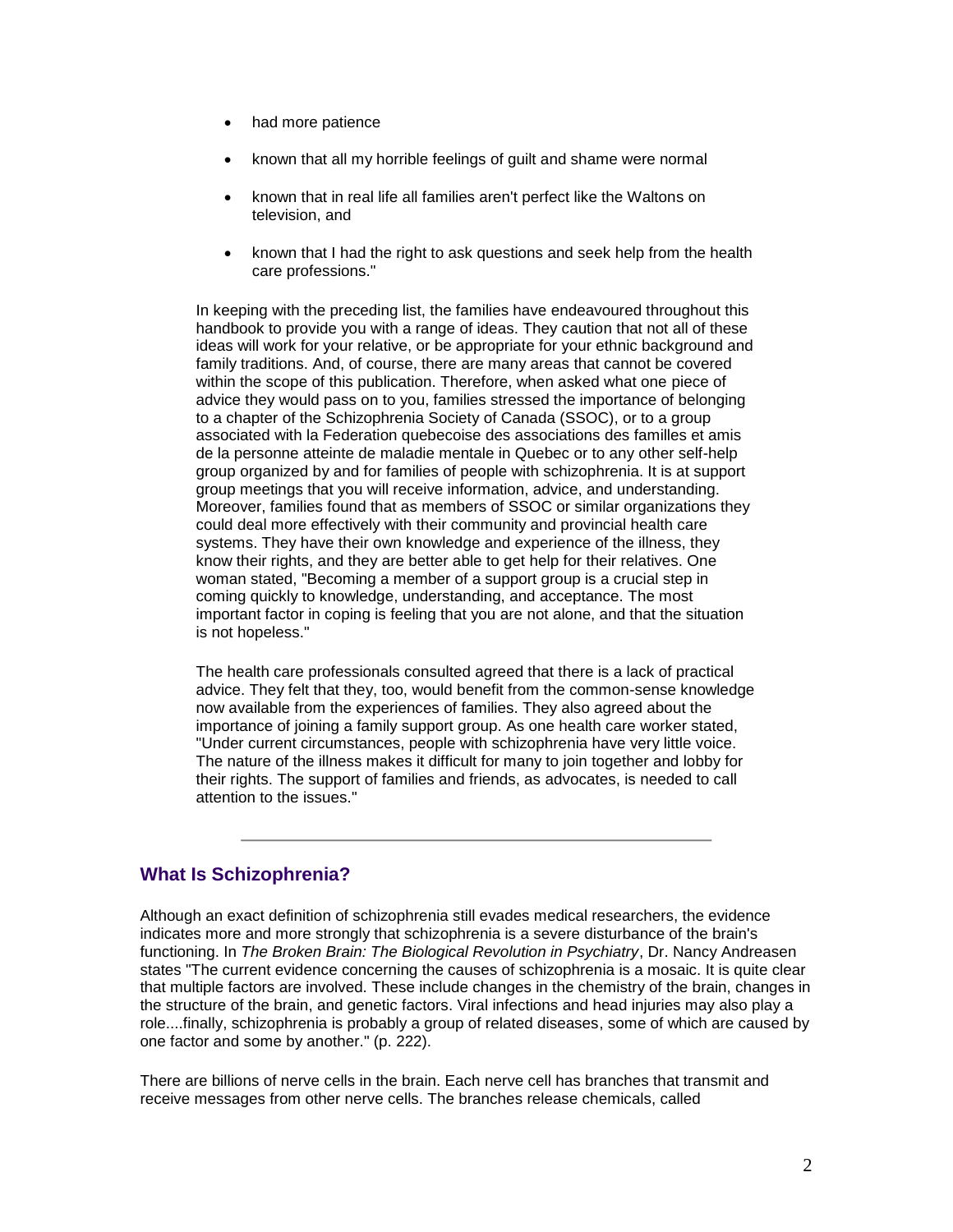**neurotransmitters**, which carry the messages from the end of one nerve branch to the cell body of another. In the brain afflicted with schizophrenia, something goes wrong in this communication system.

Many families of people with schizophrenia have found comparing the brain to a telephone switchboard very helpful in understanding the disease. In *Schizophrenia: Straight Talk for Family and Friends* (p. 41), Maryellen Walsh states "In most people the brain's switching system works well. Incoming perceptions are sent along appropriate signal paths, the switching process goes off without a hitch, and appropriate feelings, thoughts, and actions go back out again to the world....in the brain afflicted with schizophrenia...perceptions come in but get routed along the wrong path or get jammed or end up at the wrong destination."

Schizophrenia may develop so gradually that the family and even the person with the disease may not realize that anything is wrong for a long period of time. This slow deterioration is referred to as **gradual-onset** or **insidious schizophrenia**. A gradual build-up of symptoms may or may not lead to an **acute** or **crisis episode** of schizophrenia. An acute episode is short and intense, and involves hallucinations, delusions, thought disorder, and an altered sense of self.

Sometimes schizophrenia has a **rapid or sudden onset**. Very dramatic changes in behaviour occur over a few weeks or even a few days. Sudden onset usually leads fairly quickly to an acute episode. Some people have very few such attacks in a lifetime; others have more. Some people lead relatively normal lives between episodes. Others find that they are very listless. depressed, and unable to function well.

In some, the illness may develop into what is known as **chronic schizophrenia**. This is a severe, long-lasting disability characterized by social withdrawal, lack of motivation, depression, and blunted feelings. In addition, moderate versions of acute symptoms such as delusions and thought disorder may be present in the chronic disorder.

Psychiatrists divide the symptoms of schizophrenia into "**positive**" and "**negative**" categories. This can be confusing. Dr. E. Fuller Torrey explains that the adjective "positive" "...denotes those symptoms which are present and should be absent..."; "negative" those "...that are absent but should be present...." (Torrey, *Surviving Schizophrenia: A Family Manual*, revised edition, p. 79). This classification system is believed to be helpful for research purposes. It may suggest more promising forms of treatment and may help predict the outcome of the illness.

# **Positive Symptoms**

- **Hallucinations** are thought to be a result of over-sharpening of the senses and of the brain's inability to interpret and respond appropriately to incoming messages. A person with schizophrenia may hear voices or see visions that are not there, or experience unusual sensations on or in his or her body. Auditory hallucinations, the most common form, involve hearing voices that are perceived to be inside or outside of the person's body. Sometimes the voices are complimentary, reassuring, neutral. Sometimes they are threatening, punitive, frightening, and may command the individual to do things that may be harmful.
- **Delusions** are strange and steadfast beliefs that are held only by the observer and that remain despite obvious evidence to the contrary. For example, red and green traffic signals may be interpreted by someone with schizophrenia as instructions from space aliens. Many people with schizophrenia who suffer from persecution delusions are termed "paranoid." They believe that they are being watched, spied upon, or plotted against. A common delusion is that one's thoughts are being broadcast over the radio or television, or that other people are controlling the ill person's thoughts. Delusions are resistant to reason. It is of no use to argue that the delusion is not "real.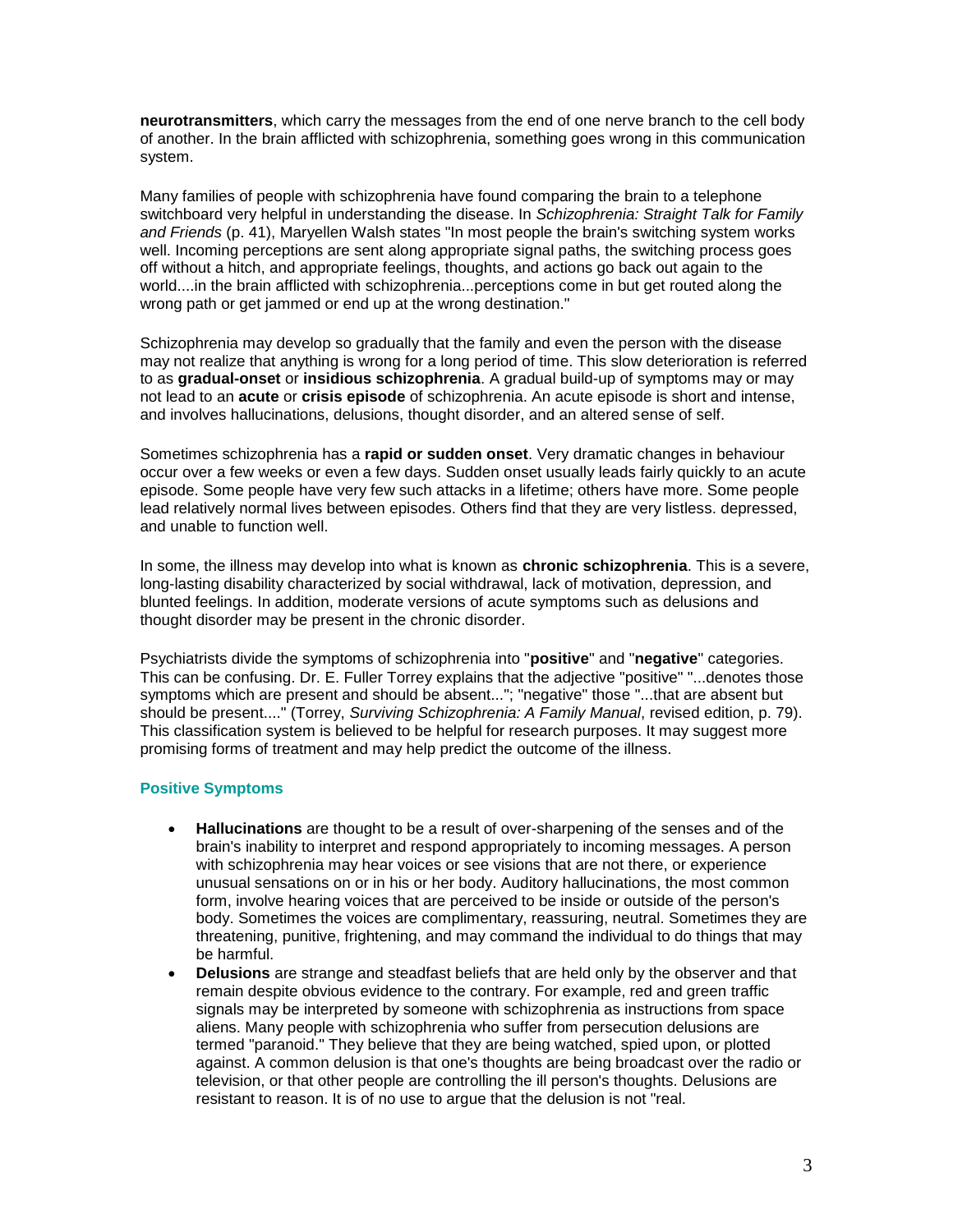- **Thought disorder** refers to problems in the way that a person with schizophrenia processes and organizes thoughts. For example, the person may be unable to connect thoughts into logical sequences. "Racing thoughts" come and go so rapidly that it is not possible to "catch them." Because thinking is disorganized and fragmented, the ill person's speech is often incoherent and illogical. Thought disorder is frequently accompanied by inappropriate emotional responses: words and mood do not appear in tune with each other. The result may be something like laughing when speaking of sombre or frightening events.
- **Altered sense of self** is a term describing a blurring of the ill person's feeling of who he or she is. It may be a sensation of being bodiless, or non-existent as a person. The ill individual may not be able to tell where his or her body stops and the rest of the world begins. It may be as if the body is separated from the person.

# **Negative Symptoms**

- **Lack of motivation** or **apathy** is a lack of energy or interest in life that is often confused with laziness. Because the ill person has very little energy, he or she may not be able to do much more than sleep and pick at meals. Life for the person with schizophrenia can be experienced as devoid of interest.
- **Blunted feelings** or **blunted affect** refers to a flattening of the emotions. Because facial expressions and hand gestures may be limited or nonexistent, the ill individual seems unable to feel or show any emotion at all. This does not mean that the individual does not feel emotions and is not receptive to kindness and consideration. He or she may be feeling very emotional but cannot express it outwardly. Blunted affect may become a stronger symptom as the disease progresses.
- **Depression** involves feelings of helplessness and hopelessness, and may stem in part from realizing that schizophrenia has changed one's life, from realizing that the "special feeling" experienced in the psychotic state is an illusion and that the future looks bleak. Often the person believes that he or she has behaved badly, has destroyed relationships, and is unlovable. Depressed feelings are very painful and may lead to talk of, or attempts at, suicide. Biological changes in the brain may also contribute to depression.
- **Social withdrawal** may occur as a result of depression, as a result of a feeling of relative safety in being alone, or as a result of being so caught up in one's own feelings and fearing that one cannot manage the company of others. People with schizophrenia frequently lack the resources needed to show interest in socializing.

It is most common for schizophrenia to attack young people for the first time between 15 and 30 years of age, but the illness may develop as late as age 40. It occurs in all races, in all cultures, in all social classes, and in both sexes. The risk for anyone in the population becoming schizophrenic is generally accepted as one percent. This means that about 250,000 Canadians will suffer from this illness at some point in their lives.

Schizophrenia is not now curable, but through the use of anti-psychotic medication and psychotherapy, the positive symptoms of schizophrenia can usually be controlled. Full recovery may occur, but it cannot be predicted. In some cases people get better on their own. Remission usually comes within the first two years and is rare after having the disease for five years. With advancing age, particularly after 40, life for the person with schizophrenia often becomes less difficult: positive symptoms tend to diminish and medication can often be taken at a low dose or less frequently.

**An Illness Not Understood: The Stigma Of Schizophrenia**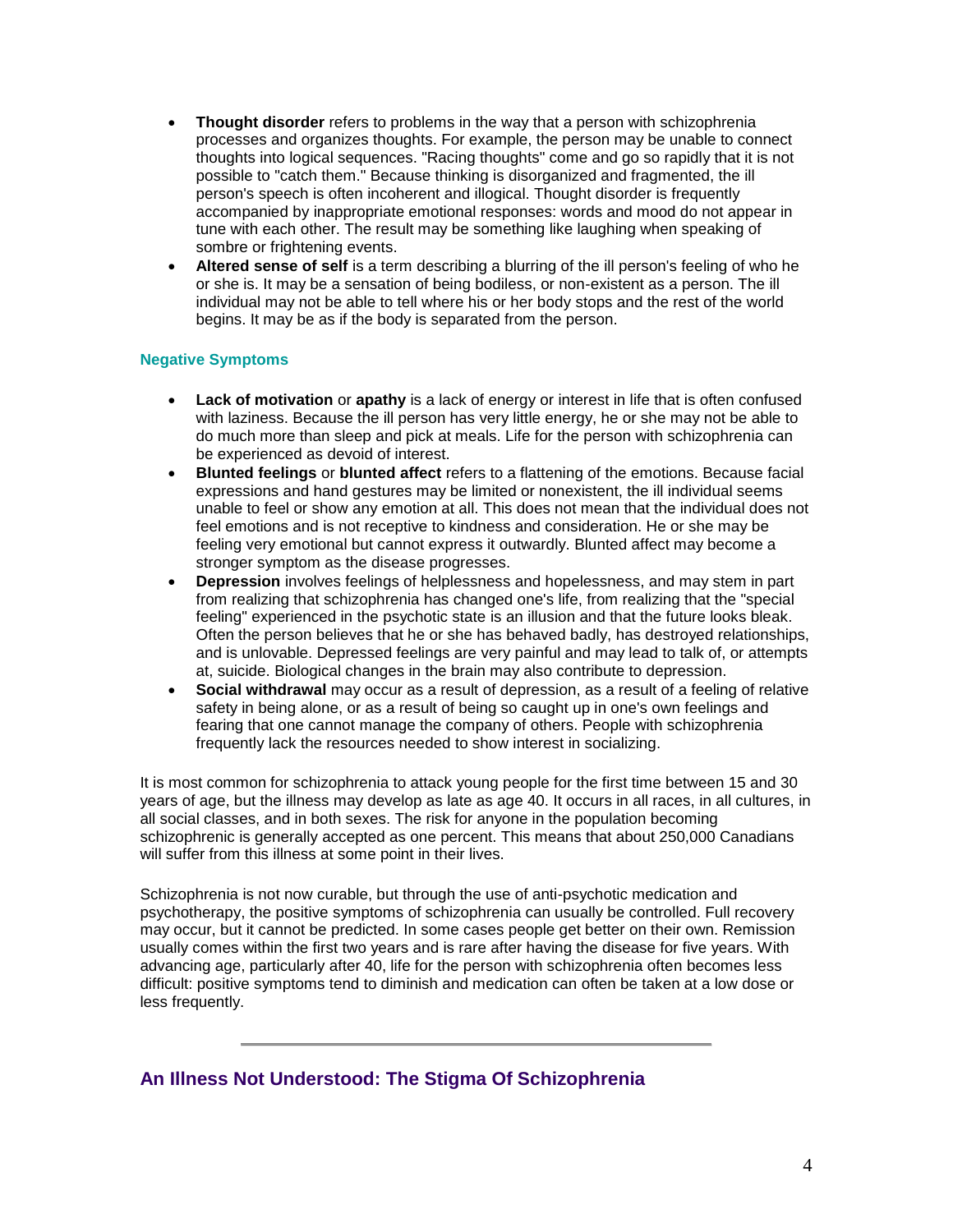The stigma of schizophrenia is a barrier to those trying to rehabilitate themselves. It is also a very real problem for their families. Therefore, those involved with schizophrenia are concerned about the dozens of misconceptions about the illness. Schizophrenia is a disease that is not well understood and is greatly feared. Most of what people think they know about schizophrenia is wrong. People confuse schizophrenia with split personality or multiple personality. They believe that people with schizophrenia are violent and dangerous. A limited number are, of course, but media publicity about particularly frightening and bizarre crimes of violence committed by people with mental disorders has left the public with the impression that most persons with schizophrenia are violent. This is not true. The majority are not. However, wide differences in the effect that schizophrenia has on different people and the difficulty in understanding the actions of someone in a deeply psychotic state, whose thinking is thoroughly confused, reinforce the public's concern. Some believe that people with schizophrenia have weak personalities and have "chosen" their madness. Many believe that schizophrenia is the result of bad parenting and childhood trauma.

One parent stated that he was often accused of abandoning his daughter when he took her to the hospital. Another parent said that clerks in stores ignored her son when he asked for help or tried to make a purchase. Some religious groups hold the view that the illness is one of God's punishments.

The families consulted believe that it is important to understand how the stigma surrounding schizophrenia developed. The term "schizophrenia" was introduced in 1911 by a Swiss psychiatrist, Eugen Bleuler. The word comes from the Greek schizo meaning "split" and phrenia meaning "mind." Bleuler wanted to convey the split between what is perceived, what is believed, and what is objectively real. He did not mean that the person with schizophrenia is split into two personalities, but that there is a splitting away of the personality from reality. The concept of "split," however, has led to schizophrenia being confused with multiple personality, a less common and very different psychiatric disorder, much publicized through such stories as *Dr. Jekyll* and *Mr. Hyde*, *The Three Faces of Eve*, and *Sybil*. Today, many health care professionals regret the existence of the term "schizophrenia" because of the confusion and misunderstanding that surround it.

Added to this basic confusion is a history of blame. Families agree that blame is a major stumbling block to seeking and receiving support.

In the late 1800s and the early part of this century, three competing views about the nature of mental illness gained acceptance in the psychiatric profession.

Biological psychiatry grew from the research of Dr. Emil Kraepelin in Germany; psychoanalysis from the findings of Dr. Sigmund Freud and his colleagues in their studies on neuroses in Austria; and behaviourism from the work of Dr. John B. Watson in the United States. Kraepelin's views predominated the thinking of psychiatrists in Europe, while both psychoanalysis and behaviourism (see Glossary) flourished in North America (Andreasen, *The Broken Brain*, pp. 11- 20).

In the 1950s, many North American psychiatrists began to believe that schizophrenia resulted from a form of psychic trauma inflicted on the individual early in life, typically by parents. Mothers of those with schizophrenia were believed to be over-anxious, obsessive, and domineering. These women were labelled "schizophrenogenic." One mother said she almost understood this. "When you are pushing to get help for your child, it is easy for some to 'put the cart before the horse' and point to this pushiness and tension as the cause of your child's problem, rather than the result of it." Gradually, blame was placed on the family as a unit. Theorists noticed poor family functioning where there was someone with schizophrenia, and confused the effect of the illness with its cause.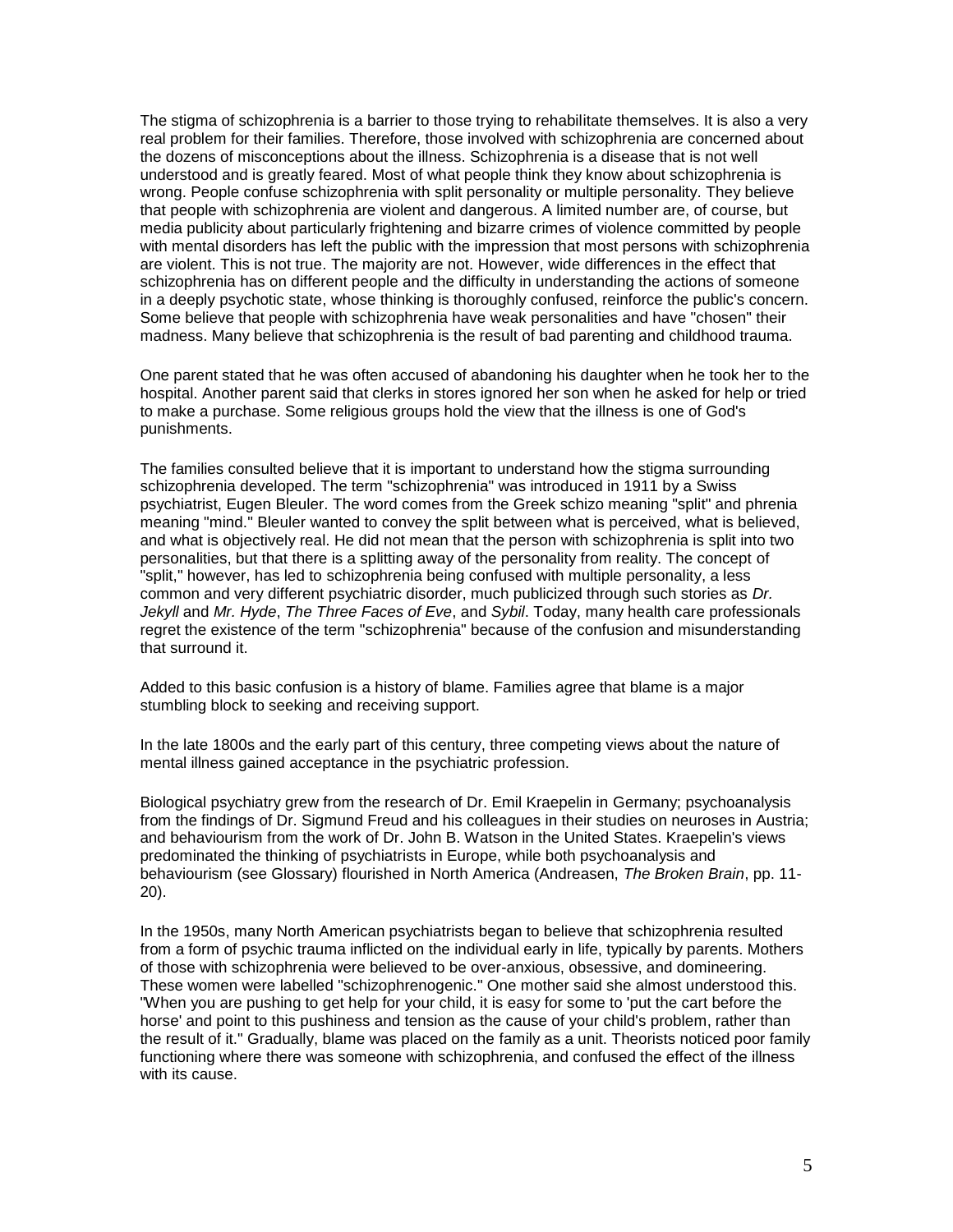Two other theories contributed to the mythology surrounding schizophrenia. The American psychoanalyst Thomas Szasz pronounced that schizophrenia, like all other mental illnesses, is a set of behaviours, not a disease. The late R.D. Laing, a British psychiatrist, suggested that it is really a "healthy" response to an insane world. People burdened with terrible stress act "crazy" in an effort to adapt.

Scientific research and factual data have discredited these theories. Unfortunately, they were all popular enough at one time to have gained public attention. You may still run into health care professionals who will suggest that you "caused" your relative's illness, and that a continuing family relationship may hinder recovery.

Aside from the history of blame, the symptoms of the illness itself can often add to the stigma of schizophrenia. The odd and unpredictable behaviour, poor functioning, or lack of good health habits can be disturbing to others. News coverage on acts of violence or suicides committed by people reported as having schizophrenia serve to add to the stigma, even if unintentionally.

Families often find the stigma difficult to handle. Some try to hide the illness in the family. Others, however, prefer to speak openly about it. They say this gives peace of mind and allows them to join with others to try to remove the stigma.

# **Recognizing That Something Isn't Right**

Family members commonly reported that they knew at an early stage that something wasn't right with their relative. They sensed that their son or daughter, brother or sister, husband or wife was not merely going through a phase, was not in a temporary bad mood, was not reacting to the overuse of drugs or alcohol. Some, however, said they were taken completely by surprise. They assumed that whatever unusual behaviour they had observed was due either to normal adjustment or to some degree of delinquency. All urge that people reading this Handbook trust their instincts and seek help immediately if they become concerned. Remember that you know your relative best.

**Early Warning Signs** - a list compiled from the focus group discussions

- inability to sleep, unusual waking hours, day and night mixed up
- social withdrawal, isolation, indifference
- deterioration in social relationships
- hyperactivity, or inactivity, or periods of alternation between the two
- inability to concentrate, noticeable difficulty in making decisions
- unusual preoccupation with religion or the occult
- hostility, suspicion, fearfulness
- over-reaction to peer or family disapproval
- deterioration in personal hygiene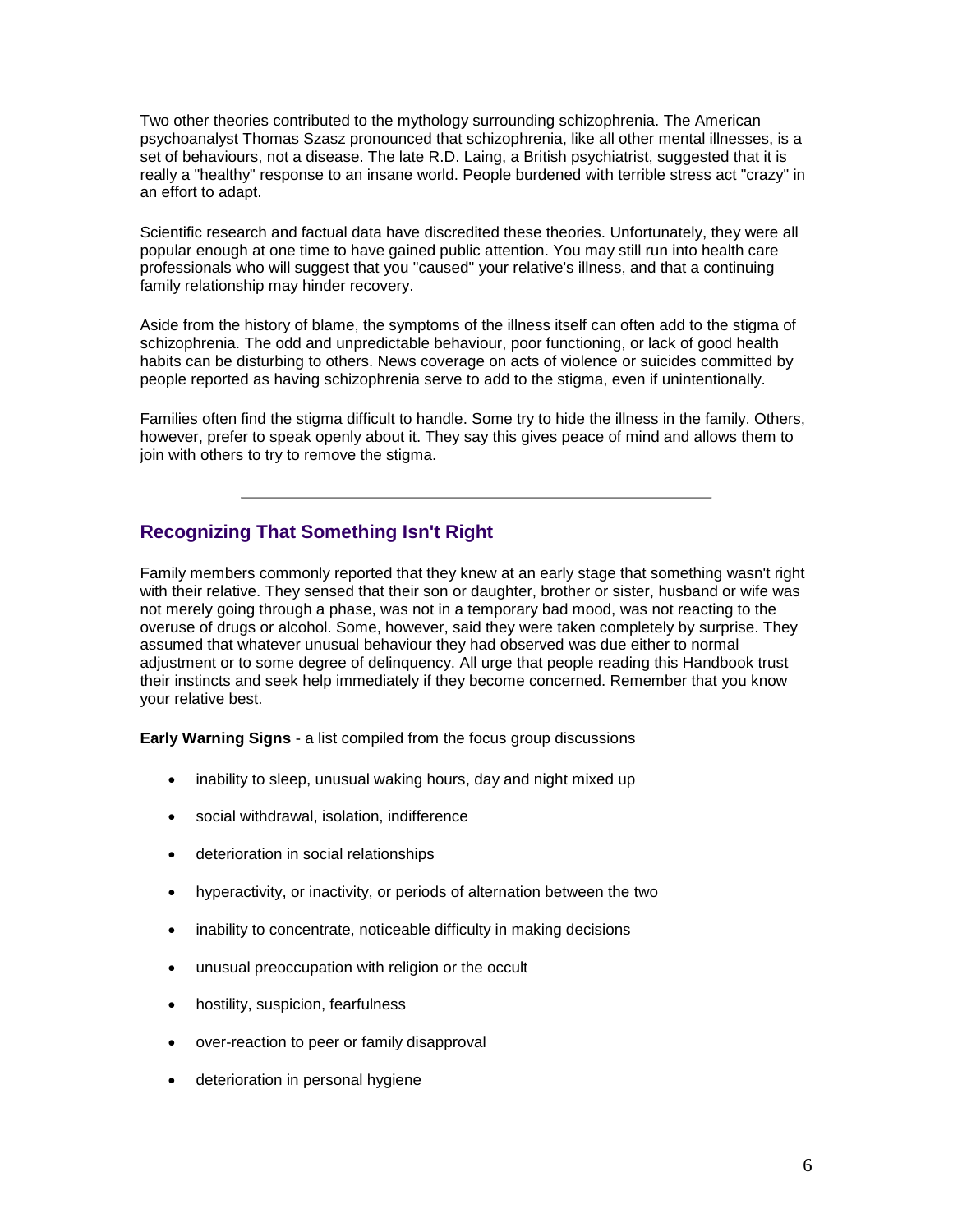- frequent hitch-hiking trips for unclear reasons
- excessive writing or childlike printing without clear meaning
- unusual emotional reactions
- flat, expressionless gaze
- staring, not blinking, or blinking incessantly
- unusual sensitivity to stimuli (noise, light)
- smelling and tasting things differently
- peculiar use of words or language structure
- bizarre behaviour: refusal to touch people, constant wearing of gloves, shaving head or body hair, cutting oneself, threats of self-mutilation

None of these signs by themselves indicate the presence of mental illness. Few of those who helped compile this list said that they had acted on these early warning signs. With the knowledge of hindsight, these family members urge you to seek medical advice if several of the behaviours listed above are present, or constitute a marked change from previous behaviour and persist over a few weeks.

Many families noticed that there was no logical flow of ideas during conversation. Others noticed that their relative began speaking out loud to no one, and did not seem to hear other people speaking to him or her. One young man began researching all religions and cults. Another young man began turning off all radios because he believed that he was receiving messages through this medium. In some families, their relative destroyed his or her bank book, birth certificate, and photographs. Signs of paranoia became apparent in many cases. A relative would begin talking about plots against him or her and had "evidence" that he or she was being poisoned. One man said that his wife assumed that whenever she saw people talking, they were talking about her.

Eventually, families reached a point where they could not tolerate the differences in behaviour any longer. Many commented that there was much confusion in the home, with some resentment and anger toward the person behaving strangely. Siblings often felt that their brother or sister was merely lazy and shirking responsibilities; children were embarrassed and confused by their parent acting so differently; parents disagreed on how to handle their child's problems; the stability of the marriage frequently suffered. All contributors stressed that you should not wait for tensions to reach such extreme levels. You should seek outside help from your family physician or some other appropriate source.

# **Where To Get Help: Seeking Medical Advice**

When you have decided to make a doctor's appointment, there are several things you can do to help make the situation a little easier for everyone. First, be aware that your relative may not want to go to a doctor. He or she may be genuinely unaware of the abnormality of the symptoms. Lack of insight about the illness may cause your relative to deny that anything is wrong. Or, if aware that something is wrong, he or she has probably spent weeks or months in a state of confusion and fear, trying to understand the problem on his or her own. Your relative may have put a lot of energy, talent, and intelligence into creating an act designed to convince everyone that things are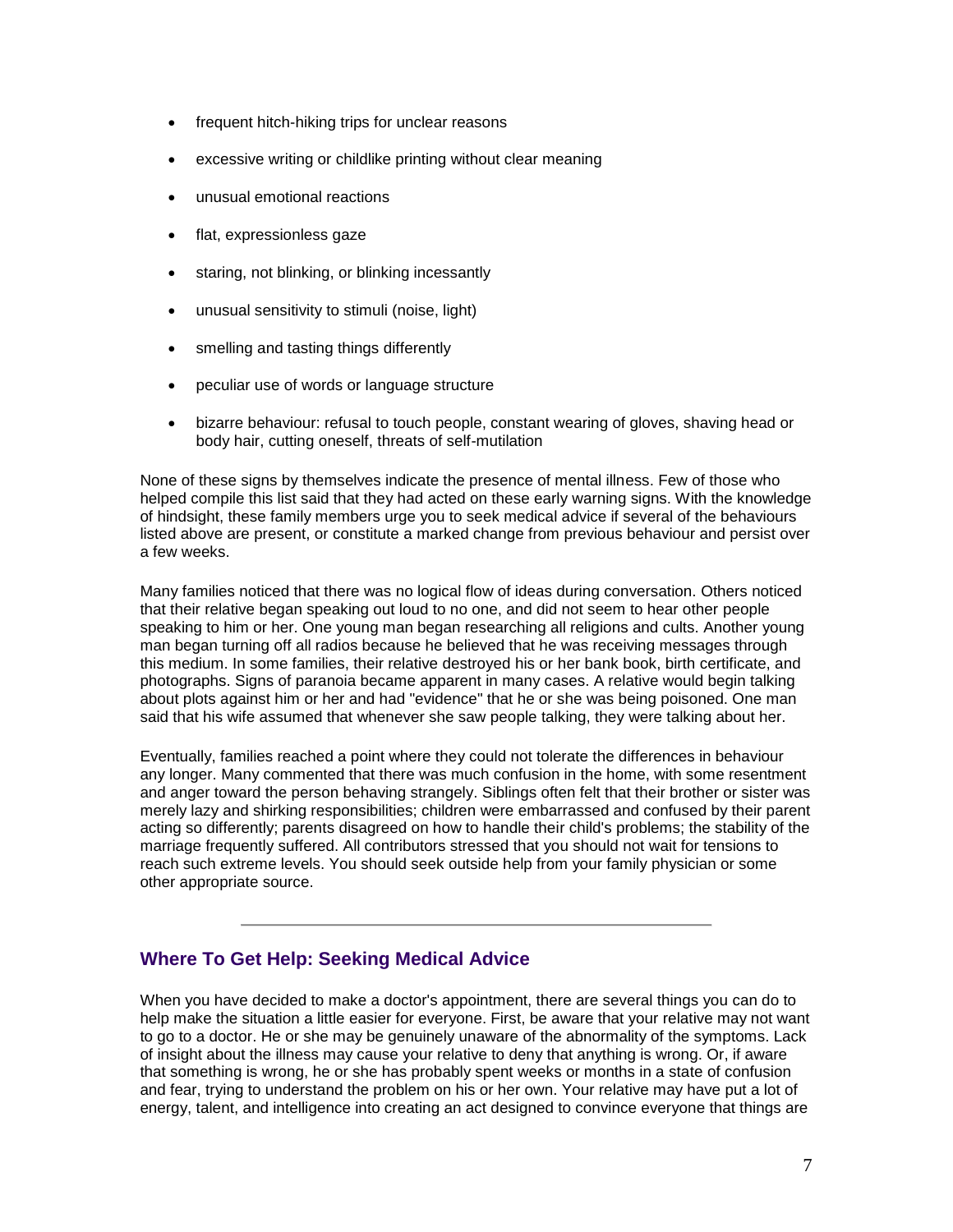"normal." When you suggest the need to see a doctor, you are not offering comfort: you may be confirming strong, unspoken fears. Hostile or patronizing suggestions such as "You've been really weird lately," or "Why are you acting like this? You're being silly and lazy," will alienate this person further. It is also unwise to say anything that could suggest that you have been discussing his or her behaviour behind the person's back: "We've all discussed your strange behaviour, and we agree that you need to see a doctor." Nor will it help to focus on the feelings and concerns of others: "Your behaviour is upsetting your mother," or "Your father is very angry with you."

It may be useful to focus on a particular symptom such as the inability to sleep, a lack of energy, or sadness and crying. You can then say something like: "I know you haven't been sleeping well at night, and you are so tired during the day. Why don't we make an appointment to see the doctor?" The doctor then can be perceived as someone who might be able to help rather than as a judge who will be critical.

If your relative agrees to see a doctor, ask the receptionist for a double booking - most appointments are only l0 or 15 minutes long - so that you will not feel rushed. Then, after you have arranged the appointment, send the doctor a letter outlining your concerns as clearly as possible. In addition to assisting the doctor, this will help you be clear about what has been happening. The following is a **sample letter**.

#### *Dear Dr. Smith,*

*I have made an appointment for my daughter, Jane, to see you on Monday, May 8, at 10:00 a.m. Three months ago, Jane began acting in an unusual manner. The following are some of the behaviours that our family has noticed. She cannot sleep at night, has dropped out of her favourite clubs, refuses to see any friends, cries two to three hours a day, and will not allow anyone to touch her.* 

*I have enclosed copies of her last two school reports, and a list of comments made by her friends. I believe that a medical assessment is necessary, and I am anxious to hear your opinion.* 

#### *Sincerely*

If your relative refuses to see a doctor, however, you should still make an appointment and go on your own. Again, seek a double booking, and send a variation of the above letter. After you have spoken to the doctor, you may be able, as a team, to get your relative in for an appointment.

If you have succeeded in convincing your relative to go to the doctor, you need to be aware that this first visit may not solve anything or answer any questions. Families who have been through this admitted that they had hoped this doctor's visit would be the "cure-all," and were frustrated when nothing seemed to happen.

During a doctor's appointment, your relative will rarely exhibit the behaviour that you have seen. Some people find talking to a doctor very stressful, and many people with schizophrenia have said that they found themselves going blank during the visit.

However, many people with schizophrenia said that their fear of going to see a doctor was somewhat alleviated when the doctor was able to ask the right questions; that is, because of the letter received in advance, the doctor was able to focus on the symptoms that were bothering the patient, and the patient found that he or she was more willing to open up to the doctor. For example, people found it comforting if the doctor said something like: "I understand you've been crying a lot lately. You must feel very confused about this."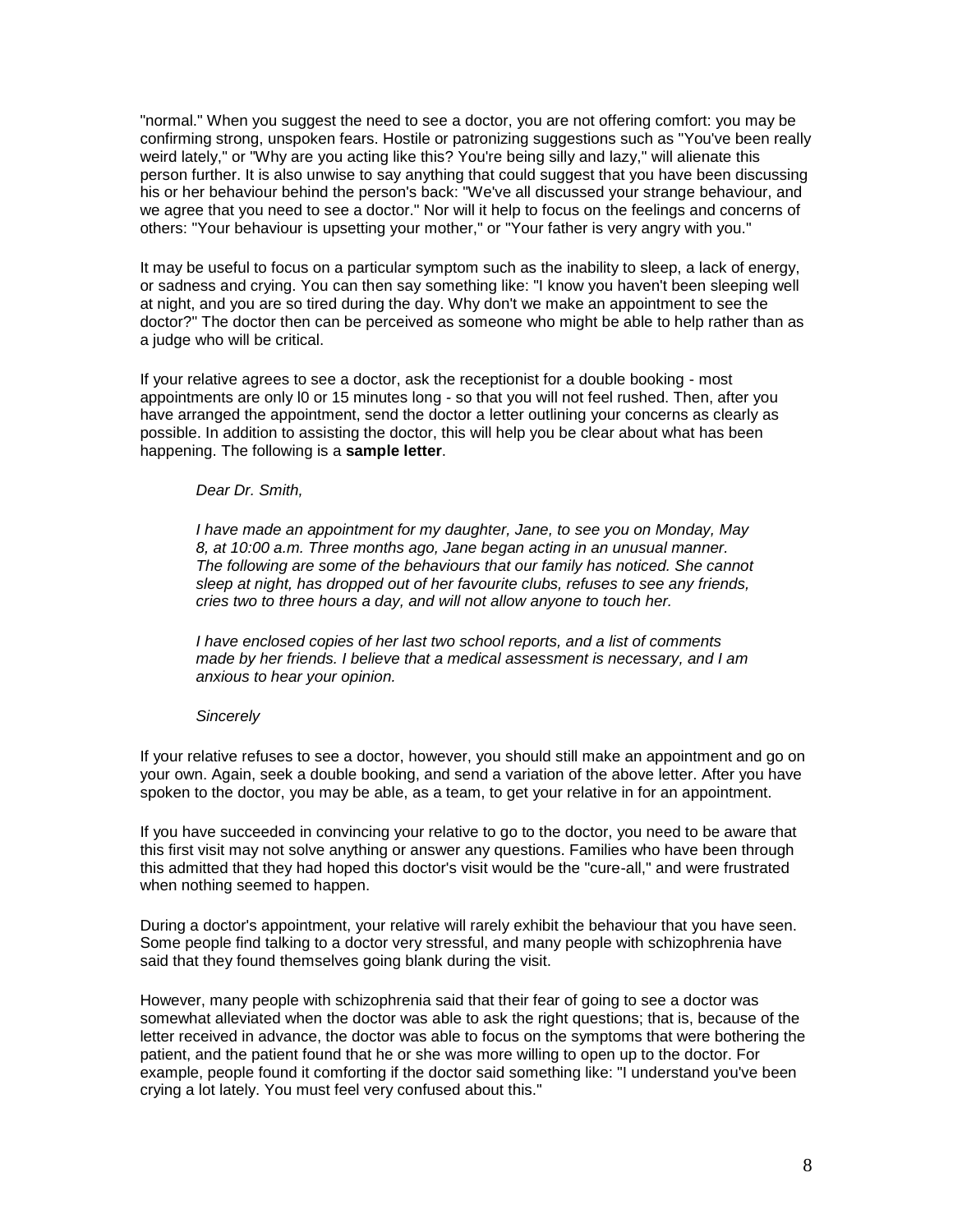## **Keeping Record**

Now that you have begun the process of getting help for your relative, families advise that you begin keeping a record that documents your relative's behaviour, and the steps taken by you and others in the course of the illness. This may involve a good deal of effort, but the value was emphasized again and again by focus group participants and others. Your record will help you when a doctor is taking a history, or when you change doctors. It will also keep your mind clear about the course of the illness and the treatment that has been tried.

The record should be clear and precise and in point form. Avoid vague words and rambling descriptions. Medical practitioners stress the importance of listing behaviours that can be observed and measured. For example, you are noting a behaviour if you say that Joe refuses to wash, and wears the same clothes every day. This is more useful than saying that Joe looks terrible. Another example: you are noting a behaviour if you say that Susan cries every night for at least one hour. Again, this is much more useful to the doctor than, "Susan seems so sad." Write down the details of the noted behaviour, and include the day, time and duration, if applicable. Keep a record of your appointments with your doctor, and keep copies of all correspondence.

It is essential that you treat your record as a confidential document, one that should be used with great discretion. Moreover, if your relative has paranoid tendencies, knowledge of your record may only convince him or her that you are spying. On the other hand, some families have found that it is helpful to have their relative's involvement in the record keeping. If you feel it is appropriate, encourage your relative to jot down his or her thoughts and feelings.

# **Diagnosing Schizophrenia**

There is, as yet, no simple lab test to make a diagnosis. Therefore, the diagnosis is based on the symptoms - what the person says and what the doctor observes.

To reach a diagnosis of schizophrenia, other possible causes such as drug abuse, epilepsy, brain tumour, thyroid or other metabolic disturbances, as well as other physical illnesses that have symptoms like schizophrenia, such as hypoglycemia and Wilson's disease, must be ruled out. The condition must also be clearly differentiated from bipolar (manic-depressive) disorder (see Glossary). Some patients show the symptoms of both schizophrenia and manic depression. This condition is termed "schizoaffective" disorder. Its relation to schizophrenia is unclear at present.

A diagnostic system for mental illness widely used in North America was developed by a task force of the American Psychiatric Association. The results of its work was published in a handbook called *The Diagnostic and Statistical Manual of Mental Disorders* (*DSM*). Andreasen noted in her book, *The Broken Brain: The Biological Revolution in Psychiatry*, that the third version of the Manual, commonly known as DSM-III, squarely placed the emphasis in diagnosis on "the careful study of objective symptoms" (p. 154). She went on to say that "the most important implication (of DSM-III) is a shift from the more psychoanalytic to a more medical approach" (p. 158).

Since *DSM-III* was published in 1980, further refinements have taken place. The current edition of the Manual is *DSM-III-R* (revised, 1987).

No matter what happens during the first visit to the doctor, the diagnosis of schizophrenia usually takes a long time. This is because it can be a very difficult diagnosis to make: the symptoms necessary for diagnosis either go unrecognized, or do not show themselves fully, until the illness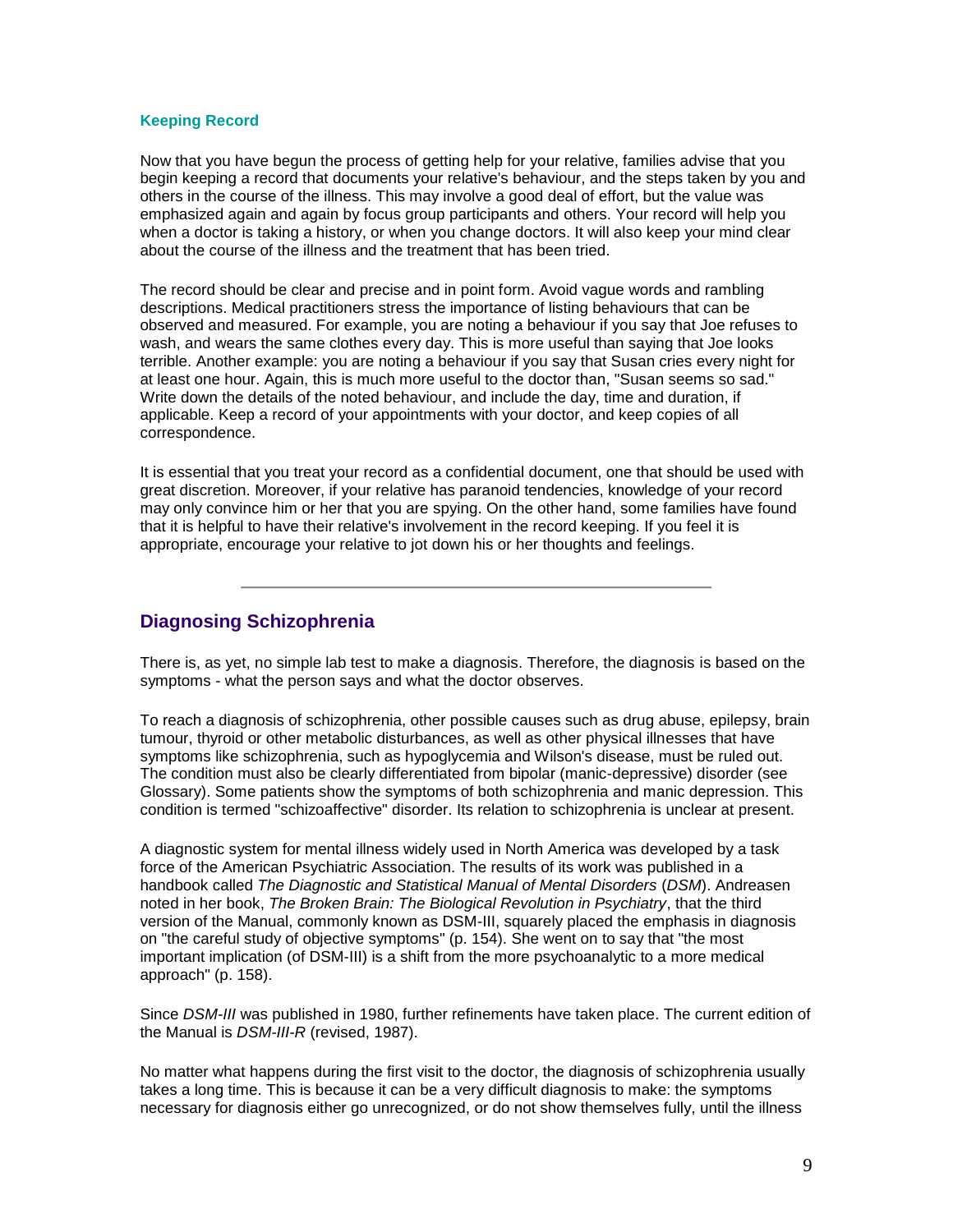is advanced. There are also many differences among individuals in the way in which symptoms present themselves. Most doctors, well aware of the stigma that still surrounds this illness, don't like to voice their suspicions until they are sure that this diagnosis is correct.

If your doctor does diagnose schizophrenia, do not assume that he or she has ruled out the possibility of another illness. Do not hesitate to ask about other illnesses and ask on what grounds the doctor has determined that schizophrenia is the problem. Where an illness as confusing and variable as schizophrenia is concerned, you should ask for a second medical opinion and a psychiatric referral, whether or not you are satisfied with your doctor's response. A request of this nature is perfectly acceptable. Do not feel that the doctor will take it as a personal criticism.

## **Confidentiality**

Sooner or later families run up against the legal and ethical issue of confidentiality. It is a basic principle in the practice of medicine. Information about a patient cannot usually be released, except to members of the treatment team, **unless** that patient has given written consent. The exceptions are when a patient is under age or is deemed to be mentally incompetent. Under the law in some jurisdictions, a priority list of those who may act on his or her behalf has been established for anyone judged to be mentally incompetent. It often comes as a surprise to parents, for example, that they are not first on such lists. In the case of a spouse in Ontario, if the person who is ill has appointed someone else when mentally competent, that person ranks before the spouse.

It is natural for care-giving family members to want to know as much as they can about their relative's situation to be able to help as much as possible. Health care professionals recognize this, but their hands may be tied because no patient's consent has been given. Ideally, written authorization for the doctor to talk to the family should be obtained when the patient is well. However, if the patient is unwilling to give consent, try asking the physician whether there is anything that you can do to help obtain it. Remember, also, a physician **can** speak if there is a risk of physical violence.

Legal requirements on disclosure vary among provinces and territories. You may also ask a health care professional what is needed in your particular province or territory. It may be worth seeing if it is possible to attend some of the health care team meetings or consultations with the patient. The patient may be more willing to accept this than to sign a consent form for the release of information.

A physician (and other health care professionals) will normally look to family members to supply information about the patient. At the doctor's discretion, your information may be passed on to the patient. Indeed, it is probably wise to assume this. You may wish to consider, therefore, the effects of telling your relative directly about any information that you have given to a member of the care team. Care-providers often find that this enhances their care-giving relationship with the patient.

# **What To Do In A Crisis**

Most families reported that a crisis or psychotic episode - that is, a severe break with reality occurred a few months to a year after they began to notice unusual behaviour. Some said, however, that the crisis occurred with little or no warning.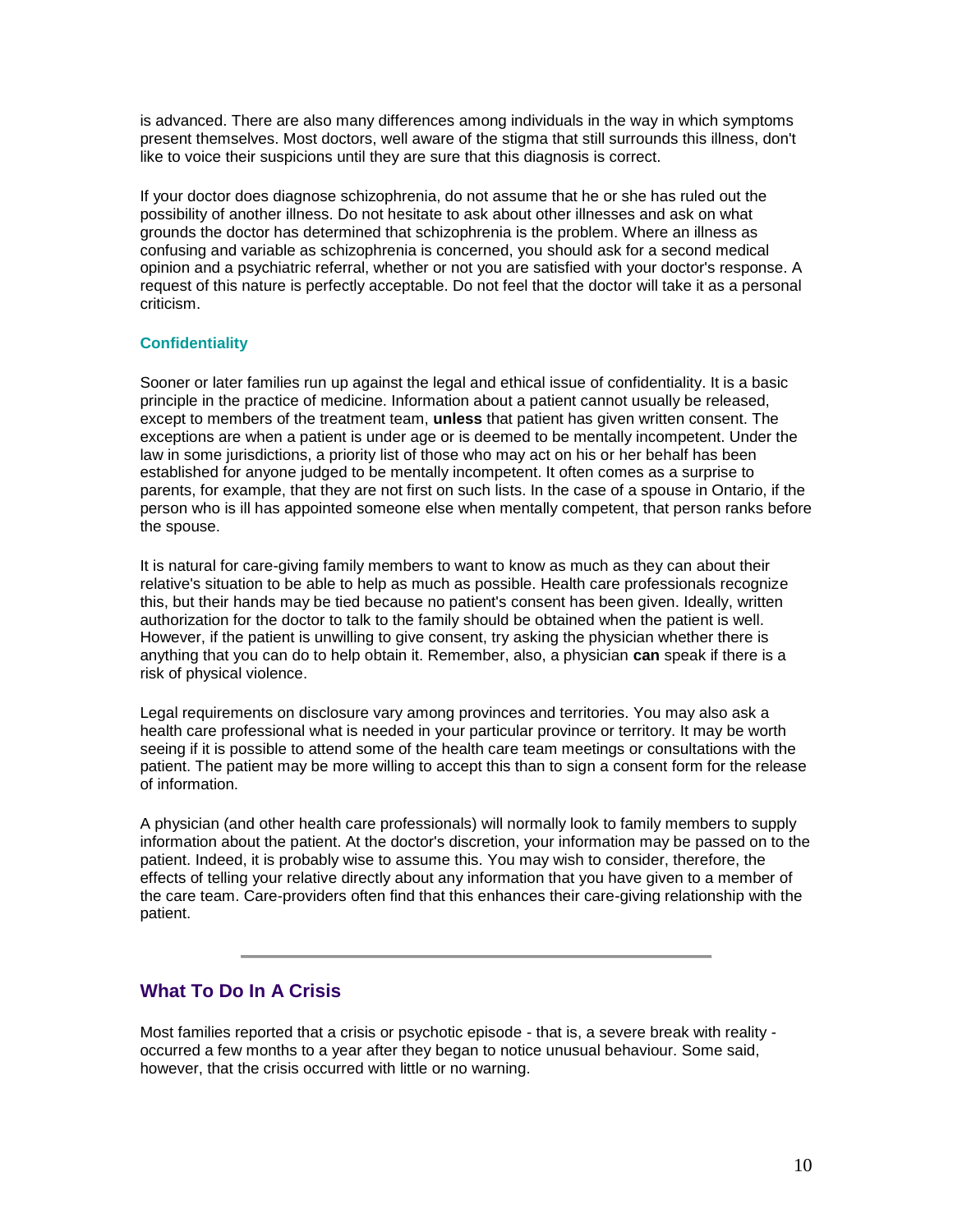During a crisis episode, your relative will exhibit some or all of the following symptoms: hallucinations, delusions, thought disorder, and disturbances in behaviour and emotions. Families who have been through these psychotic episodes warn that no amount of preparation can fully protect you from the shock, panic, and sickening dread you will feel when your relative enters this stage of schizophrenia. Understand also that your relative may be as terrified as you are by what is happening: "voices" may be giving life-threatening commands; snakes may be crawling on the window; poisonous fumes may be filling the room. You must get medical help for your relative as quickly as possible, and this could mean hospitalization. If your relative has been receiving medical help, phone the doctor or psychiatrist immediately. Ask which hospital you should go to and for advice about what to do.

#### **Guidelines that May Help You In Crisis**

**DO'S** - Try to remain as calm as possible. Decrease other distractions; turn off the television, radio, etc. If other people are present, ask them to leave the room. Talk one at a time. Try saying, "let's sit down and talk," or "let's sit down and be quiet." Speak slowly and clearly in a normal voice. Make statements about the behaviour you are observing: "You are afraid/angry/confused. Please tell me what is making you afraid, etc." Avoid patronizing, authoritative statements such as "you are acting like a child," or "you'll do as I say, young lady." Repeat questions or statements when necessary, using the same words each time. Don't rephrase the question in the hope that this will make it clearer. Allow your relative to have personal "space" in the room. Don't stand over him or her or get too close. Understand that too much emotion on your part can upset your relative further.

**DON'TS** - Don't shout. If your relative appears not to be listening to you, it may be because other "voices" are louder. Don't criticize. Your relative cannot be reasoned with at this point. Don't challenge your relative into acting out. Avoid continuous eye contact. Don't block the doorway. Don't argue with other people about what to do.

It is far better, if possible, to have your relative go to the hospital voluntarily. If you do not think your relative will listen to you, see if a friend can talk the person into doing so. Some have found that presenting their relative with a choice seemed to work. "Will you go to the hospital with me, or would you prefer that John take you?" Such an approach may serve to reduce the person's feeling of helplessness. Offering choice, no matter how small, provides some sense of being in control of the horrible situation in which they find themselves.

Families warn that sometimes a psychotic episode will involve violence. In such situations, there will be no time to talk calmly to your relative, or to phone the doctor or psychiatrist to ask for advice. Because your relative is in an altered state of reality, he or she may try to act out the hallucination - for example, shatter a window. Your relative may threaten to harm him or herself, to hurt you, or to damage property. One mother said that her son kept yelling that God was ordering him to kill her. In such situations, you must do whatever is necessary to protect yourself and others (including the ill person) from physical harm. It may be that the wisest course is to leave the premises. The alternative might be to secure your relative in a room while you phone or go for help. Such an action, however, would be advisable only under extreme circumstances. In such charged situations, probably your only choice is to phone the police. It may be unwise to drive your relative to the hospital by yourself: do so only if someone else can go with you.

#### **Police Involvement**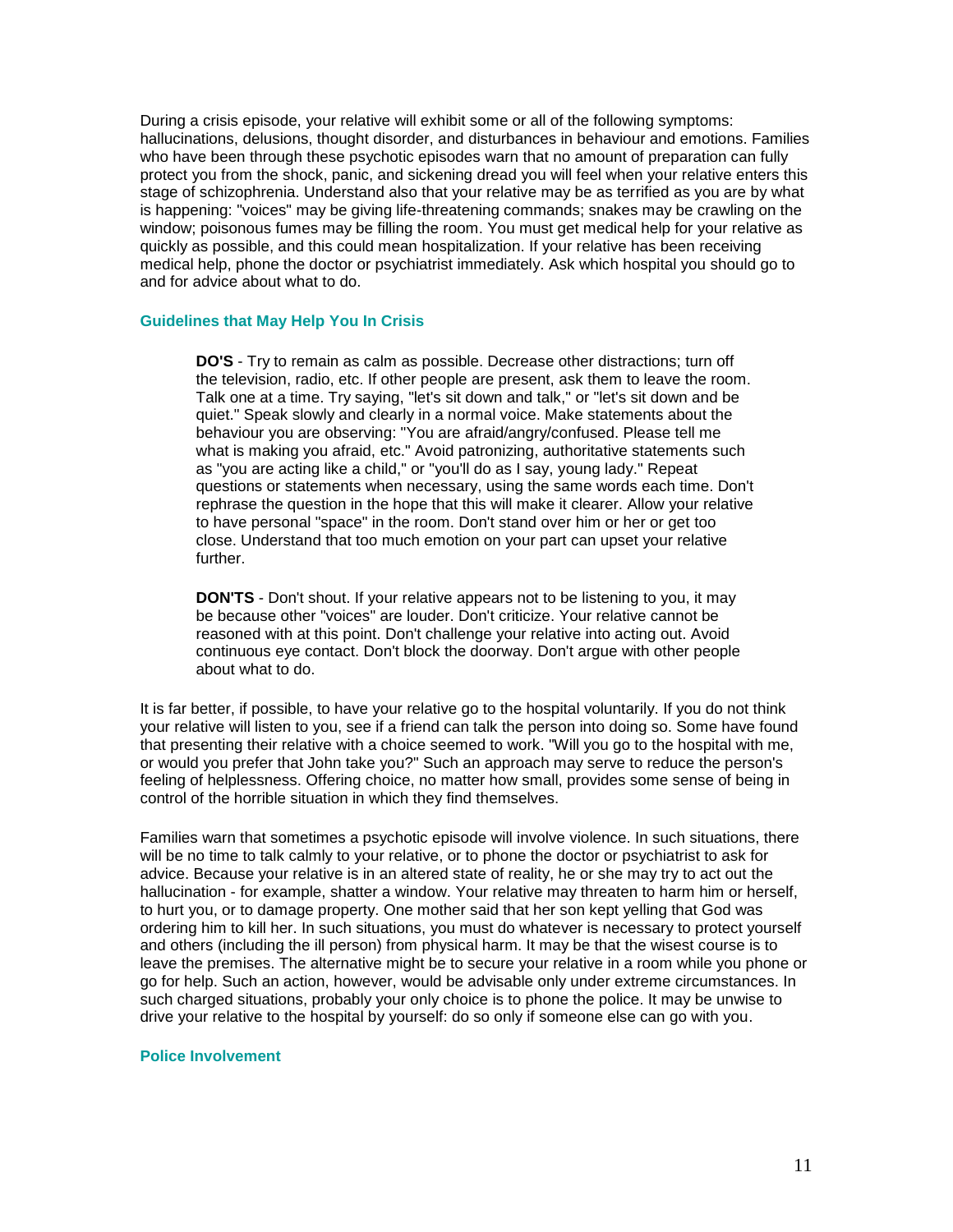Families who have been through this agreed that they were hesitant to call the police. They felt that they were treating their relative as a criminal, and that they were giving up and abandoning the person, however, in some situations they had no other choice. Many families discovered that the statement, "I am calling the police," calmed their relative. It let the person know that his or her behaviour would not be tolerated. One father said that the sight of the police uniform helped to defuse the situation. But another father, disagreeing with this tactic, warned that because his daughter was paranoid, seeing a police officer in her home was like waving a red flag and infuriated her further. Remember to trust your instincts: you know your relative better than anyone else and have a better chance of judging how he or she may respond to different tactics.

When you phone the police, explain that your relative is in urgent need of medical help, and that he or she has been diagnosed as having schizophrenia (if this is the case). Briefly describe what your relative is doing - making threats, damaging property - and state that you need police assistance to get your relative to a hospital. Make sure that the police know whether your relative is armed, and whether or not there are accessible weapons in the home.

When the police arrive, those families who have been through this experience warn that you must be prepared for a variety of responses. Some police forces have specially trained officers who know how to handle psychiatric emergencies. Some police officers have little knowledge of, or experience in dealing with, this sort of crisis. Some officers may be extremely sympathetic, while others may be quite unhelpful. You might be asked by the police to lay a charge. You should think very carefully of the implications of doing so. Know too that your own attitude or emotional state may be a factor in conditioning police reaction. In your record, document everything that happens when you phone the police: note how long it took for someone to respond to your call; note the officers' names and badge numbers; note briefly how they treated you and how they handled the situation.

Once in your home, the police will try to assess the situation and decide what should be done. While the police are present, you may have the chance to phone your relative's doctor or psychiatrist to ask for advice. Inform the police if you have been advised by the doctor to take your relative to a particular hospital.

After the police have the information they need, they may take your relative to a hospital emergency department. It is the responsibility of the police to report all relevant information to the doctor. They are usually required by law to stay with your relative until an assessment is carried out. If you have not been able to go with the police to the hospital - although you should go if at all possible - ask the police to phone you back and let you know what has happened. We recommend that you speak directly to the doctor; the emergency head nurse should be able to help you get in touch. You will want to find out if your relative has been admitted to the hospital, and whether or not treatment is being given. Find out the name of the admitting physician. Record all of this information.

#### **Hospital Admission and Mental Health Legislation**

Admissions in all provinces and territories are governed by the mental health legislation in effect in each area. Although there are significant variations between the different Acts, all make a distinction between voluntary and involuntary admission. Voluntary admission is usually based upon a request from the prospective patient together with a recommendation from his or her physician. Involuntary admission is one that occurs **without** the patient's consent. Such a decision rests on an assessment of the seriousness of the patient's condition.

In many jurisdictions, although the language used may differ, involuntary admission is the result of a conclusion that the person is suffering from a mental disorder and is a danger to him or herself, or to others. Some jurisdictions allow involuntary admission without evidence of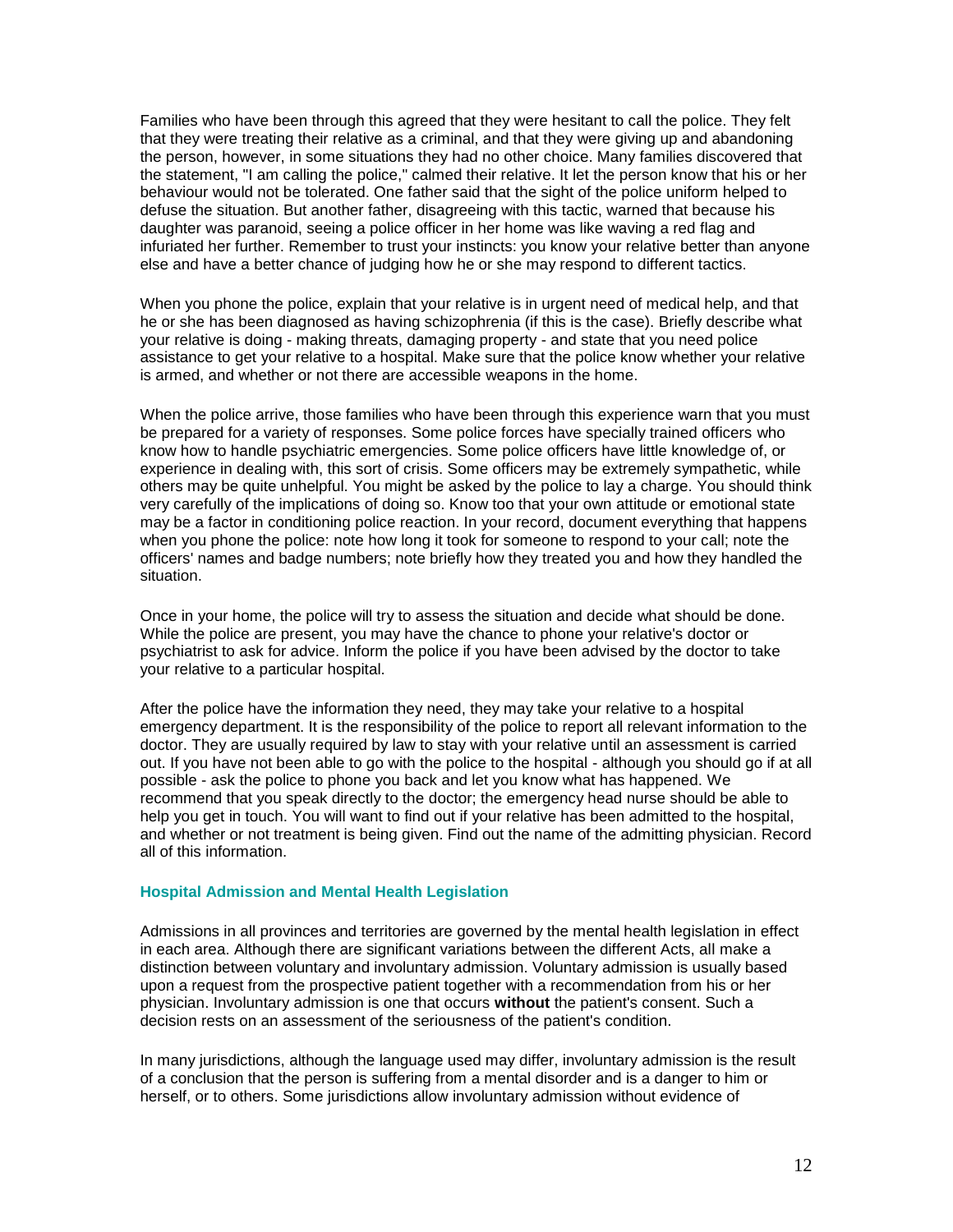dangerousness, if it is established that substantial deterioration in the person's health will occur if the person is not treated immediately. In some, the application for such an admission must be supported by examinations by two physicians. In others, the certificate of admission must be signed by a physician other than the one signing the application.

An explanation of the legal situation may be provided to you by a health care professional. If not, ask for one. Other possible sources of information are a local SSOC chapter or another family self-help group in your area. Useful brochures on mental health legislation may be available from your provincial or territorial health department, or you might consider obtaining a copy of the relevant legislation from the publications office of the province or territory.

In crisis situations, you might normally expect your ill relative to be admitted, if not voluntarily, then involuntarily. However, this may not be the case. Your relative may refuse to be admitted, and the medical examination may not result in an assessment that would support involuntary admission. If you are not able to be at the hospital, it is possible that your relative may be allowed to leave before you are notified. If your relative is not admitted, families who have been through the experience recommend strongly that you consider other possible courses of action, including, in some circumstances, leaving your relative on his or her own. Without the alternative of returning home, the hospital may appear to be a safe haven to the ill individual.

#### **Emergency Planning**

Contributing families recommend strongly that you have an **emergency plan** ready for crisis episodes.

- 1. Have handy a list of phone numbers for: the police, the doctor, the psychiatrist, and an emergency centre for psychiatric admissions.
- 2. Ask your relative's doctor or psychiatrist ahead of time which hospital to go to in case of an emergency.
- 3. Know which family members and friends your relative may trust more than others in an emergency.
- 4. Find out whom you can phone for support at any time of the day or night.
- 5. If applicable, decide who will take care of other children.
- 6. Consider explaining the situation ahead of time to your local police department to get advice about what to do.
- 7. Know that the crisis situation may be less frightening to your relative if the emergency procedure has been explained and is anticipated.

# **Hospitalization**

Your relative's doctor or psychiatrist may have recommended hospitalization for diagnosis early on in the assessment. If not, hospitalization will usually occur during or after a psychotic episode.

The availability of a bed may determine where your relative is hospitalized. In communities where there is a psychiatric hospital, your relative could be admitted there or sent to the psychiatric ward of a general hospital. The former usually offers the patient a wider range of supportive therapy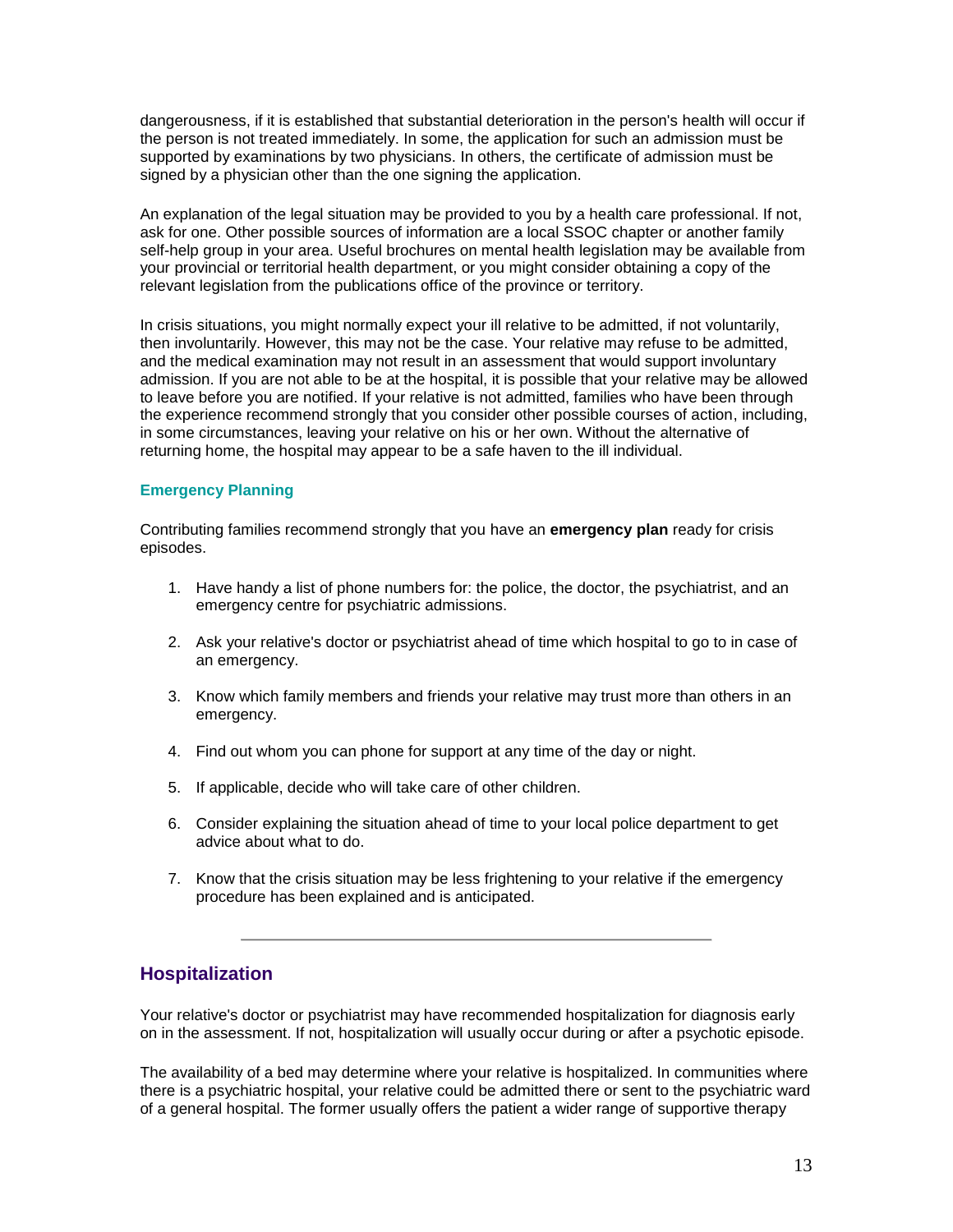and counselling programs. However, should he or she have another medical condition in addition to schizophrenia, a general hospital could be preferable. In addition, the patient might find a smaller setting easier to cope with, at least in the early stages of treatment. Normally. transfers can be arranged to meet any special need of the patient.

Families and health care professionals emphasized the importance of hospitalization for accurate diagnosis. The hospital setting allows intensive observation and testing, which will help to build up a picture of your relative's condition. When admitted to a hospital, a patient' s valuables and money will normally be locked up for safekeeping until discharge. Some families suggest that it is worth making a list of these and any items of clothing and other personal effects that your relative takes to the hospital. This can be helpful to hospital staff and is a safeguard against subsequent misunderstandings.

When admitted, your relative will receive a thorough psychiatric examination and should also be given a complete physical check-up. The psychiatric examination is an interview process used to understand how your relative is thinking and feeling at that moment and to obtain a clearer idea of his or her situation.

If you are at the hospital with your relative, you will probably be interviewed. If not, you may request an interview. The purpose of the testing and interviewing is to achieve a diagnosis (if one has not already been made by your relative's doctor or psychiatrist), to determine appropriate treatment, and to decide if your relative should be treated further as an in-patient, or if out-patient psychiatric appointments are recommended.

The assessment also allows a decision to be made as to whether the patient is mentally competent, should this be an issue. If the person is deemed to be mentally incompetent, there is a need for a substitute decision-maker. Provisions regarding this vary across Canada. Mental health legislation in some jurisdictions, such as Ontario, has established a precise list of substitute decision-makers, ranked in the order in which they must be approached. In others, the rules are more general.

Ontario legislation also formally defines the test to be used by physicians to determine mental competency. The patient is mentally competent if he or she "has the ability to understand the nature of the illness for which treatment is proposed and the treatment recommended and is able to appreciate the consequences of giving or withholding consent." (Section 1. Ontario Mental Health Act, as amended, Pocket Criminal Code 1990, incorporating 1985 Revised Statutes of Canada and Subsequent Amendments, eds, Gary P. Rodriguez, Jean Oyellet. Agincourt, Ontario: Carswell Company Limited, 1989.)

In cases where the patient has an estate, the question of mental competence may also arise. All jurisdictions have legislation that provides for the appointment of a trustee to make financial decisions for someone deemed to be mentally incompetent.

At the present time, the concept of "mental competence" is receiving considerable attention, and there may well be significant changes in mental health legislation in this area.

#### **Relations with Hospital Staff**

When asked what advice they would give to people at this point, contributing families noted that the main goal during this period of hospitalization should be to establish effective communications with hospital staff. Most relatives arrive at the hospital in a state of panic and shock, and want to know what is going on and what will happen next. They do not understand the complicated hospital procedures. "Experienced" families state that it is important now that you **remember**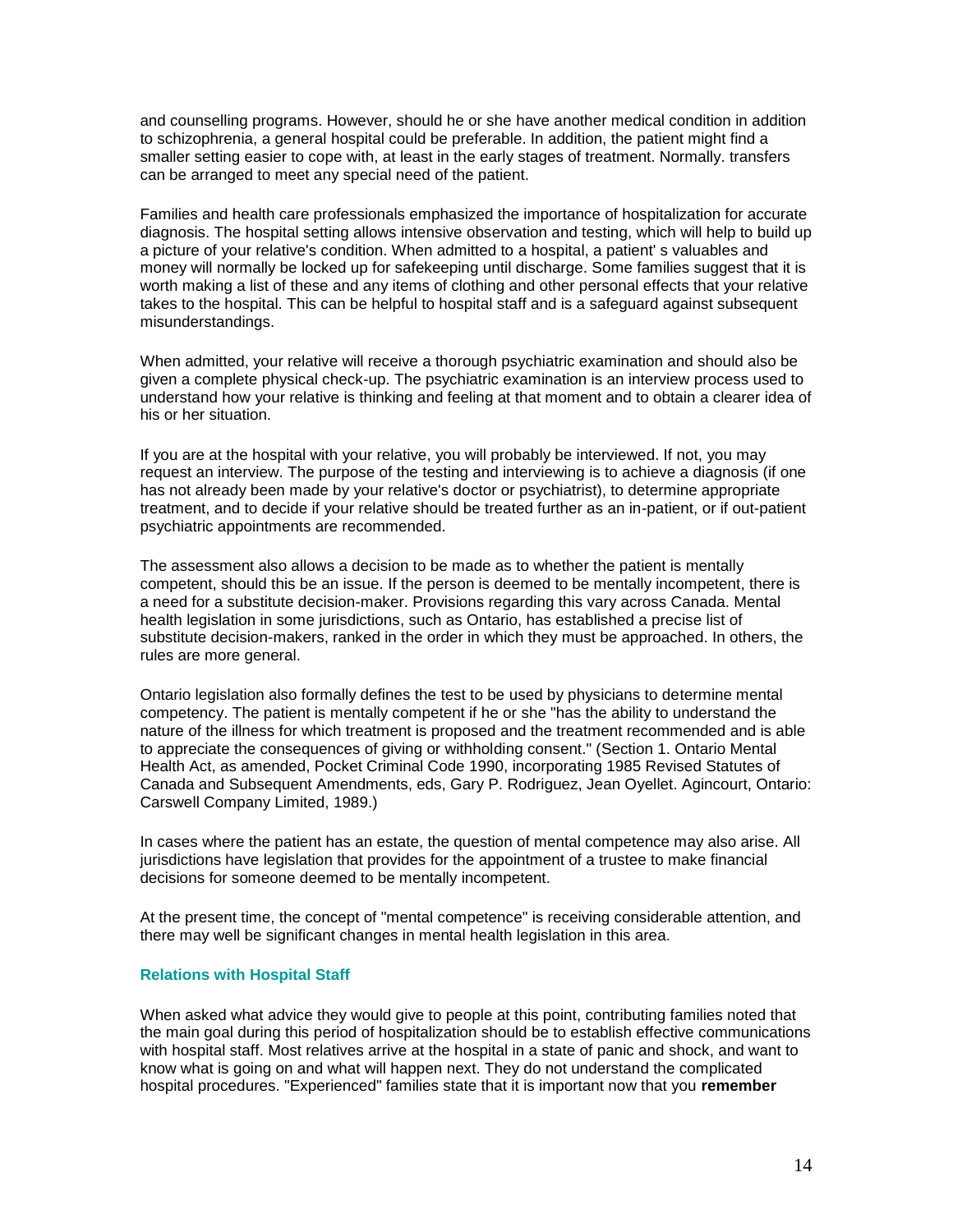**your objective** - to get help for your relative. They suggested a number of things you can do that will assist you in your efforts.

- 1. Keep a record of everything while you still remember. List the questions you ask, the responses you're given, the names and phone numbers of the staff attending your relative. Keep a record of the treatment given, including dates and times. Keep copies of anything you mail, and all notices and letters you receive from the hospital.
- 2. Recognize that hospital staff (and other health care professionals) are there to help your relative. Make it clear that you understand that this is their prime responsibility and that you are ready to do all you can to help them. See if you can establish a "partnership" relationship between the psychiatrist, your relative and yourself.
- 3. Find out the names of the assigned psychiatrist, psychiatric nurse, and social worker. These are the people responsible for the treatment of your relative. You should be able to phone and speak with them if you have any questions and concerns. Remember that the amount of information you are given may be limited by the constraints of confidentiality.
- 4. Be polite and assertive when talking to hospital staff. Use sentences such as, "Please help me," "Please tell me where I can get information about...."
- 5. Ask for a meeting with the assigned psychiatrist and social worker. Try to get to know them at the first meeting. At later meetings come prepared with a list of questions written down. Let them know of your willingness to provide them with information about the patient.
- 6. Keep all conversations to the point. Ask for specific information. Some sample questions: What are the specific symptoms you are most concerned about? What do these indicate? How do you monitor them? What is the medication being given? How often? How much? Have there been side effects? What is being done about them?
- 7. Ask for clarification of all answers. Do not settle for jargon and vague information.
- 8. If the psychiatrist is too busy to talk to you, write out what you want to ask or say (in point form), and deliver the letter to his or her office.
- 9. If you phone to speak to someone who is not available, leave your name, your relative's name, and your number. Then stay home and keep your phone line as clear as you can so that the staff member can return your call.
- 10. Consider having a friend or relative who is less directly involved come with you to meetings at the hospital. This person can be a calm and reasonable presence should you be overwhelmed by emotion and frustration.
- 11. Write letters of appreciation or criticism, and send them to the head of the hospital and the ward of the unit. Consider sending copies to the College of Physicians, Nursing, etc., if you think it appropriate. Be specific and brief in your letters.
- 12. Be a member of SSOC. When all else fails, help from the chapter or group may possibly allow you to cut through hospital "red tape" and get answers.

Families who have had relatives hospitalized warn that you should avoid some actions. They will not be helpful to your relative.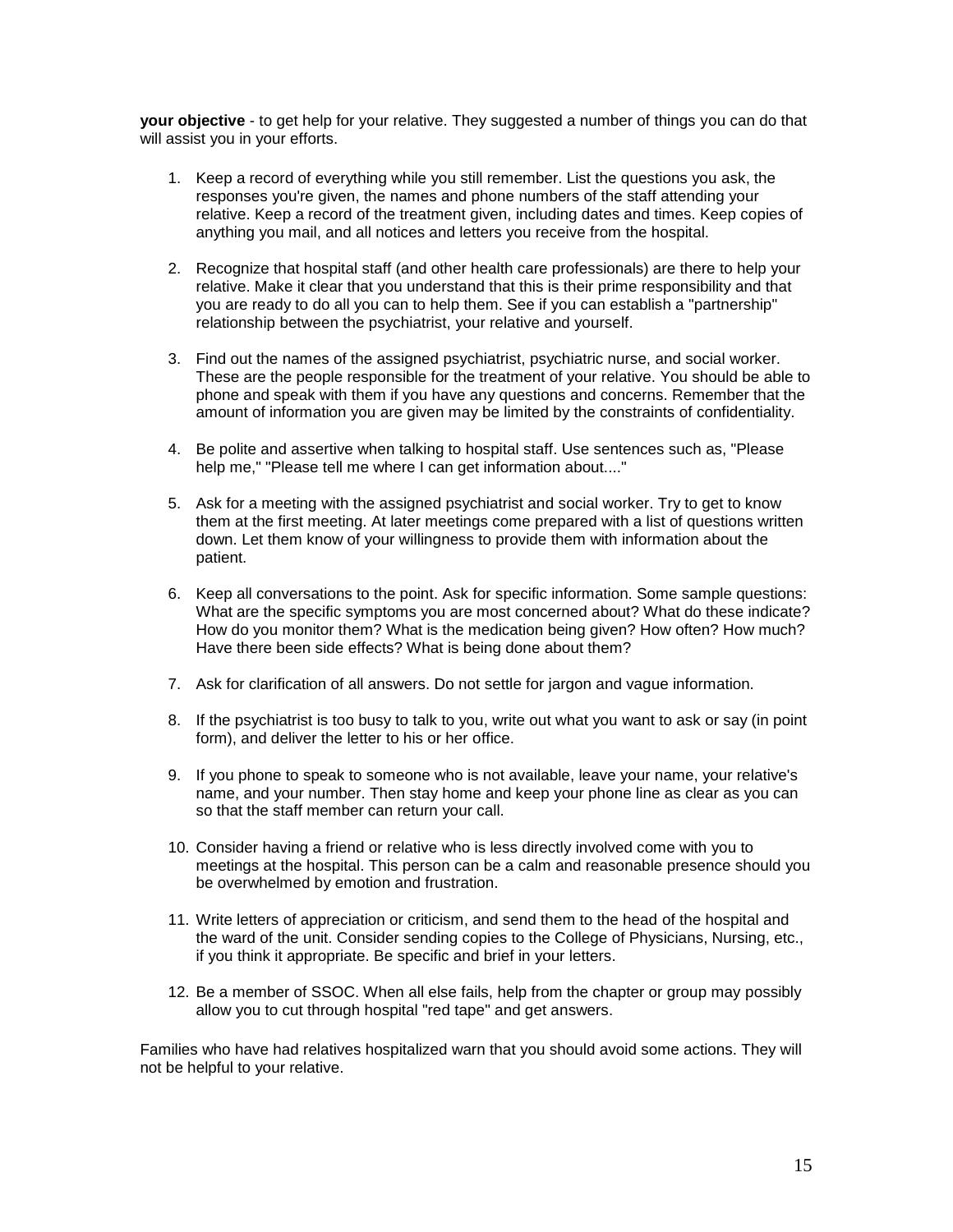- 1. Do not be rude. Do not let your fears and anxieties turn into anger. Do not approach the situation with a "chip on your shoulder". The illness is the enemy, not the staff.
- 2. Do not bother the staff with unnecessary special requests and excessive demands.
- 3. Do not make long, detail-filled telephone calls to staff.
- 4. Do not allow yourself to be intimidated. Do not try to intimidate the staff.
- 5. Do not come late to appointments. If your appointments are cancelled repeatedly, put your concerns in a letter.

Families make the following suggestions about what you can do to help your relative in the hospital.

- 1. Familiarize yourself with the routines of the ward.
- 2. Discuss what is happening with your relative. Tell him or her about anything you have done to try to get better help.
- 3. Respect your relative's wishes. If, for example, he or she seems upset by long family visits, make your visits brief and share them with other relatives and friends.
- 4. Do not undercut staff or criticize specific staff members.
- 5. Do not criticize training or activity programs.
- 6. Consider your relative's complaints realistically. Act on those complaints that appear to be real rather than imagined.
- 7. Do all you can to make it clear to your relative that this period of hospitalization is important.
- 8. If you should feel that your relative is being badly treated or is not receiving adequate care, and if polite approaches to the immediate caregivers fail to resolve your concerns, you may wish to raise the matter with the head of patient care.

# **Treatment**

Treatment for schizophrenia involves both medication and supportive counselling. Depending upon the severity of the symptoms, someone with schizophrenia may be treated as an out-patient or, sometimes, as an in-patient at a hospital. Families stress that it is important for both you and your relative to understand what is involved in treatment and to take an active role in planning the most suitable course.

## **Medication**

In the 1950s a new group of drugs was developed. These **neuroleptics** or **anti-psychotic drugs** are highly effective in dealing with the positive symptoms of schizophrenia. Some of these symptoms can normally be brought under control in a matter of days; others in weeks. Usually, a period of months is required to achieve a fully stabilized condition. For people with recurrent schizophrenia, neuroleptics are used to try to prevent a relapse into acute symptoms.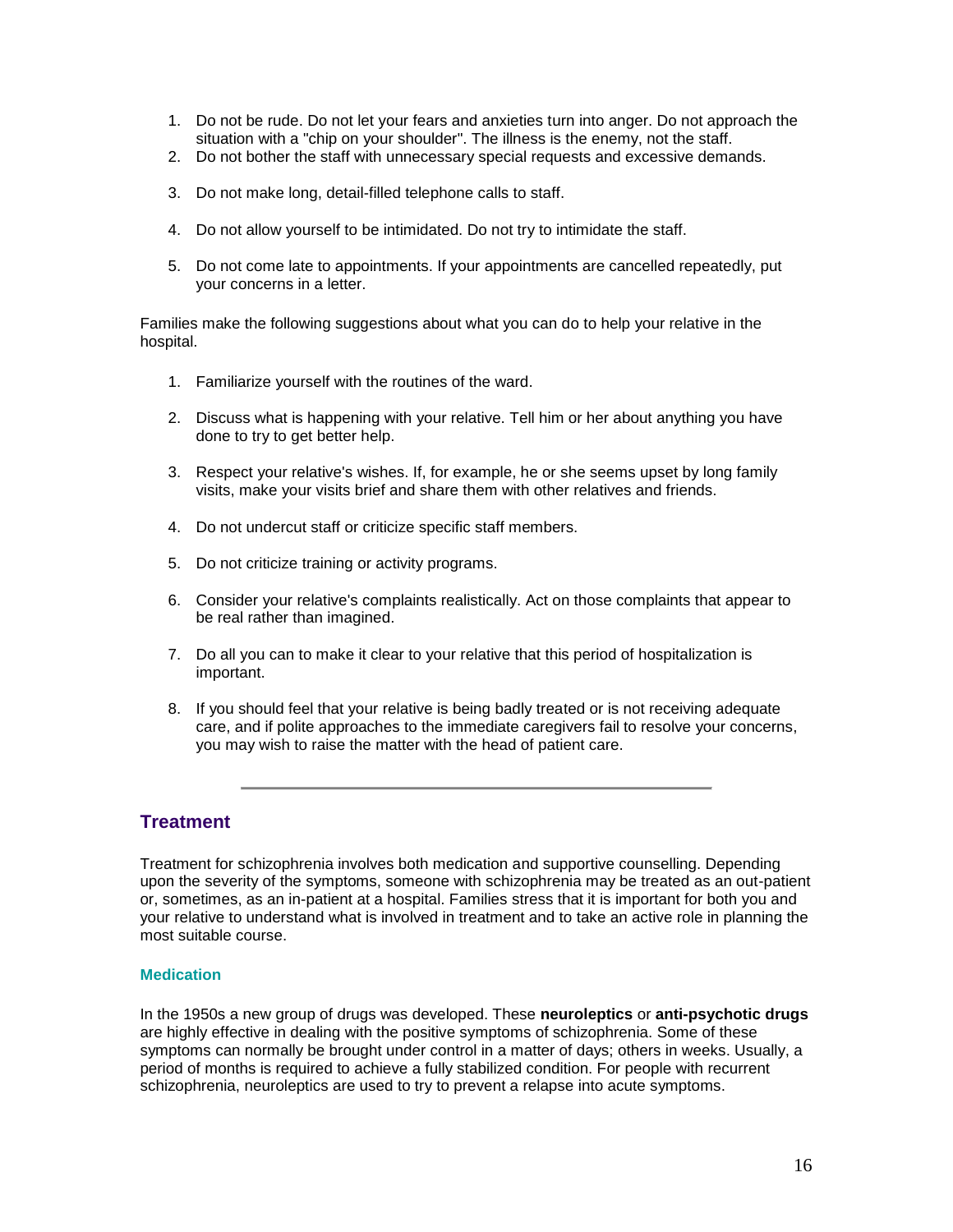Unfortunately, the negative symptoms of more chronic schizophrenia, such as depression and apathy, do not respond as well to medications.

Neuroleptics block receptors for the brain chemical, dopamine, on dopamine-transmitting nerve cells. **Dopamine** is one of the brain's neurotransmitters and carries messages from certain specific nerve cells to other specific cells in the brain. Evidence is accumulating that some people with schizophrenia may either have too many dopamine receptors, or else have receptors that are overly sensitive to dopamine. Because of this, the brain of a person who has schizophrenia may receive too many messages along these pathways. These extra messages may compete in some way with signals transmitted through other chemical pathways, and may result in the production of psychotic symptoms.

In North America, there are about 30 varieties of neuroleptics in common use. Each drug has several names: the generic or official name, and the brand names given to the drug by each of the pharmaceutical companies that manufacture it (see Appendix I).

Although all currently used neuroleptics interfere with dopamine, each drug differs in how it affects other brain chemicals. For this reason, individuals respond somewhat differently to the different neuroleptics. In addition, because of differences in sensitivity, individuals also respond differently to a given dosage. Some of the physical differences responsible for differing responses are sex, weight, metabolic rate, physical health, and severity of symptoms. Finding the right neuroleptic and the right dosage is usually a matter of trial and error. For some, it may take months, even years, before the right combination is found. It is important to remember that drug dosages need to be regularly monitored.

For almost everyone, the dosage of medication is lowered as time goes on. The **maintenance dosage** is the lowest dosage at which the patient's condition is stable. An increase from this level may be prescribed by the physician if a relapse occurs, if signs indicate that a relapse may be imminent, or if the patient is undergoing stress.

Neuroleptics are given in either tablet or liquid form, or as an intramuscular injection. Most patients are treated initially with oral medications, which provide a steady, low level of the medication in the system. People who are experiencing an acute attack of schizophrenia are often given a short-acting injection, which acts more rapidly than oral medications, to decrease the most frightening symptoms. As an out-patient, an individual may be treated with tablets or with a long-acting injection.

Other than a lack of insight about the illness. the most common reason for an individual to refuse to take medication is the complaint of **side effects**. Side effects cause different levels of discomfort and vary from person to person. The most common side effects are **acute dystonia** (a stiffening of muscles in the neck and jaw, which usually appears shortly after starting medication and is easily treated), drowsiness, faintness, lethargy, dry mouth, blurred vision, sensitivity to the sun, weight gain, and constipation. These problems are usually cleared up with a change of neuroleptic, a change in dosage, or the addition of another medication to control the side effects. **Tardive dyskinesia** is a side effect that may appear after a long period of medication. It consists of involuntary facial movements - spasms of the tongue and mouth. Sometimes it is accompanied by movements of limbs or other muscular systems. When the dosage of medication is reduced there will be a temporary worsening of the symptoms before there is an improvement. For some people, there is a risk that tardive dyskinesia may become permanent. This risk increases with age, but occasionally there are young patients who are disabled by tardive dyskinesia.

Families warn that some individuals are bothered more than others by side effects. They may feel embarrassed by involuntary movements, or frustrated by a lack of energy. These individuals may quite easily decide to stop their medication. In such a situation, families and health care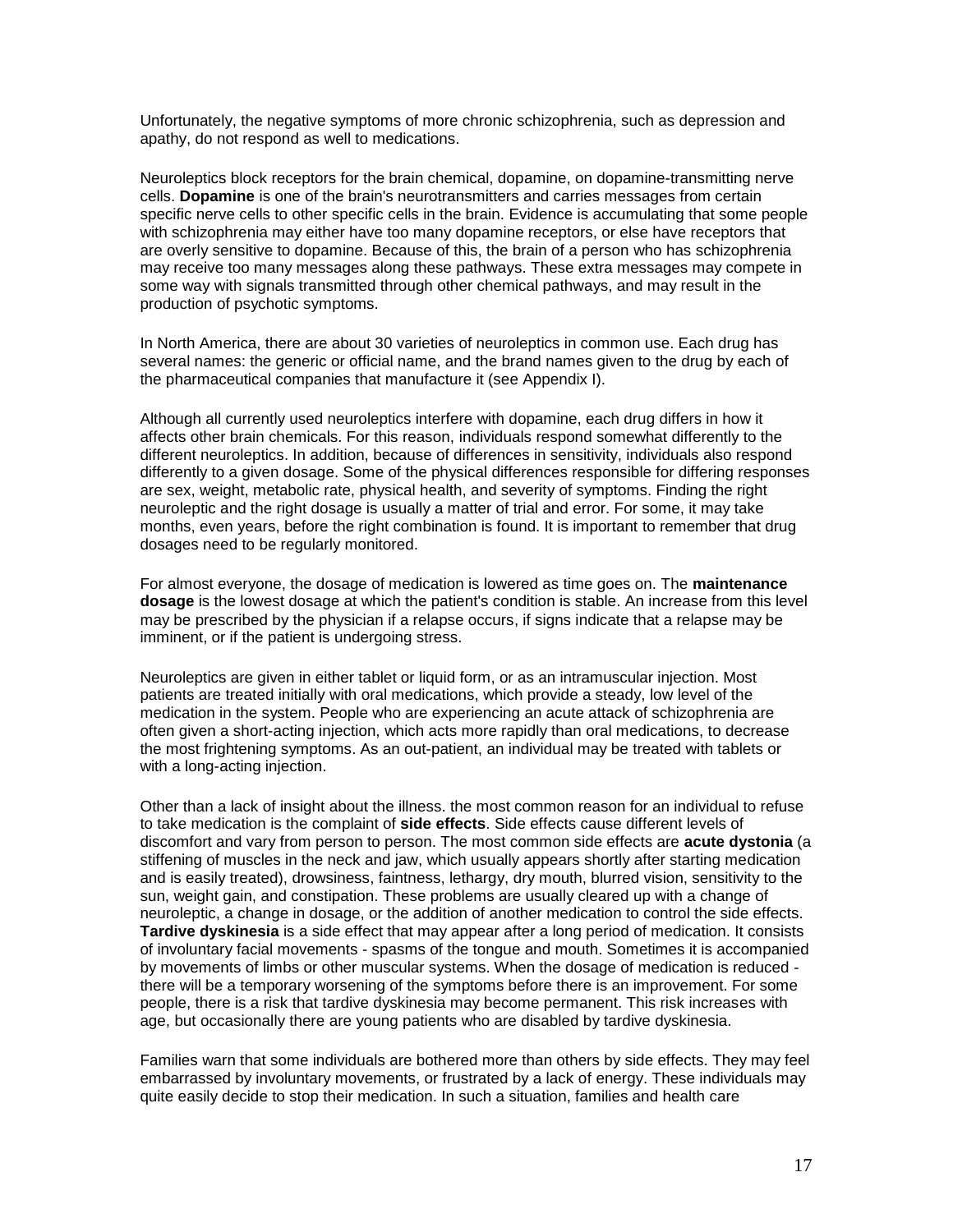professionals say that it may be preferable to lower the dosage of medication, even though some minor symptoms persist. This should be fully explained and discussed with your relative.

Families state that it is important that you understand as much as possible about side effects. This knowledge will prevent many misunderstandings - for example, you will not mistake lethargy for laziness, or become frightened by tremors and you will be able to provide valuable information to your relative's doctor. Families suggest that you think of yourself as the "nurse on the ward" and document all you can about how your relative is responding to the prescribed medication. For more information about side effects, you can speak to a pharmacist.

## **Supportive Therapy**

In *Surviving Schizophrenia*, Torrey describes the role of psychotherapy. Supportive therapy "may provide a patient with friendship, encouragement, practical advice such as access to community resources or how to develop a more active social life, vocational counselling, suggestions for minimizing friction with family members, and, above all, hope that the person's life may be improved. Discussions focus on the here-and-now, not the past, and on problems of living encountered by the patient as he or she tries to meet the exigencies of life, despite a handicapping brain disease." (p. 259).

Torrey also distinguishes between supportive psychotherapy and "insight-oriented psychotherapy" -the uncovering and exploration of unconscious conflicts. He notes that "insightoriented psychotherapy is of no value for schizophrenia" (p. 220), which does not mean that the person with schizophrenia, as any other person, cannot benefit from understanding himself or herself better.

Depending upon the severity of the symptoms, supportive therapy may begin with a healthcare professional helping the individual to recall the events and emotions that occurred before the acute episode, so that he or she may be able to watch for and recognize approaching signs of trouble.

In all situations, supportive therapy involves the teaching of such life skills as managing medication, learning to socialize, handling finances, and getting a job. Ideally, in-patient programs should be linked as much as possible with appropriate community-based programs, to provide a continuing pattern of care.

#### **Other Forms of Treatment**

#### **Electro-Convulsive Therapy (ECT)**

Over the years, a considerable amount of controversy has surrounded ECT. Since its introduction in 1938, this form of treatment has undergone many refinements. Today, the patient is put to sleep and given a muscular relaxant. A small amount of electric current is then applied to the patient's temples. This produces a seizure. (Andreasen, *The Broken Brain*, p. 264).

ECT has proven highly beneficial in the treatment of depression. It is also sometimes used with patients in depressive episodes of bipolar illness (manic depression). Although it does not appear to be especially helpful with schizophrenia, it is occasionally given to patients who present serious safety risks and do not respond to medication. In 1985, the report of the Electro-Convulsive Therapy Committee, an interdisciplinary committee appointed under the Ministry of Health Act in Ontario, recommended that this form of treatment continue to be available for those who freely choose it, but that its use should be surrounded by special safeguards.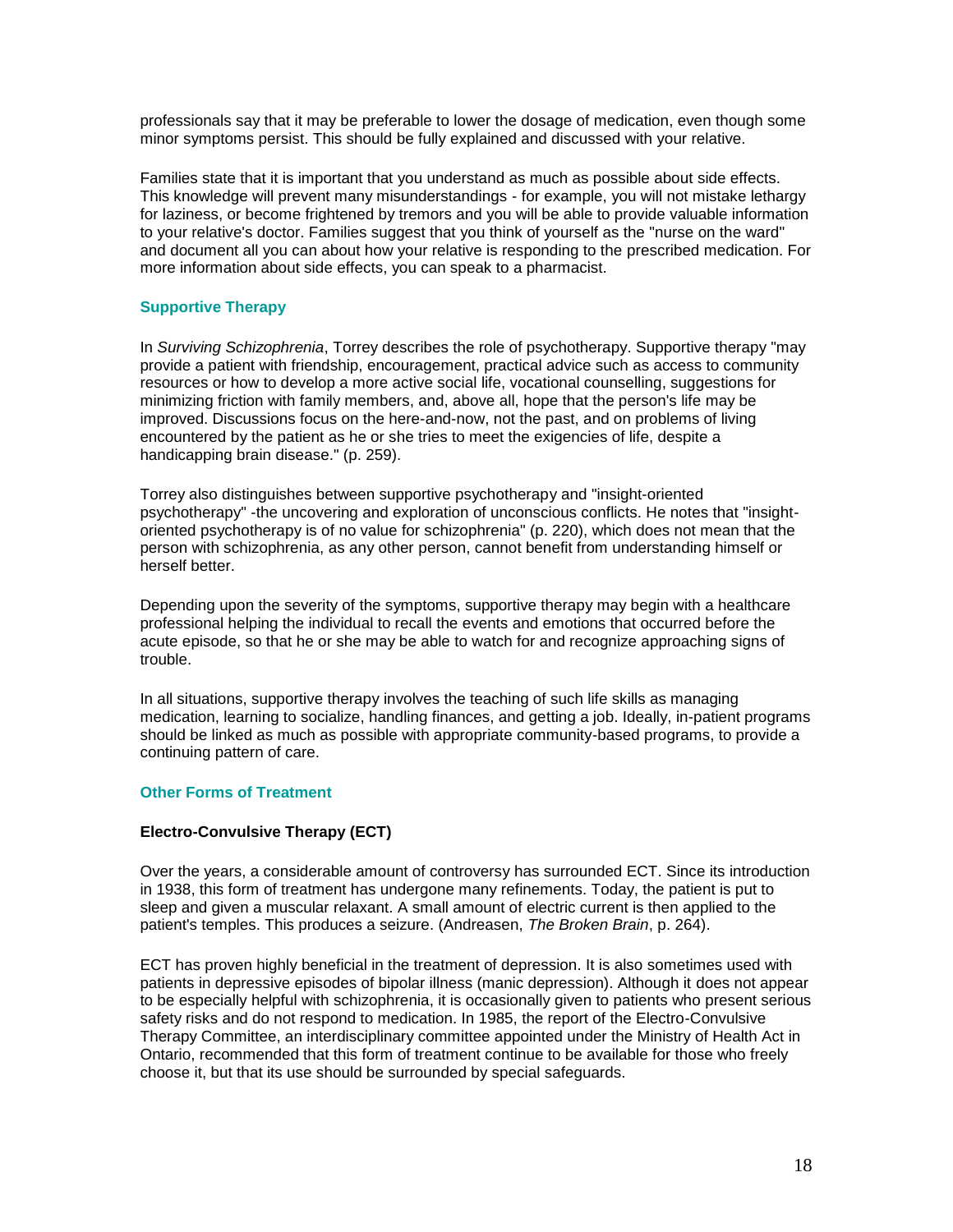### **Nutritional Treatment**

This form of treatment has arisen out of an early theory put forward by Drs. H. Osmond and A. Hoffer that a lack of Vitamin B could be the cause of schizophrenia. The theory they developed became known as the megavitamin theory, and treatment consisted of massive doses of niacin (Vitamin B3). Several attempts were made by other physicians to achieve the results that Osmond and Hoffer claimed (notably one by Dr. E. Heinz Lehmann at Montreal 's Douglas Hospital) but all failed. Nonetheless, this school of thought continues to persist and has evolved into a school of orthomolecular psychiatry. (Torrey, *Surviving Schizophrenia*, revised edition, pp. 148-149).

This form of treatment, where it is practised, usually includes the use of neuroleptic medication together with other vitamins and niacin. There are other nutritional theories about the cause of schizophrenia, but these have not been scientifically proven. However, adequate nutrition, fitness programs, relaxation programs, massage, art and dance therapy and skill acquisition can all contribute to general well-being and indirectly, to improvement.

# **Planning For Discharge**

When your relative is in the hospital, make sure the staff are aware that you would welcome assistance in planning for what should happen when your relative is released from the hospital. Families suggest that a letter to the appropriate hospital personnel is better than telephoning (letters don't go away). An example is:

*Thank you for the care you are giving my son, \_\_\_\_\_\_\_\_. (If you can, give a specific example of help that has been particularly important to him.) Now that his discharge is approaching, I'd like to meet with you to learn about and discuss the options available for him* 

Families also suggest that you have a note put on your relative's file to remind staff to alert you about approaching discharge. Hospitals are busy places, and staff can forget to keep you informed. Some families have said that they arrived at the hospital and were told, "Oh, by the way, your son is being discharged tomorrow."

In most provinces or territories, a social worker will have been assigned to your relative during the hospital stay. This person can advise you and your relative about the social services and community programs available upon discharge. He or she can also help to decide whether it is best for your relative to return home, or if alternative housing should be sought. Families also suggest it could be important to involve family members, including brothers or sisters

#### **The Housing Issue**

One of the most important issues facing families at the time of discharge is the question of **housing**. If your relative does not return home with you (and unless your relative is under-age, no-one has the right to insist on this), there are a number of options, such as a group home, a boarding house, an apartment, a room, or shared accommodations. Group homes may vary considerably in the degree of support they offer. Supervision may range from 24 hours a day to one person dropping in periodically. There may or may not be some in-house counselling or life skills training. Rules and policy may vary considerably. It is obviously necessary to know precisely what is offered before you and your relative can make a decision whether a particular group home is "right" for him or her. Boarding houses and shared accommodation typically offer little supervision, and housing in the form of an apartment or flat would require an ability on the part of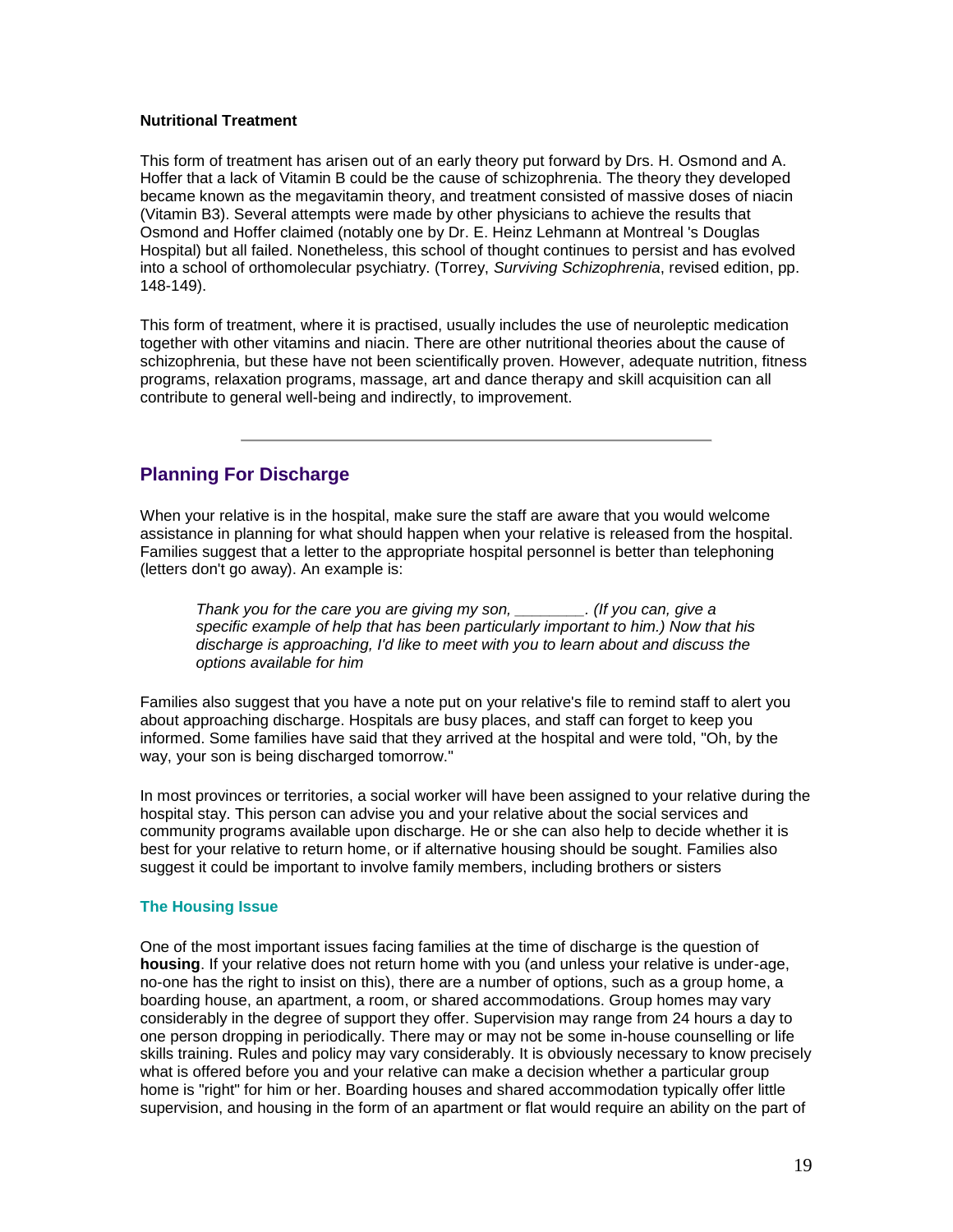your relative to function well in an independent situation. Initially, a considerable degree of family support would be advisable.

Because there are usually waiting lists for supportive housing such as group homes, you should place your relative's name on a list as soon as possible, once a decision satisfactory to him or her has been reached.

The decision about housing can often be emotional. Contributing families have offered several guidelines to help make a choice.

In general, **at-home arrangements seem to work best** under the following circumstances:

- your relative functions at a fairly high level, has friendships, and is involved in activities outside the house;
- if there are young children, their lives are not negatively affected;
- the interaction among family members is relaxed, and
- your relative intends to take advantage of available support services.

In general, **at-home arrangements are not appropriate** in the following circumstances:

- the main support person is single, ill, or elderly;
- the person with schizophrenia is so seriously ill that there is little or no chance to lead a normal family life;
- children become frightened and resentful, and feel as if they were living in a hospital;
- marital relationships deteriorate;
- most family events and concerns revolve around the person with schizophrenia, and
- no support services are used, or services are not available. (Walsh, *Schizophrenia*, pp. 109-110).

If you and your relative decide that he or she will live at home, the family as a group should have interviews with the therapist to clarify treatment issues. You should keep a record of how the situation works and how other family members are affected. This will give you valuable back-up material should you and your relative decide that a different housing environment is needed.

Families often feel very guilty if they have made the decision **not** to have their relative live at home; this appears to be especially true for women. If this is your experience, consider what one woman had to say: "A break should be made at some point, and often it is easier for your relative to adjust to the transition to a group home, boarding home, or whatever, while you are still available to give support and to encourage the use of community resources. Otherwise, your relative may have to make this adjustment without your help." (For more information on housing, please see Returning Home: The Goal of Independent Living, below).

#### **Out-patient Programs**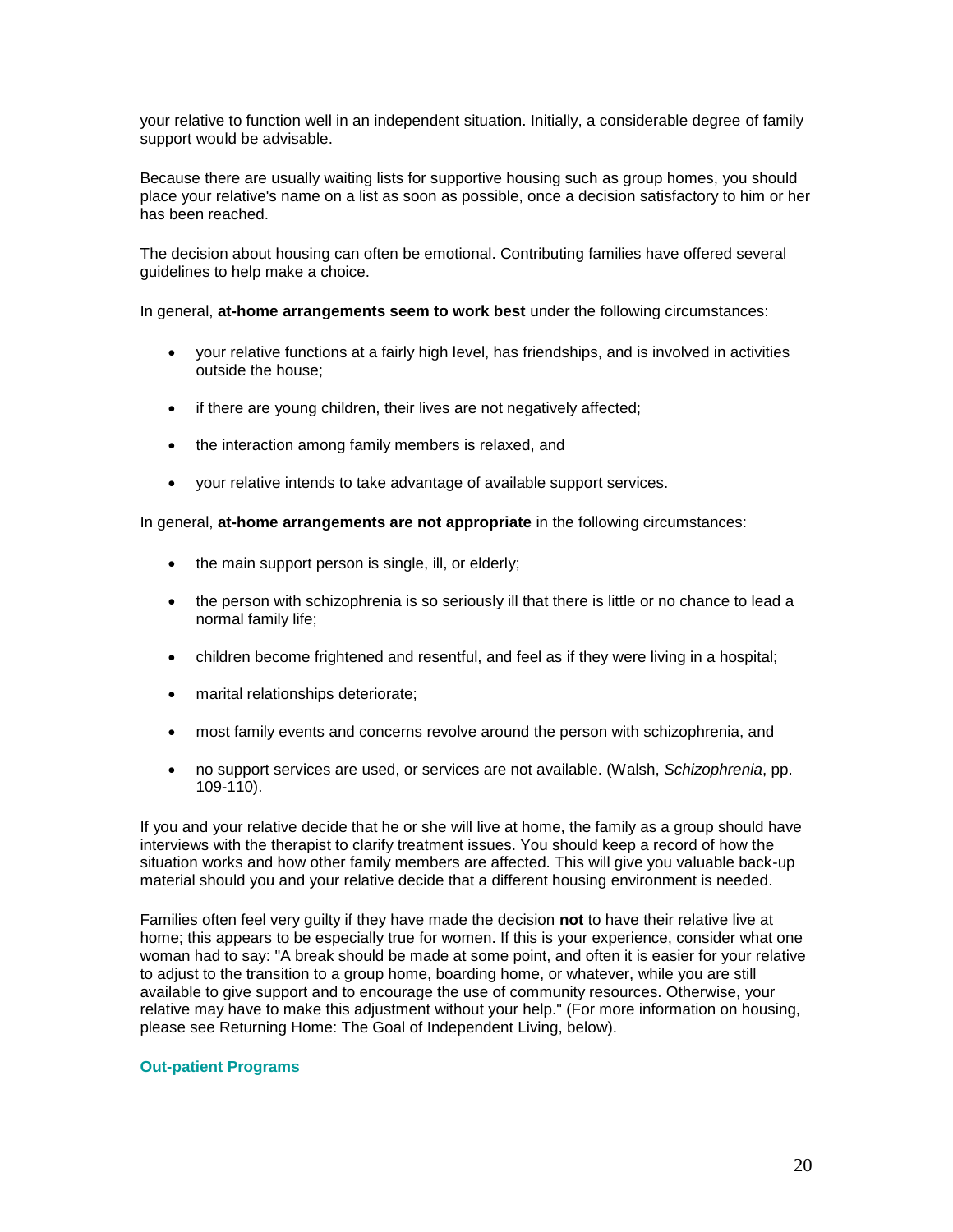At discharge time, many hospitals will release their patients to a **day program** (where available). Such programs may include psychotherapy sessions, skills training, family education, physical activities and occupational therapy. In choosing any program, the wishes and preferences of the patient are vital to successful participation. The family's role should be one of support rather than direction. Such programs give the ill individual a routine to follow, and the doctor a chance to monitor progress. Help should also be available from the hospital with respect to government welfare and disability insurance programs.

Families warn that follow-up programs are very inconsistent across the country and non-existent in some regions. You should be able to obtain a list of support services, rehabilitation programs and self-help groups from the hospital, or by contacting your nearest chapter of SSOC or the Canadian Mental Health Association.

# **Returning Home: The Goal Of Independent Living**

Family members have a number of concerns about what will happen when a relative with schizophrenia returns home after discharge from the hospital. They need to know how to behave toward their relative, what to say, or what expectations are realistic. Families who contributed to this handbook recommend that you should aim at helping your relative to become as independent as possible, consistent with the extent of the disability. Your relative's ability to do so will depend a great deal upon what he or she was like before becoming ill. The age of onset of the illness may also be a factor in how your relative copes now. Normally, the more skills and social development acquired before the illness, the greater the person's ability to function.

The process of helping your relative move toward greater independence really starts upon discharge from the hospital. Recognize that it will involve much trial and error. Families who have been through this experience urge you to keep the process in perspective in schizophrenia as with any other major illness - heart disease, cancer, diabetes - where the ill individual and the family must learn to cope with new and demanding circumstances. For the discharged person, diet, exercise, work and social obligations will represent a considerable challenge. Taking medication regularly and attending therapy sessions may need to become part of the person's lifestyle for the first time. Other family members will need to learn the most effective ways of speaking to and behaving toward your relatives.

One of the first things you should do before your relative comes home is to think about safety precautions. Although you may be hopeful of a permanent or long-term remission, this is not the experience of the majority of patients. If your relative is disoriented, depressed, or begins to talk of suicide, you need to be aware of the potential dangers of matches, drugs, poisons, sharp objects and so on. Many patients are heavy smokers. You should also decide ahead of time what sort of "house" rules you will need with regard to smoking. If a relative has shown signs of aggression or violence, it may be wise to consider putting locks on some doors. You may want to leave your car locked with the keys in a safe place. Explain the risks involved of driving when tired or sleepy from medication.

At an early stage of your relative's return home, it is advisable to discuss frankly the risks of drugs and alcohol and the question of sex. The approach you take should be consistent with the degree of your relative's maturity. You may wish to consult your relative's therapist about the best way to do this.

People with schizophrenia may be highly vulnerable to the temptations of the street. They need to be made fully aware that the use of drugs or alcohol can impair the effectiveness of their neuroleptic medication. Taken in excess, they may create difficult treatment problems for the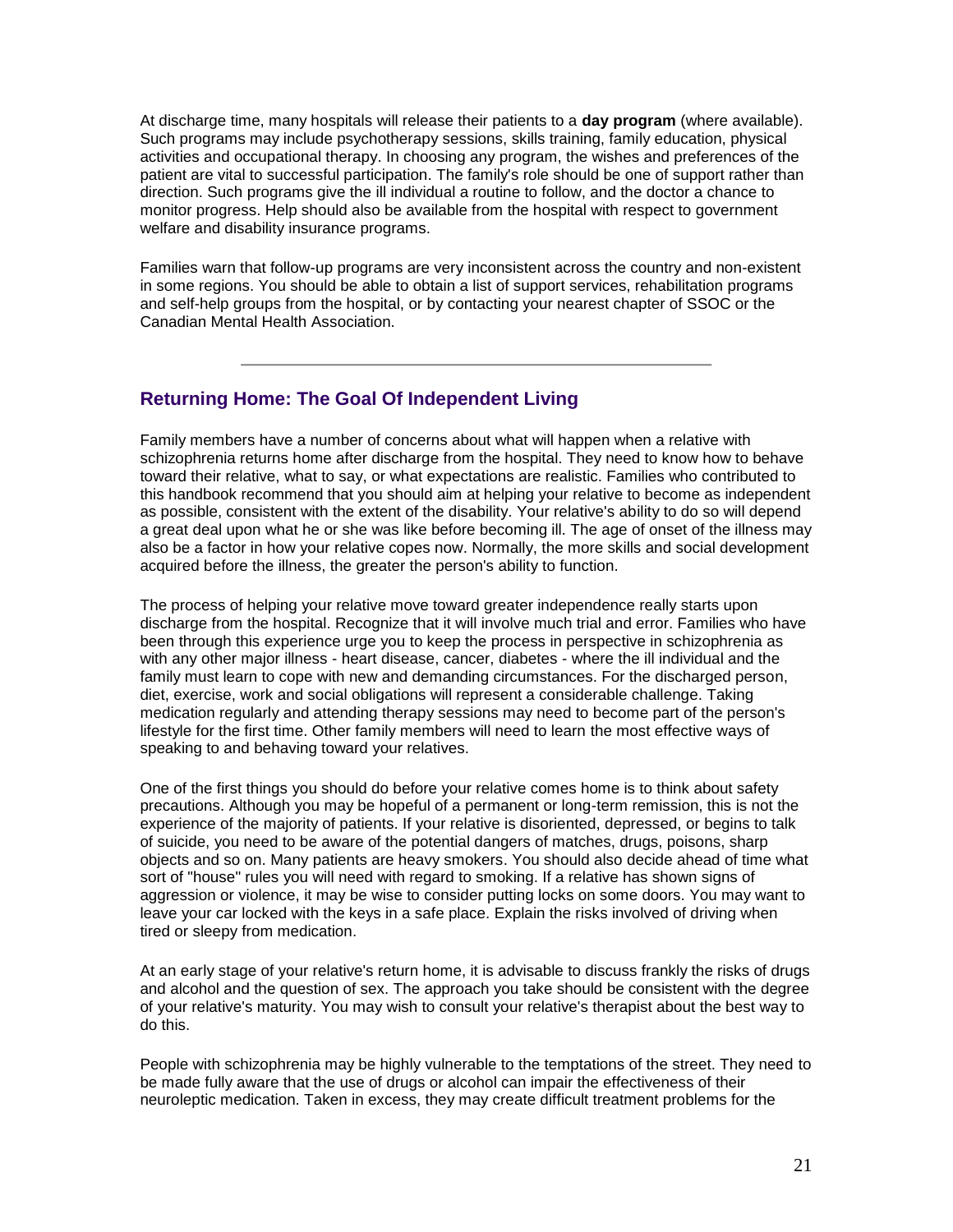attending physician. Heavy consumption of street drugs or alcohol may create symptoms of psychosis difficult to distinguish from those of a psychotic episode caused by schizophrenia. Street drugs taken by injection add an extra danger due to the possibility of infection by the virus that causes AIDS (Acquired Immunodeficiency Syndrome).

Sexual activity may also develop into a problem area for your relative. Although the medication tends to lower the sex drive, this can usually be dealt with by reducing dosages. The vulnerability of young people, because of loneliness, their need for social acceptance, their willingness to trust strangers too easily, and pressure from peers, makes them easy targets for sexual victimization. They are often not aware of the risks they are running. This is doubly so for the young person with schizophrenia. Starved for friendship, they may be driven by desperation into relationships and situations in which they are exposed to infection by AIDS or other sexually transmitted diseases. For women, there is the added risk of an unwanted pregnancy.

Patients of both sexes should be instructed in the use of condoms and birth control methods should they decide to participate in sexual intercourse. Condoms can be obtained without prescription. For women who are on the pill and who think this is enough protection, the risks of such possible infection as gonorrhea or AIDS should be clearly explained.

If possible, families suggest that an ill member should be encouraged to bring friends home. If your daughter is beginning to become friendly with a man, you might tell her that you would like to meet him and would she ask him to come for a meal. You could also advise her to meet her new friend only in public places until she gets to know him well. Explain the problems that could arise from going to a man's house alone.

Persons with schizophrenia are often more at ease with children than with adults. Although this does not indicate a sexual interest, it can, especially with men and children, lead to potential concerns. It is behaviour that should be carefully monitored. Young girls with schizophrenia are vulnerable to sexual advances from adults. For men in the younger age groups, homosexual approaches may occur and may be experienced as frightening. In large cities, such approaches are not uncommon, and reassurance is needed that nothing in your relative's behaviour or appearance has triggered the approach.

Negligence in dress may be a problem. Open trousers may look like exposure, but it is not necessarily intended. It may simply be the result of unconscious carelessness. Some persons with schizophrenia may masturbate in public (see Embarrassing Behaviour).

It is important to discuss sexual matters with your relative in a way that takes account of today's standards and the concerns of the younger generation. Although sexual morality may loom large for some families, safety issues need to be a first priority. Those with schizophrenia need protection from violence, assault, unwanted pregnancy, unwanted attention, unlawful behaviour, transmission of disease, undue naivete and heartbreak.

#### **Suggestions for Coping**

The following **suggestions** may help you cope during this early stage.

- 1. Speak with a slow-paced and low-toned voice. Use short, simple sentences to avoid confusion. If necessary, repeat statements and questions using the same words.
- 2. Explain clearly what you are doing, and why you are doing it. For example, "I am putting your clean clothes in your closet. You can choose which clothes you want to wear today."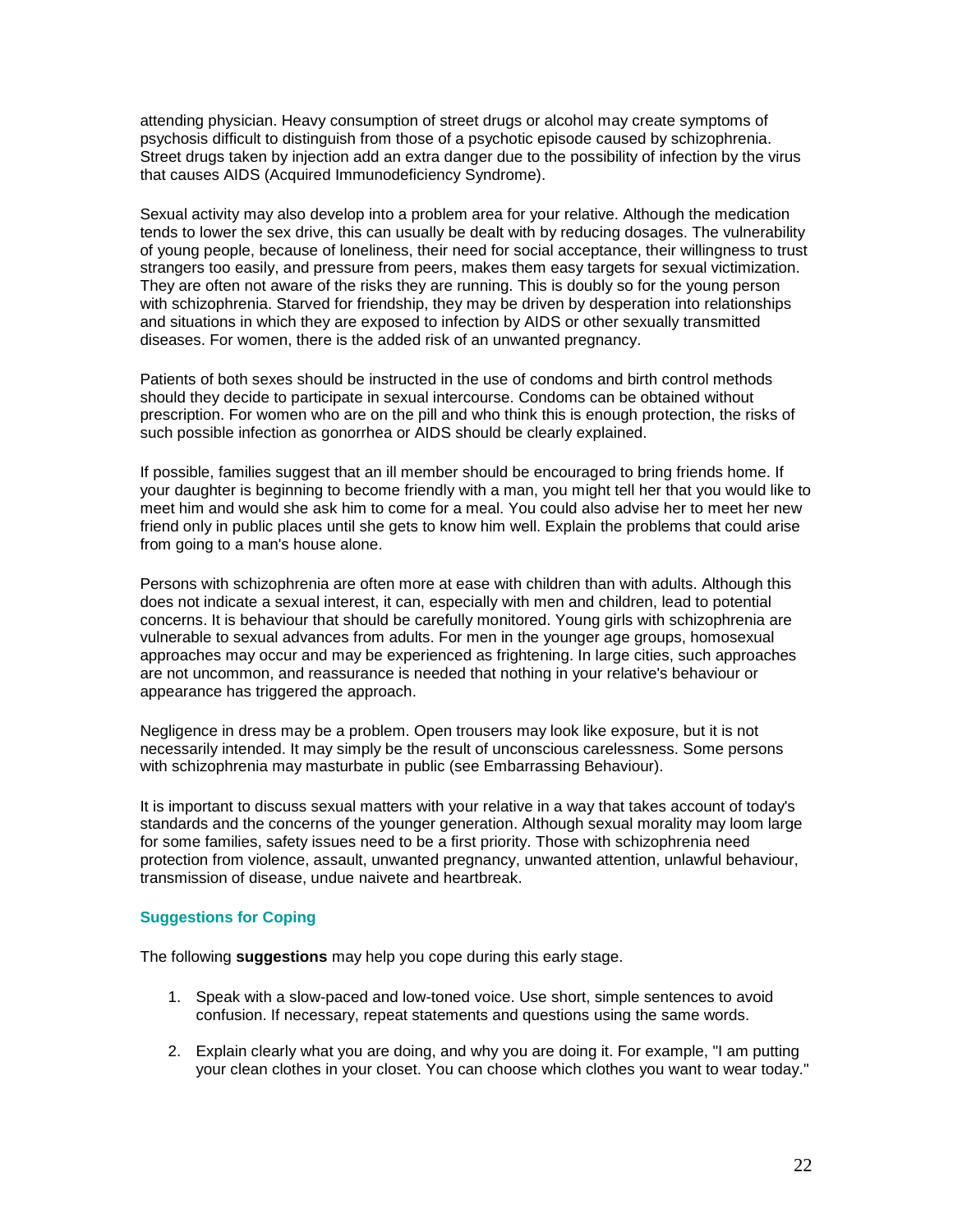- 3. Establish a structured and regular daily routine. Be predictable. Be consistent. Do not say you will do something and then change your mind.
- 4. Offer praise continually. If your relative combs his or her hair after three days of not doing so, comment on how attractive he or she looks.
- 5. Avoid over-stimulation. Reduce stress and tension. For example, eating meals with the family may be too overwhelming at first.
- 6. Persuade, but never force, your relative to take his or her medication and to keep all medical appointments.

With time, your relative may show signs of being able to handle more responsibility. Although you should always keep in mind the above ideas for reducing stress, families have compiled **other suggestions for the time after the initial period of adjustment**.

- 1. Discuss with your relative how he or she feels about doing more things.
- 2. Begin with mastery of self-care tasks personal hygiene, getting dressed, eating scheduled meals.
- 3. Assign household responsibilities that are within your relative's abilities. Watch to see if your relative prefers to work alone or with others. For example, he or she may like to wash dishes, but may not be able to handle the "help" of someone else drying.
- 4. Encourage, but never push, your relative to be part of social gatherings if appropriate. One or two relatives or friends over for dinner may be manageable, whereas an all-day gathering of the clan - for example, a wedding - may cause frustration.
- 5. Discuss plans with your relative for an outing once a week. A drive and a walk in the country may be fun, whereas a trip to the city may be too noisy and tension filled. If your relative enjoys coffee and doughnuts, plan a break around going to the donut shop, rather than a restaurant where there may be a more formal atmosphere.
- 6. Do not be too inquisitive. Do not always ask your relative, "What are you thinking about? Why are you doing that?" Talk simply about outside events: "Did you hear about the new movie starring...."
- 7. Understand that although it may be very difficult for your relative to have a conversation with you, he or she may be able to enjoy your company in other ways. Consider watching television, listening to music, or playing cards. Talk about childhood events. Your relative may appreciate being read to.
- 8. Avoid constant, petty criticism. Identify the major behaviours and learn to deal with them in an honest, direct manner. For example, in many families, the lack of personal hygiene is a source of great irritation. But saying things like, "Why can't you wash?" or "You smell awful," does not seem to have much effect in solving the problem. It is better to present the problem as your own. "I do not like the way you smell. I have a problem with the fact that you do not shower regularly. How can we work out an agreement that you will shower daily?"
- 9. Be forgetful. Say something like, "I forgot the milk. Can you get it please'?"
- 10. Encourage your relative to take responsibility. For example, leave instructions about starting dinner in case you are late getting home that night. And then be late.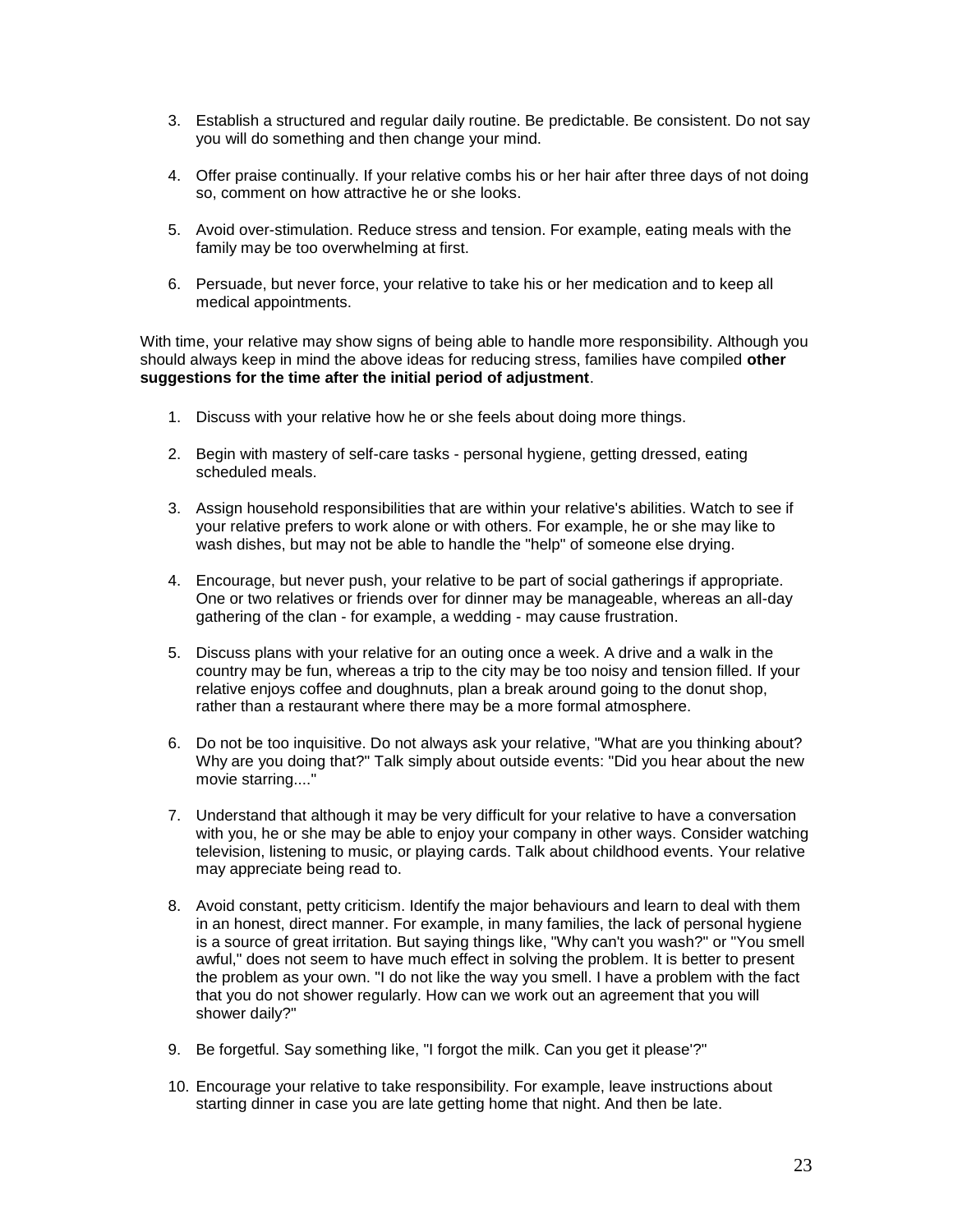- 11. Teach your relative how to deal with stress in a socially acceptable manner. For example, if he or she is in a public place and begins to feel panicky, he or she can go to a washroom until the feeling has passed.
- 12. Remember that family members are often the only friends your relative has. So try to be a friend; talk as a friend would. "I'd really like to see this movie. Would you come with me tonight?"
- 13. If you are a member of a church, encourage someone from the congregation to befriend your relative. (Look for someone your relative's age.)
- 14. Always try to put yourself in your relative's place. Respect his or her feelings. Saying "Don't be silly. There's nothing to be afraid of," will get you nowhere. Allow your relative to feel frightened by saying something like, "It's all right if you feel afraid. Just sit here by me for awhile."
- 15. Respect your relative's concerns about the illness. Often, those who have schizophrenia ask their families not to "go public" - that is, not to become a public speaker or to give interviews on behalf of their support group. Although some families feel that they have a lot to offer in terms of helping others, they have decided for now to abide by their relatives' wishes. Others, although fully sympathetic with their relative, have decided otherwise.

With time, your relative will begin to feel more confident and secure about the ability to do things. Some health care professionals have noted that it is around this period that new problems can emerge, particularly if the family isn't prepared to grow with their relative. In other words, the family may have developed a routine of treating the relative like a sick person or like a child, and it is the family that begins to fall behind in the recovery process. Your relative may begin to have reasonable expectations about what he or she can do, things like socializing, returning to school or becoming employed. This can cause friction in families if they do not constantly monitor the progress of the person's schizophrenia and re-evaluate goals. If a social work service is available, do all that you can to ensure that your relative is visited by a social worker. Work with this person, your doctor and your support group, so that you can help your relative make informed and realistic choices about the future.

In many cases, the most important goal for a person with schizophrenia, particularly a son or a daughter, is to become sufficiently independent to move out of the family home, although the importance of this goal may vary because of ethnic backgrounds and family traditions. Those families who believe that it is a critical issue give four reasons for their point of view. First, the person with schizophrenia may be able to fulfill his or her potential better by leaving home. Second, as the supportive member or members age, become ill, or die, the relative may be left alone with few survival skills. Third, living with someone with schizophrenia can be very demanding. and other family members may have put their own lives "on hold" to support their relative. Fourth, both you and your relative may have too much "emotional baggage," such as childhood dreams and expectations, transferred blame and resented authority, for the person to be anything but tense and frustrated living at home.

If you and your son or daughter have agreed that moving away is desirable, this may be done best around the age that he or she normally would have left, that is, the early to mid-20s. Too many parents avoid the issue until they have to say, "I can't stand this anymore. You have to leave." The result is guilt and resentment at the changes the illness has brought upon the family.

The process of becoming independent is gradual. As well as the ideas listed above, families suggest that at an appropriate time, you begin to say something like, "If you decide to live on your own..." as often as possible. Gradually, change this to, "When you decide to live on your own...."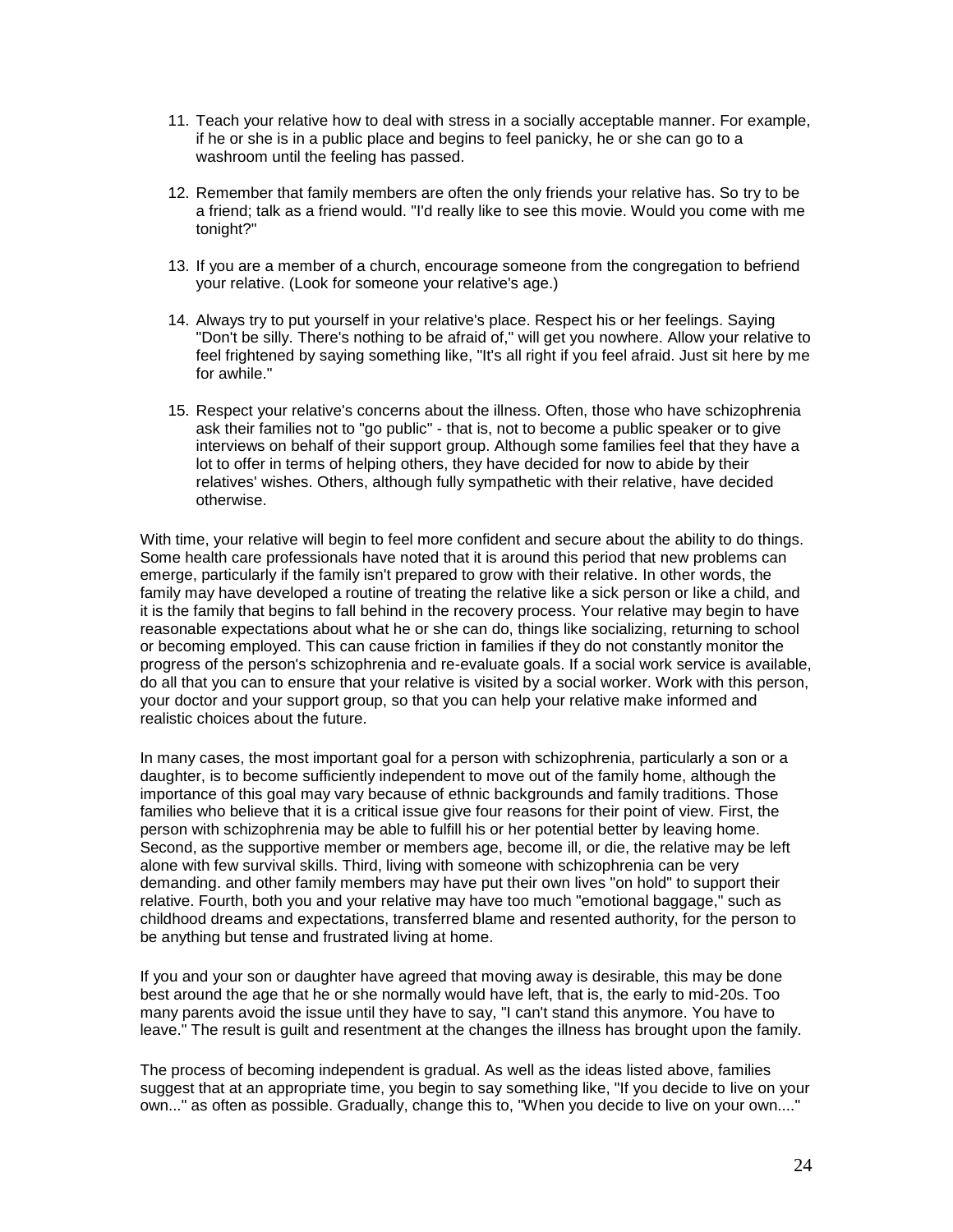For example: "If you decide to live on your own, you'll need to know how to do your own laundry." And then, "When you decide to live on your own, you'll be glad you learned how to use the laundromat."

Families suggest that at some point you and your relative make a commitment about when the move will occur. Work together (with the social worker, if there is one) to set a date that will give you both plenty of time to seek and approve accommodation. For example, you may come to an agreement that in six months, on May 1, John will be ready to live on his own, in whatever form of housing he and you have decided will be best.

Once the move has been completed, there may be some resentment on the part of your relative. It is very important to help him or her not to feel abandoned by the family. You will have to work hard over the first few weeks to reinforce the idea of the move as a positive step.

- Be a friend. Call your relative and make dates to go places and do things.
- Encourage self-esteem by offering praise and support.
- Respect your relative's wishes and concerns as much as possible.

As well as emotional support, you may have to be involved in such things as housework, shopping. cooking and management of finances. The amount of daily assistance your relative needs will, of course, depend on the condition of his or her illness. Families stress the importance of working with your relative as you do these tasks.

Allowing for your family's background and traditions, the relationship should become less intense over time. At first your relative may wish to come back every weekend. Contributing families agree that this is fine for the first few weeks or months. Then, however, you should begin to pick the occasional weekend when he or she may not return home. You should have a valid reason, such as "We'll be away that weekend." Gradually decrease visits to one or two weekends a month. You may also find that at first, your relative will phone home constantly, often three or four times a day. If this persists, the use of an answering machine may be advisable. You can then return calls as you deem appropriate. As time passes, your relative should become more confident of his or her capabilities and the number of phone calls will settle into a normal pattern.

#### **Social And Vocational Rehabilitation**

Opportunities to participate in rehabilitation programs vary a great deal across Canada. Ideally, in-patient and out-patient treatment should be linked together in one continuous process. In some situations, a caseworker is assigned who has the prime responsibility of following the patient's progress in the community and providing advice and assistance when needed.

Most provinces and territories now have their mental health services under review with the aim of achieving more effective treatment and greater control over rising costs. The underlying premise in such approaches is that many services can be provided more efficiently and effectively in the community than in the hospital.

Hopefully, prior to discharge from the hospital, your relative will already have taken part in a number of programs designed to ease the return to life in the community. These may have included social and vocational counselling and, dependent on individual needs, plans for some academic skills training or for social-recreational activity.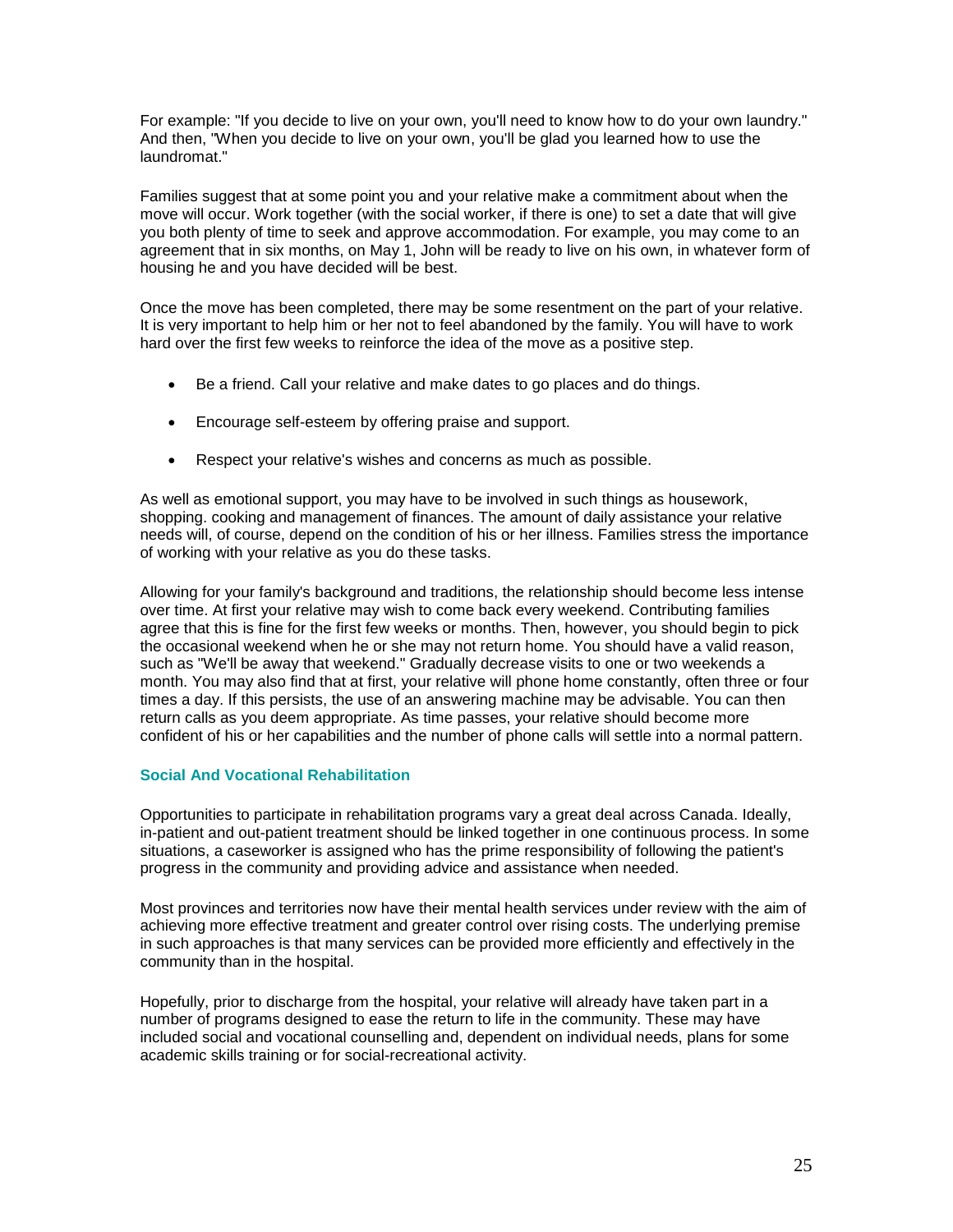Patients returning to the community should be assessed to determine what stage they are at with respect to independent living and what supports they may need.

If this is done by a health care professional, families should seek to provide some input. Should professional help not be available, however, families should help their relative make this kind of assessment. Many elements may be involved, such as: what skills did the person have before hospitalization? Have these been strengthened by in-patient programs? Has he or she had previous employment experience? What opportunities are available? Are there sheltered workshop programs that would offer a useful intermediate step? Should he or she consider a volunteer job as a start? If the person is receiving welfare benefits, how will these be affected?

The most basic question is whether your relative is really ready for a job, even the simplest kind. Much will depend on his or her level of social skills and confidence. Parents should not push. Let the initiative come from the person, but be there to help and provide encouragement.

An excellent brochure, *Vocational Rehabilitation*, put out by the Clarke Institute of Psychiatry, looks at this issue and others for patients involved in looking for work. Authors Hana Scholz and Terry Krupa have written it specifically for "people recovering from psychiatric illness." Employment and Immigration Canada offers training programs and other employment-related programs that may be helpful to your relative. Your provincial or territorial government also provides vocational rehabilitation services.

Some communities have non-profit organizations modelled on the Fountain House Project in New York. This type of operation is called a "club-house program. " It has been designed specifically for people with psychiatric disorders who may join "the club" for a modest fee. The club-house is the focus of services provided, such as meals at reasonable prices, social and recreational activities, and some sheltered employment. Most such organizations develop good working relations with local employers to arrange jobs for those able to function at this level. They may also provide some housing accommodation at different levels of support. Many families have found this approach excellent for a relative who is well enough to be able to participate.

Those who have gone through their relative's move out of the family home know that you will have many worries at this time. Keep in mind that a family support group can supply you with all sorts of ideas and advice about handling the practical concerns of day-to-day living that you and your relative will face.

# **What Do I Do About ...?**

Many families said that when their relative was discharged from the hospital, they hoped the major problems were all behind them and that their relative was well on the road to recovery. They believed that with proper medication and therapy, their relative would just keep getting better and better until "cured." It came as a surprise to many that there were now new problems to face. Families who have struggled through these problem areas believe that it is best to be prepared.

#### **Refusal to Take Medication**

This is one of the most frustrating problems. It may be hard to understand why someone with schizophrenia would refuse to take medication when the necessity of doing so is so obvious to everyone else. Families have found that there are **five main reasons why someone might refuse medication**.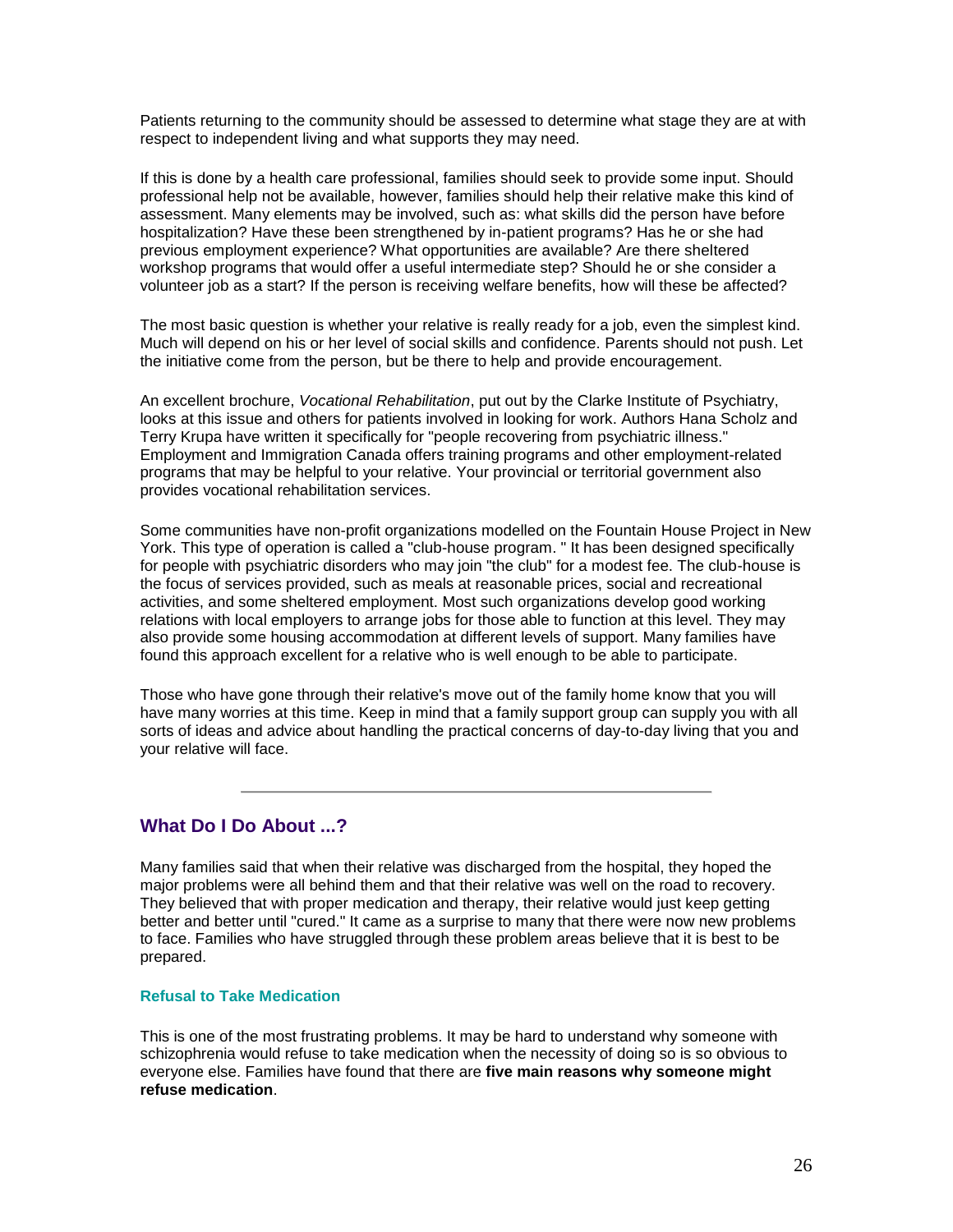- 1. Your relative may lack insight about the illness. Not believing that he or she is ill, he or she sees no reason to take medication. Or, some think that it is the medication that causes the illness. If the illness involves paranoia, your relative may view the medication as part of a plot to prevent him or her from functioning.
- 2. Your relative may be suffering from unpleasant side effects as a result of the medication and believe that it causes more problems than it solves.
- 3. Your relative may be on a complicated medication scheme that involves taking several pills a day. He or she may find the regimen too confusing, and may resent the constant reminders of illness.
- 4. Your relative may feel so well that he or she either forgets to take the medication, or thinks that it is not necessary any more.
- 5. Your relative may welcome the return of certain symptoms such as voices that say nice things and make him or her feel special.

People with schizophrenia **need to take prescribed medication**, and the following is a list of ideas and guidelines to help you with this difficult problem.

- 1. Know that the initial medication dose must be continuously monitored. Therefore, you should always listen to your relative's complaints about side effects. Do your best to empathize with any distress about medications.
- 2. Know that "bad" symptoms (usually the positive) will not reappear immediately upon discontinuation of medication. Anti-psychotic drugs stay in the system for six weeks to three months. This "grace" period gives you some time to deal with the problem. After three months, however, getting back to a maintenance dosage may mean "starting over" at a higher than maintenance level.
- 3. Explain to your relative that he or she may end up back in the hospital if medication is not taken (this should not be a threat). Some will not accept warnings, and still others may not mind returning to the hospital.
- 4. If other people in your family are on medication, turn pill taking into a ritual. Everyone takes his or her medication at the same time (even if it is a vitamin pill).
- 5. It is easier to take one pill a day than six. Talk to the doctor about the form in which your relative is receiving medication.
- 6. For people who keep forgetting to take oral medication, the use of a weekly pill box can be an effective tool.
- 7. Never sneak pills into food. If paranoia exists, this will increase it. Trust will never be built up.
- 8. More people go off oral medication than injectable medication. With injectable, you are sure the person is getting it. He or she can't spit it out, hide it under the tongue, etc. Discuss the pros and cons of switching medications with the doctor. (Health care professionals note that there is a "down" side to injections: possible feelings of humiliation, loss of control, and the potential for build-up of medication over time.)
- 9. Injectable medication is given once a week or once every few weeks, depending on the type of neuroleptic. Consider arranging a "treat" built around going for the medication -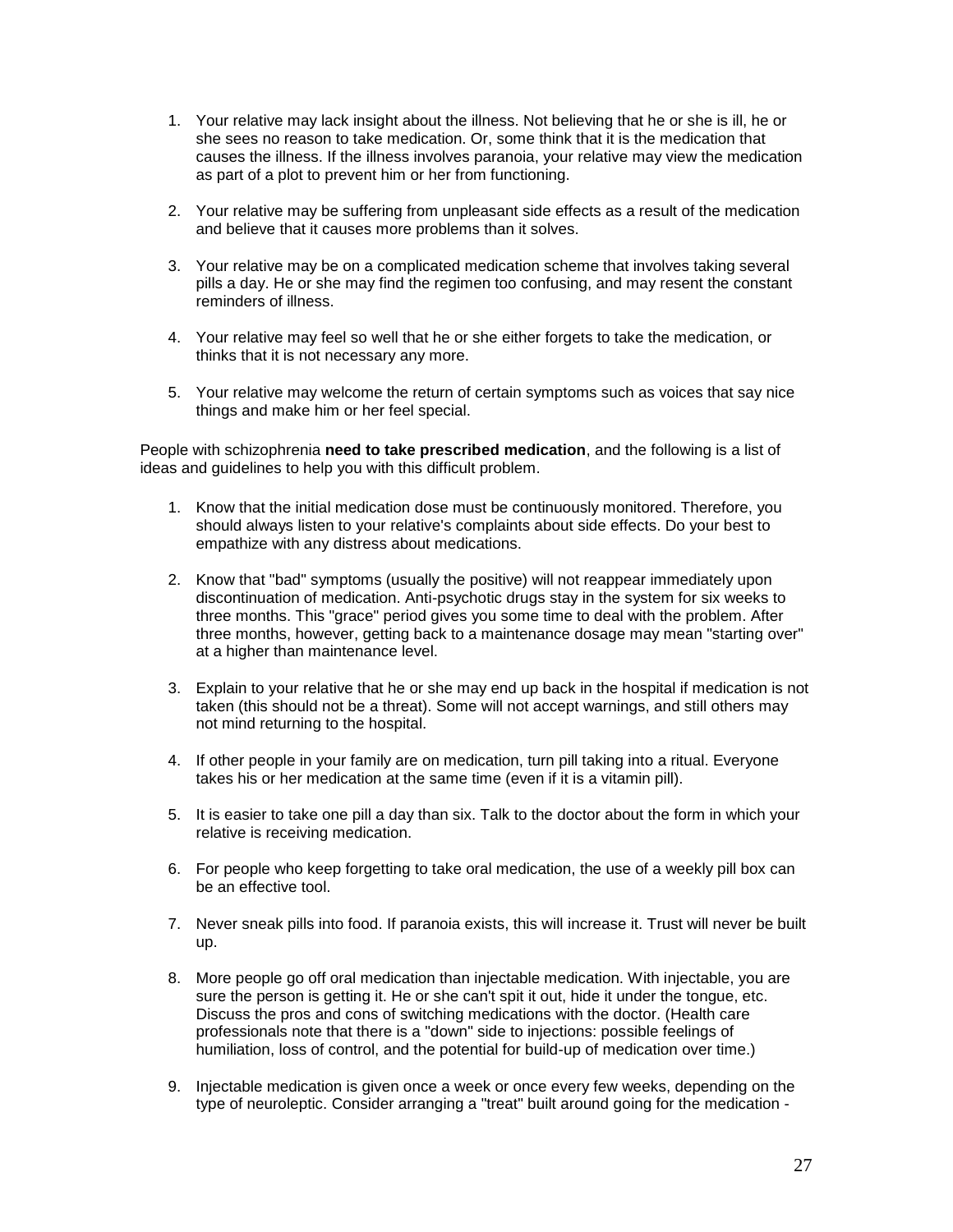seeing a movie, going for lunch, etc. Let your relative know that you are proud of the way in which he or she is handling the need for medication.

10. Do your best to be calm and reasonable about getting your relative to take medication. If you press too hard, you may make it more difficult for your relative to move to greater independence. A period of learning through experience may be necessary.

### **Signs of Relapse**

With schizophrenia, relapse refers to a return of acute symptoms. As Jeffries, Plummer, Seeman and Thornton state, "Schizophrenia, for the most part, is a 'relapsing' condition, and so it makes sense to expect a return of symptoms and not to be caught off guard." (*Living and Working with Schizophrenia*, p. 72).

Families have noted that the behaviours that indicate a relapse are usually the same as those that occurred prior to the first episode. Some of the more common behaviours are sleeplessness, increased social withdrawal, deterioration of personal hygiene, thought and speech disorder and signs of visual and auditory hallucinations (e.g. listening excessively to loud music, usually with headphones, perhaps in an attempt to drown out the voices): Should you become aware of any of these behaviours, call your relative's doctor immediately.

Relapse can occur for a number of reasons, as well as for no apparent reason. Sometimes the ill person has stopped taking medication for a long enough period of time for acute symptoms to reappear. Sometimes the dosage of medication is not high enough to prevent the return of acute symptoms. Perhaps the person afflicted is not receiving enough support, either at home or from community services. Perhaps the individual has recently experienced some severe mental stress - the death of a loved one, the loss of a job, the move to a new place to live. Sometimes the individual is simply physically exhausted, or is using alcohol or street drugs in an effort to feel "better" briefly. Sometimes the cause may be something that can be dealt with quite easily. For example, medication can be increased, a brief hospital stay can be arranged, more support can be found.

Health care professionals warn that relapse can occur during a period called "self-cure." (This also occurs in other illnesses, such as diabetes and arthritis.) Usually, such an attempt occurs three to five years after a diagnosis of schizophrenia has been made. It is a time when the ill individual, tired of the disease, decides to take matters into his or her own hands. He or she maystop taking prescribed medication, may join a cult, may try to "exorcise" the illness out of the body, may do strenuous exercise to get rid of it, may consume vast quantities of vitamins or herbal medicines, and so on.

A relapse is very disappointing, but as one mother said, "People with schizophrenia are not much different from people suffering any other disease, especially if you are dealing with young people. They won't follow proper health care or eat nutritiously; they forget medication; they skip medical appointments; they may have a 'who are you to tell me' attitude."

Many families have found that they can come to an agreement with their relative, when well, about what to do when facing the possibility of relapse. This is discussed with the individual and his or her doctor. For example, one family made it clear to their son, who had behaved extremely aggressively in the beginning, that if he ever threatened violence or damaged property again he would have to leave home. He could go to the hospital in a taxi, with the police, or with his parents, but he would not be permitted to remain at home any more. They told him that because he was of age, they would even charge him with trespassing and call the police should he break his agreement.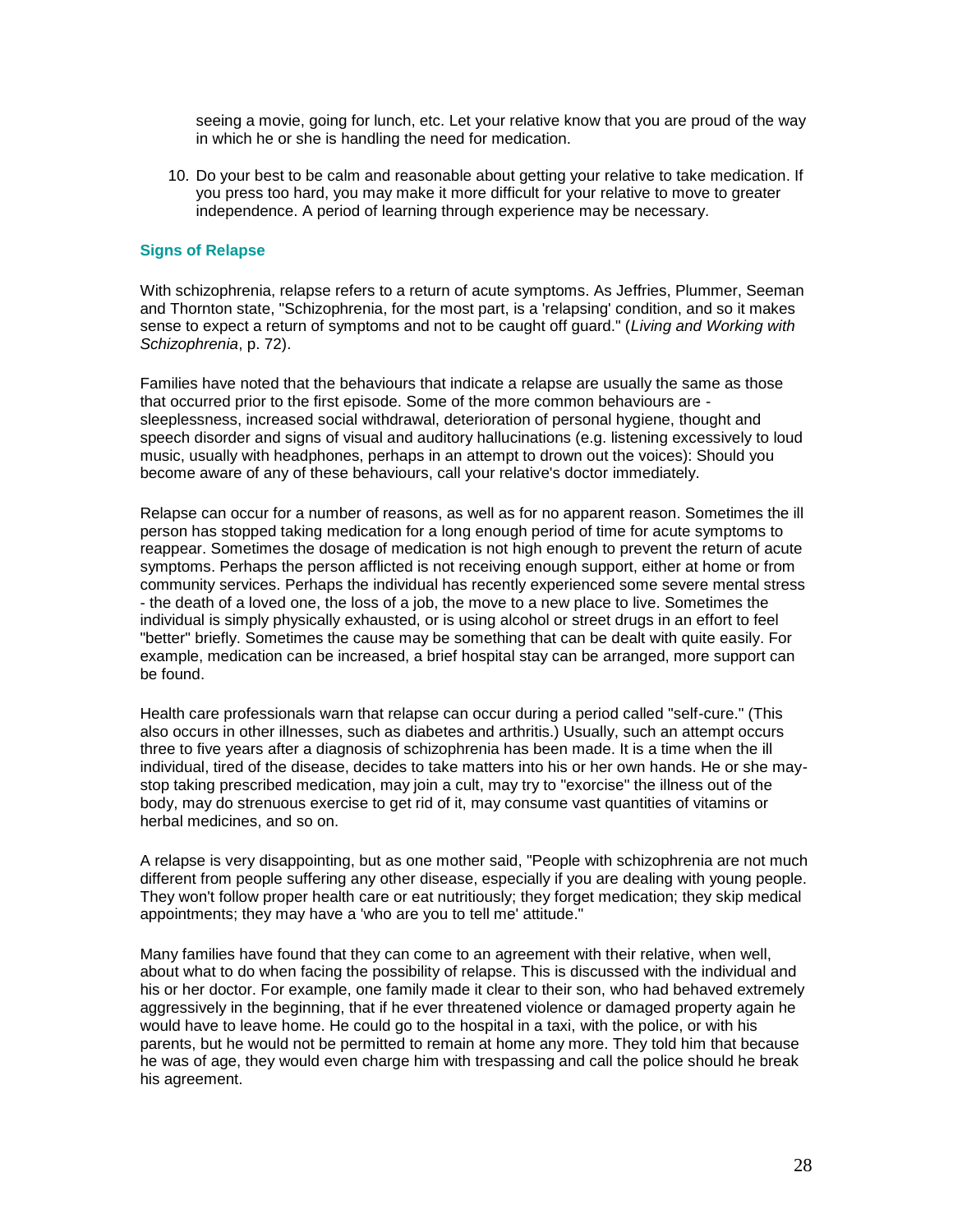Other families, dealing with someone with less aggressive tendencies, found that it was sufficient to tell the individual that he or she could continue to live at home as long as he or she agreed to get help, should relapse occur.

Once again, families stressed that they have found that knowing the course of the illness in their relative is most important in taking steps to avoid a relapse. Many of the people who have schizophrenia and who have come to terms with it have learned to watch for signs of relapse and to call their doctors. Some have even learned to phone the police when they feel themselves losing control. You may find it helpful to discuss the advantages of developing a "signs of relapse" list and a "strategies" list with your relative, as some do to help themselves get through the bad times.

#### **Embarrassing Behaviour**

Families suggest that embarrassing behaviour can be dealt with in two ways: clearly outline and reach an agreement with your relative about what behaviour will and will not be tolerated, and examine your own attitude about why you are allowing yourself to be embarrassed.

Families have found that coming to an agreement about behaviour is sometimes a lot easier than people think. One woman related the following story: "In monitoring my daughter's behaviour, I often tried to find just the 'right' way of dealing with it. I wanted to correct in a positive way so that her feelings wouldn't be hurt. As a result, sometimes I did nothing, because I couldn't figure out what to do. For example, one day my son told me that whenever he had friends over, his sister would join them and do embarrassing things. Could I please do something about it? I spent days trying to decide how to handle this situation wisely. Then my son told me he had handled it himself. He simply told his sister, 'When I have friends over, I want to be alone with them.' My son was direct and honest and no feelings were hurt."

Many families agree that the direct approach can sometimes work well. Saying something like "Stop that," or "Knock it off," or "That's inappropriate behaviour," changed the behaviour. This may have to be repeated. Families say that you have to realize that sometimes your relative is not aware of acting in an inappropriate manner, and therefore a simple statement from you will serve the purpose. For example: "Please don 't smoke in here, Mrs. Jones suffers from asthma."

Families may find themselves "bargaining" for suitable behaviour, but they should weigh the risks carefully before doing so: "If you do this, or don't do that, then we'll go out for dinner, buy that new record, go for a drive," and so on. As always, your ability to achieve results will depend upon a realistic assessment and acceptance of the problem. Remember that some behaviours will take longer than others to correct. Much patience is needed.

Sometimes no amount of intervention works, and embarrassing behaviour will take place on the spur of the moment. This is when families stress that you need to examine your own attitude. Why are you allowing yourself to be embarrassed by someone you know is ill with a disease that interferes with brain functioning? The answer, of course, as with all embarrassing behaviour, is that we assume that everyone is looking at us, and thinking that there is something wrong with us, not with the person who is behaving inappropriately. This is true whether or not the person is a spouse who has had too much to drink at a party, a two-year-old throwing a tantrum, or a teenager with schizophrenia dancing naked on the lawn. The problem is that when we allow our self-esteem to suffer because of someone else's behaviour, we can no longer deal effectively with that behaviour. Mixed with this may be genuine concern that the person is losing the esteem of others - "There goes John's chance of making some friends."

Families who have worked through this problem of attitude feel that if necessary, they are now able to take a responsible role in assisting their relative - without taking blame for embarrassing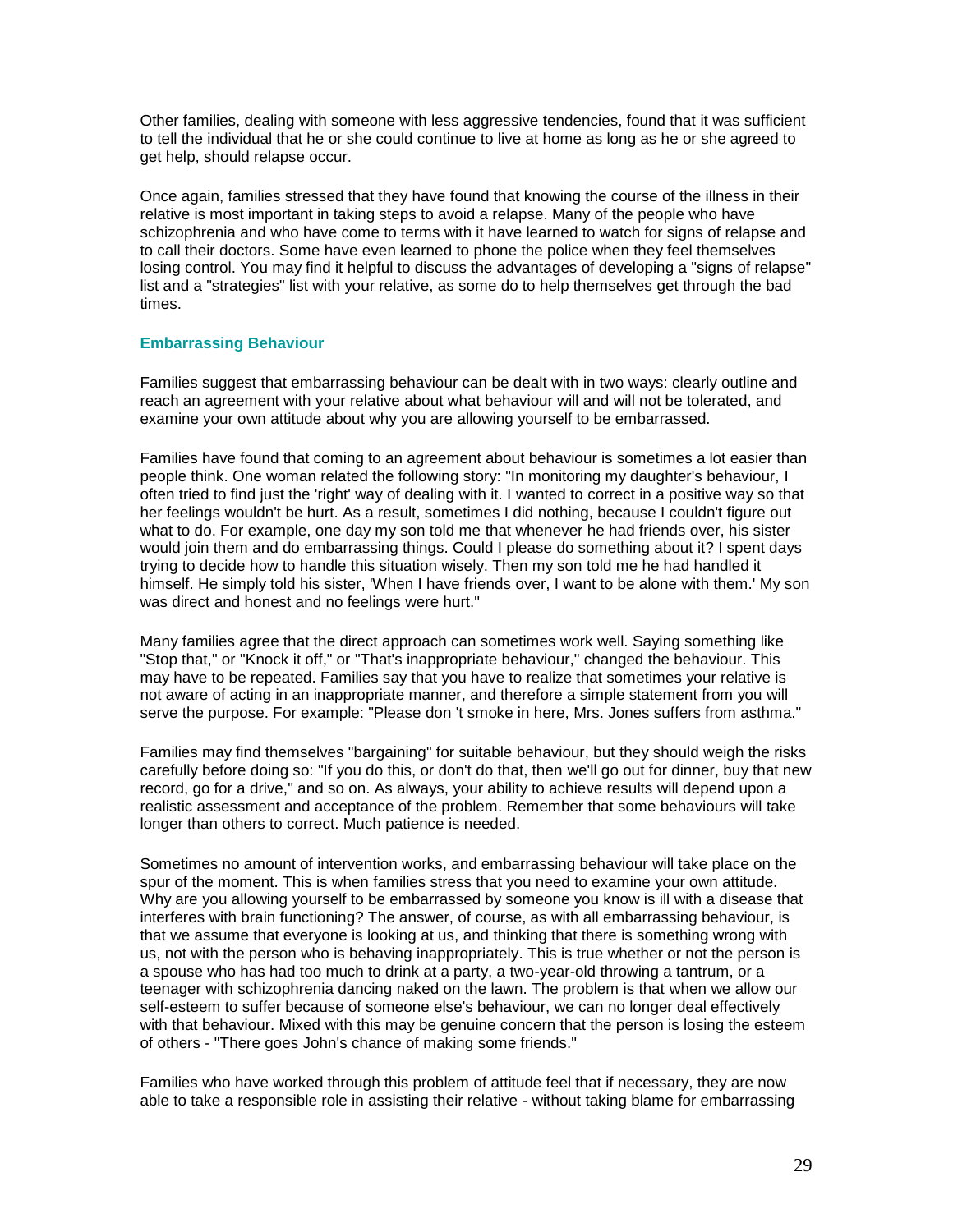behaviour that might occur. They have undergone a shift in outlook and realize that it is the "onlooker" who may have an attitude problem. Often, they now feel saddened, rather than embarrassed, as they watch their relative struggling to adapt to the world of "normal" behaviour. They suggest one keep in mind that if the family member who is suffering the most is **not** the person who is ill, something is wrong and you should seek professional help.

#### **Here are some suggestions for dealing with your relative's sudden or impulsive actions**.

- 1. Take immediate steps to stop or change the behaviour.
- 2. Be firm, sometimes angry, but never abusive with your relative.
- 3. Be polite to bystanders. Assume that they are understanding and tolerant.
- 4. If necessary, apologize and explain the situation to anyone involved in the incident.
- 5. If warranted, offer to pay for damages, clean up the mess, explain to whomever, and so on.
- 6. Keep your sense of humour.
- 7. Share the story with someone you know will see its "funny" side.

#### **Disappearance**

This can be a difficult problem for families. Frequently, persons with schizophrenia decide that somehow a new location will provide an answer to the problems that the illness has imposed on them -- or they may be directed by "voices" to leave. They simply take off. If their relative is a minor, the family should contact the Missing Persons Bureau of their local police department. Remember that if your relative is legally of age the police may have no authority to return your relative or inform you of his or her actions or whereabouts.

It may happen that your relative leaves the hospital before treatment has been completed. If he or she is an involuntary patient, the hospital is responsible for notifying the police to look for and return the patient to the hospital. In some jurisdictions, if the police have been unable to find a missing involuntary patient within a certain period, the hospital then has the right to discharge the person.

A voluntary patient of majority age has the right to discharge him or herself at any time. The attending physician (or physicians if two signatures are required) may decide to change the person's status from voluntary to involuntary, if the person is sufficiently ill to meet the requirements for doing so. The patient will not then be allowed voluntary discharge. This option is also open to the attending physician(s) if the person has simply walked away. The police can then be asked to look for the individual.

Often, relatives may simply have to wait until the patient surfaces. This may happen when the person has been picked up as a vagrant, has gone to a hostel, or has been taken to a hospital for help. Then, (unless the police have been involved) you may make arrangements for the person to return home or consider other options. For example, if the person is under treatment when located and this appears to be working well, consider leaving him or her until treatment has been completed.

#### **What are the things one can do?**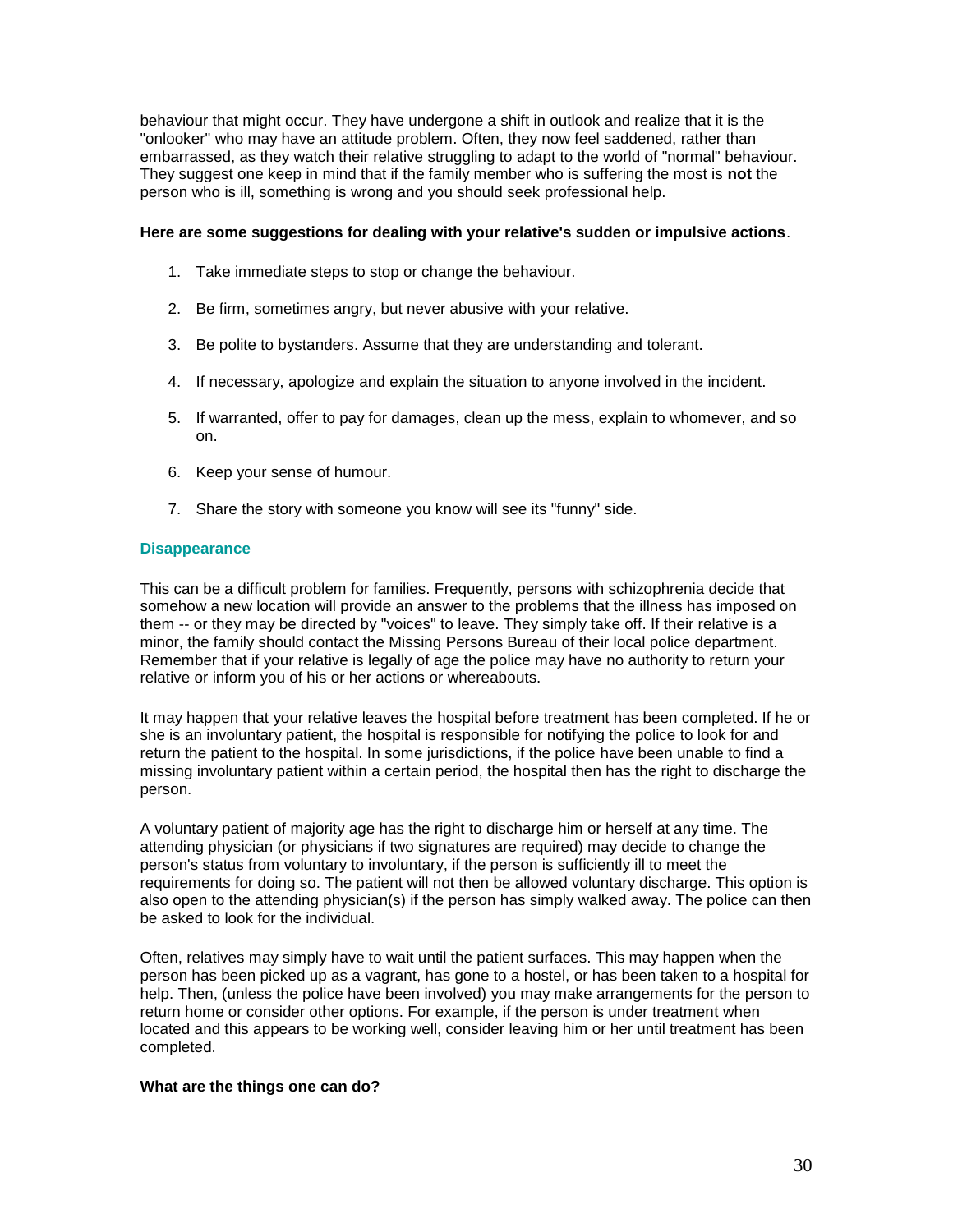- 1. If your relative says anything about places he or she is interested in or would like to see or visit sometime, jot it down. It could be a useful clue as to where to look should your relative disappear.
- 2. If your relative decides to travel, try to think of some effective way of staying in touch. For example, one father arranged with his son that he would keep his son's money for him. Then, whenever the son let him know he needed some funds, he would send him somenot too much. He found this to be an effective way of maintaining contact.
- 3. If you have lost touch with your relative for a period of time, it is wise not to wait too long before you begin checking. Although the police may have no basis for active involvement, it is worth speaking to Missing Persons and telling them your story. They may be able to help by doing some checking, or with some practical advice.
- 4. If you have some idea where your relative may have gone, get in touch with your local SSOC chapter or the national office in Toronto. They may be able to help you through a provincial association or chapter in the area where you think your relative may be. If travel to the United States is a possibility, contact the National Alliance for the Mentally Ill (NAMI) directly or through SSOC.
- 5. Check with local voluntary agencies such as the Salvation Army. Sometimes a missing relative will show up in one of their hostels. Also your church may be able to help, particularly if your relative took a keen interest in religion.
- 6. If you decide to use the services of a firm of private investigators, determine if the firm you select has strong connections with the police. (They may be able to get help from this source which you wouldn't.) Discuss with the firm a reasonable limit on its expenses, including the fee, to undertake a realistic search on your behalf.

# **Risk of Suicide**

With schizophrenia the possibility of suicide is an ever-present fear. The illness involves depression, delusions and sometimes command hallucinations that may tell the person to attempt suicide. There is a tendency to act impulsively. Torrey noted that an estimated 10 percent of all patients with schizophrenia kill themselves (*Surviving Schizophrenia*, revised edition, p. 123). As in the general population, men are more likely to complete suicide, while women attempt it more often. Suicide, when it happens, occurs most commonly during the first five years of illness. After this, the risk drops considerably. Torrey suggests that "Those at highest risk have a remitting and lapsing course, good insight (i.e., they know they are sick), have a poor response to medication, are socially isolated, hopeless about the future, and have a gross discrepancy between their earlier achievements and their current level of function." (*Surviving Schizophrenia*, revised edition, p. 124).

Sometimes a suicide is methodically planned and deliberately committed. At other times, a suicide may be accidental - that is, the victim is acting out a hallucination or delusion when in a psychotic state. Families caution that in either of the above situations, there are some preventive measures you can take, although you can never guard completely against the possibility of suicide.

#### **Here is a list of behaviours that may indicate suicide is being contemplated**.

 Your relative talks about suicide: what it would be like to die, how to go about it, comments such as "When I'm gone...," and so on.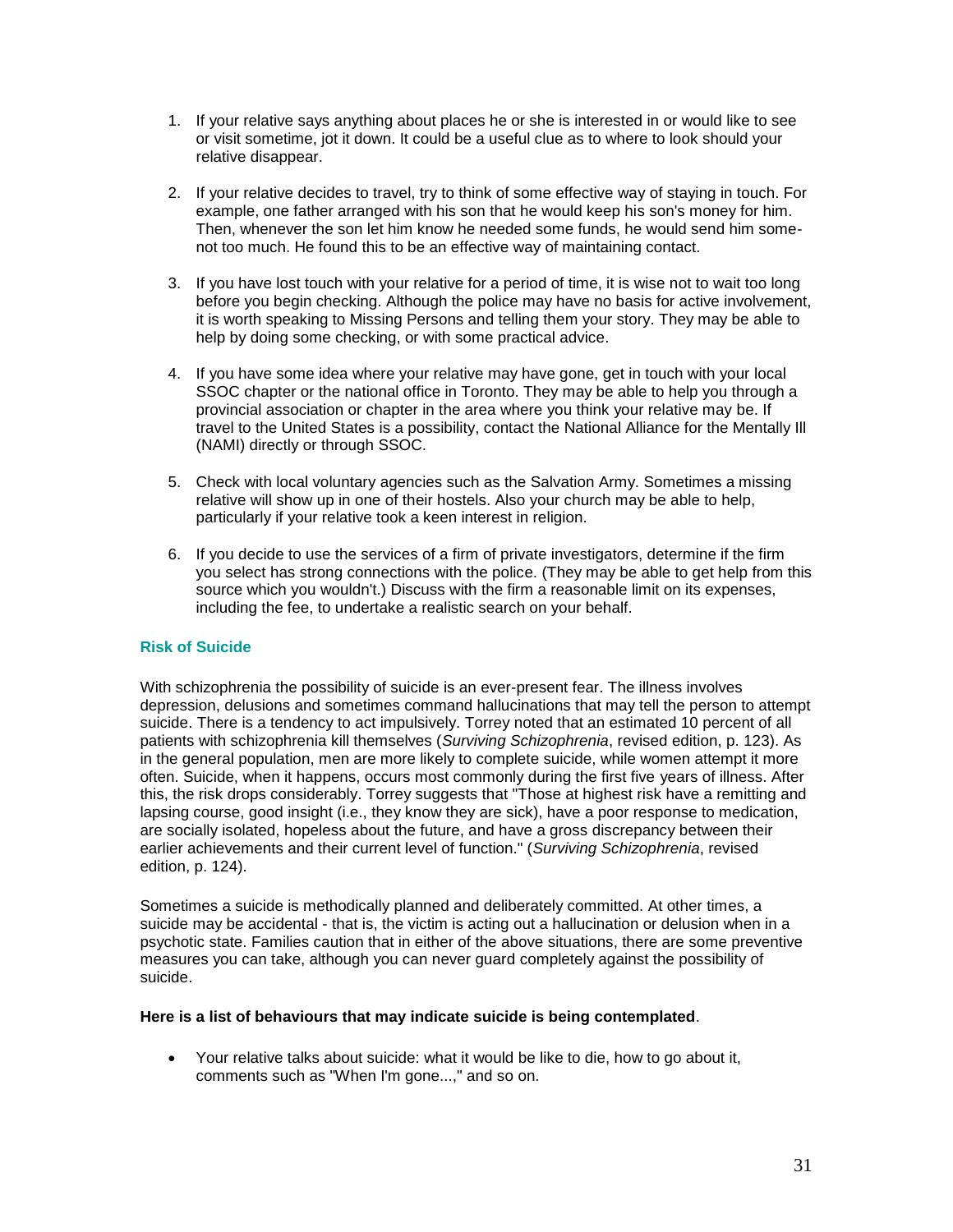- Your relative is concerned about having a will and about the distribution of possessions. He or she begins giving away treasured possessions.
- Your relative expresses feelings of worthlessness: "I'm no good to anybody."
- Your relative shows signs of hopelessness about the future: "What's the use?"
- Your relative is showing signs of hearing voices or seeing visions that may be instructing him or her to do something dangerous.

All talk of suicide or self-harm must be taken seriously. It is not true that someone who talks about suicide rarely does it. If your relative begins to talk about suicide, or inflict wounds - no matter how superficial - upon him or herself, it is vital that you reach your relative's therapist immediately. If this isn't possible, take your relative to the hospital where he or she was previously admitted, or to the nearest emergency department. In many communities, there is a suicide phone "hotline" available.

#### **If suicide is attempted, and you are the one who discovers your relative:**

- 1. Phone 911 immediately. (If this service is not available in your area, call the emergency number of the nearest hospital.)
- 2. If appropriate, and if you are familiar with it, perform CPR (cardiopulmonary resuscitation).
- 3. Phone someone to come and be with you, whether it is at the hospital as you wait for news, or at home to take care of you. Although it is perhaps not likely, be prepared for the possibility that the hospital may not admit your relative, even after a suicide attempt.
- 4. Get in contact with your local support group, if there is one, and let them know what has happened.
- 5. Do not try to handle the crisis alone.
- 6. Do not hesitate to contact other support groups that deal specifically with grief and bereavement.

Often, when someone commits suicide, the family members, if they belong, stop coming to support group meetings. The relatives of suicide victims may believe that their presence is too depressing for other members of the group. Families in support groups urge these people to keep attending meetings. As one father stated, "When a relative develops schizophrenia, the support group becomes your family, because so often you lose family and friends. Now, when you've lost your relative, you need your new family more than ever."

#### **Trouble with the Law**

Unfortunately, a significant number of people with schizophrenia find themselves in trouble with the law. Offences may range from shoplifting, mischief, assault or ordering a meal at a restaurant and refusing to pay for it to much more serious charges such as aggravated assault, arson or murder.

Should your relative be charged, try to secure the services of a lawyer who is familiar with the problems of schizophrenia. You should be able to determine this by questioning the lawyer about his or her knowledge of schizophrenia and its impact on the individual. In the course of their law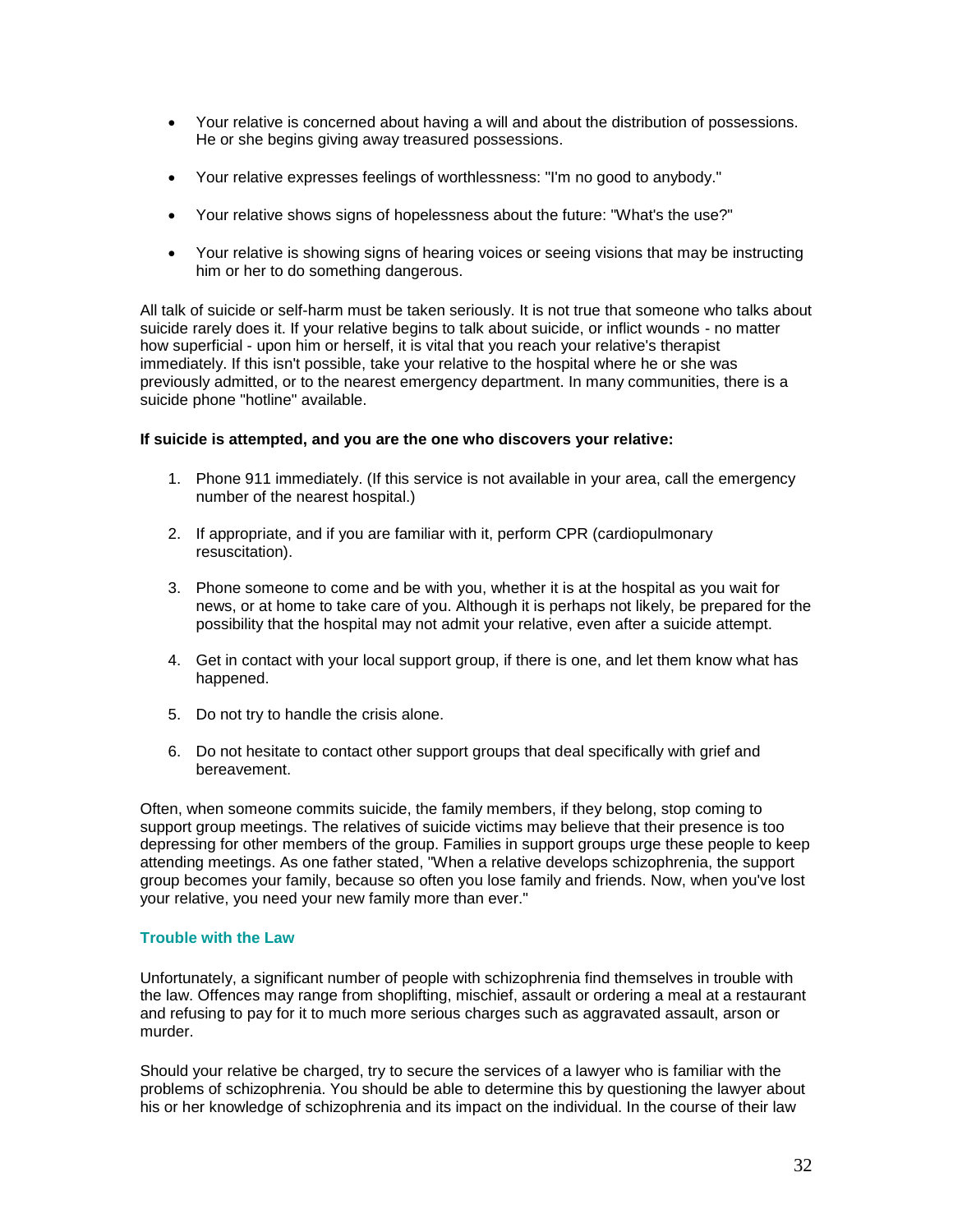practices, most criminal lawyers have defended clients with psychiatric disabilities and therefore have some knowledge of schizophrenia. As well, most criminal lawyers do accept clients supported by legal aid.

Families often think that the legal defence for someone with schizophrenia charged with an indictable offence should be based on a plea of "not guilty by reason of insanity." This requires that the person be assessed under subsection 16 (2) of the Criminal Code as having "disease of the mind to the extent that renders the person incapable of appreciating the nature and quality of an act or omission or of knowing if an act or omission is wrong." This test is a legal one designed to determine the degree to which the individual is to blame. This is **not** an assessment of the degree to which the person may be mentally ill.

If the plea is upheld, the result will take the form of a Lieutenant Governor's Warrant under which the person will be held indefinitely in the forensic unit of a psychiatric centre or discharged "either absolutely or subject to such conditions as he (the Lieutenant Governor) prescribes" in accordance with the provisions of section 614 of the Criminal Code.

The Criminal Code provides for the establishment of an Advisory Review Board in each province. These Boards are required to make annual reviews of all those held under Lieutenant Governors' Warrants in their respective provinces.

A criminal lawyer will always counsel against such a plea in cases where the charge is minor, because a finding of "not guilty by reason of insanity" is a potential life sentence.

The defence lawyer and the lawyer for the prosecution may sometimes agree on a joint submission as to disposition of the case and explain the circumstances of the person on charge and the illness to the judge. The judge may then choose to give a suspended sentence, with probation, and require that the person receive treatment and take any prescribed medication.

A major concern with Lieutenant Governors' Warrants is the potential for a lifetime of confinement. Those held in custody may be released only by the Advisory Review Board, either absolutely or under such terms and conditions as the Board may establish. These provisions in the Criminal Code were designed to recognize the need to protect the public in situations where the past behaviour of the individual was extremely serious and future behaviour is unpredictable.

One father reported that the Lieutenant Governor's Warrant imposed on his son has at least had a positive effect in restraining his son's behaviour. The young man understands that if he does not conduct himself in a law-abiding manner, he runs the risk of being sent away again to the forensic unit of a psychiatric centre for an indefinite period. Make no mistake, however--it is still indefinite confinement. It should only be viewed as a last resort, where the individual's behaviors a serious and ongoing danger to others. It is by no means the answer to disruptive behaviour short of that level of seriousness.

#### **Money Problems**

Many people with schizophrenia have trouble in handling money matters. This can present families with some awkward situations. Some of these may be beyond an immediate or a ready solution.

Normally, where a patient is entitled, he or she will receive help at the hospital to complete arrangements for welfare benefits. In this situation, your relative will then receive a monthly income that is under his or her complete control. Most will need a good deal of help in learning how to budget properly to meet such basic items as rent or board, food and transportation. They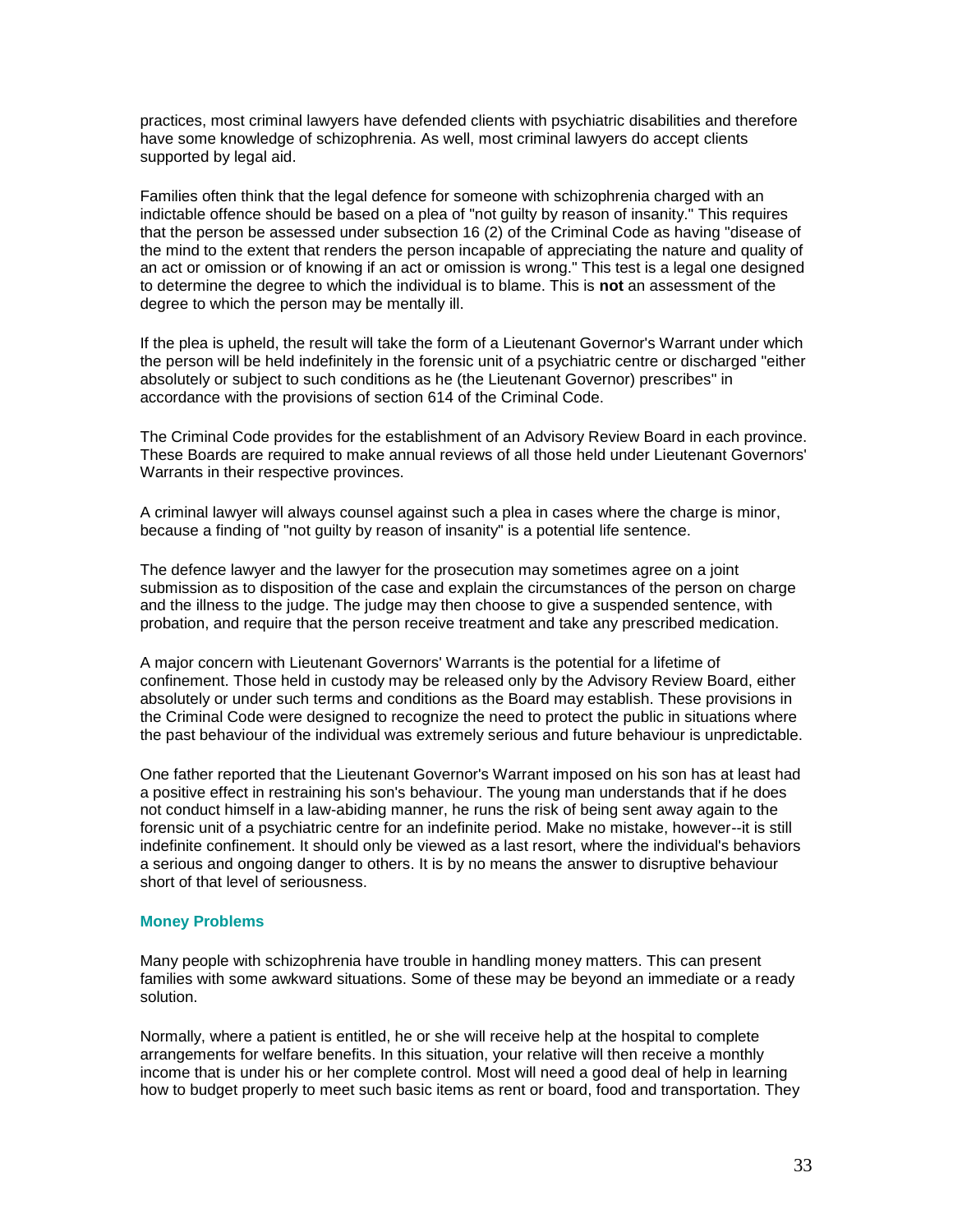need to know that their spending over and above regular monthly needs should not exceed what is left.

For many this is difficult, at least at the start. When a substantial sum is available (for example, on receipt of a welfare cheque), many tend to "blow" all or a large part on impulse spending, often foolishly, or to give their money away to friends -- even to strangers. Families find that they are then called upon to make up the amount needed to cover neglected basic living expenses. Behaviour of this sort, although not surprising for someone with few chances to enjoy life, is disconcerting for families and requires that they exercise a good deal of patience.

For the individual, managing money well is an important step toward the achievement of greater independence. In situations where families are providing money regularly to a relative with schizophrenia, Torrey suggests that one approach is "...to link autonomy in money management to other behaviour indicating independence ... the successful performance of chores is another way that schizophrenic patients can demonstrate that they are ready for greater financial responsibility." (*Surviving Schizophrenia*, revised edition, p. 291). This strategy provides an incentive to the person to learn how to deal better with money matters, and is also a way for families to avoid getting into the habit of only doling out money in small amounts, when this is no longer necessary.

# **Support For The Family**

People involved with schizophrenia note that the family, most often the primary caregiver, is under a great deal of stress every day. One woman states: "Personal stress is something that often goes unacknowledged. The sick person becomes a priority, and we forget our own needs. The day-to-day tasks involved in caring for a dependent - sudden crises, worry, financial problems, searching for community services, coping with bureaucracy, becoming an advocate, squeezing out precious moments for our other family members - depletes and robs us of our energy. Eventually we end up with stress exhaustion, and this can lead to depression, anxiety, burnout, and psychosomatic illnesses." (Elenor Smith, editor, *Alberta Friends of Schizophrenics Newsletter*, Nov. 1988).

Families and health care professionals caution that the strain of having a relative with schizophrenia can begin in the very early days, when that person first behaves unusually. Normally, when we see someone who is visibly handicapped - for example, using a wheelchair or white cane - we are inclined to offer that person our support. With mental illness, however, often the only way one realizes that something is wrong is to actually see someone exhibit "weird" behaviour. It is natural to be disturbed by such behaviour, and we tend to withdraw from them. When "weird" behaviour occurs within a family, the reaction is not much different, and may even be hostile. In the early days, family members may be bewildered and resentful, and often blame and criticize the ill individual. Members may blame other members of the family as their fear and frustration grow.

#### **Families drew up the following list of negative responses that they found very common, both in the early days and in reaction to a diagnosis of schizophrenia**:

- denial of the illness entirely: "This can't happen in our family."
- denial of the severity of the illness: "She's just going through a phase."
- refusal to discuss one's fears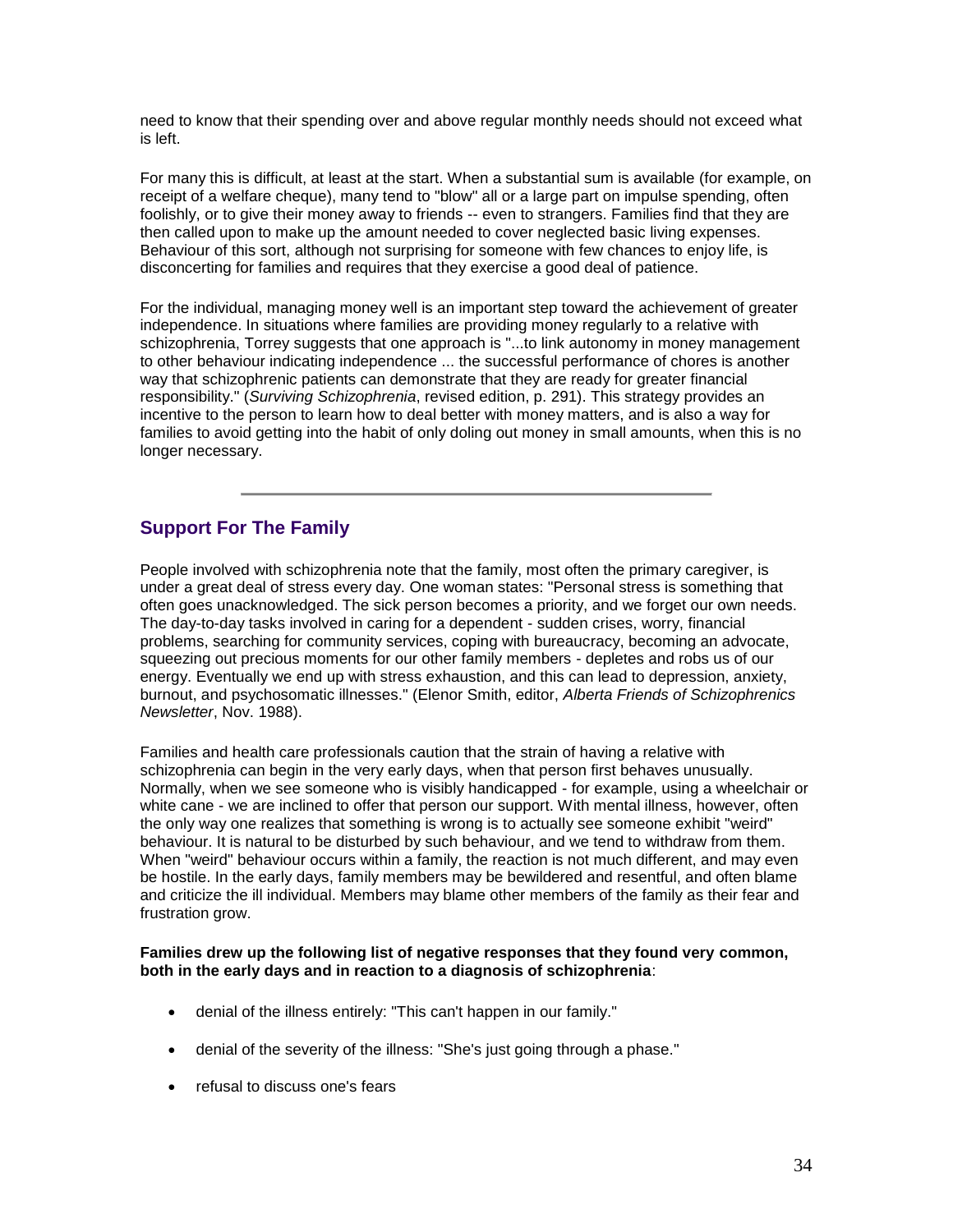- withdrawal from usual social functions
- shame and guilt: "Where did we go wrong?"
- feelings of isolation: "Nobody knows what I'm going through."
- bitterness: "It isn't fair. Why us?"
- blame: "You should have stayed home with the kids."
- preoccupation with moving away: "Maybe if we left the city, lived in the country."
- excessive searching for possible explanations: "Maybe we punished her too much."
- inability to think or talk about anything but the illness
- extreme ambivalence toward the ill person
- marital dissension; eventual divorce
- sibling rivalry and refusal to talk to or be with the afflicted sibling
- increased drinking or dependence upon tranquilizers
- **•** depression
- insomnia, weight loss, anxiety

Families caution that one of the most important things to watch for is resentment in siblings. When you are spending all of your time and energy supporting and seeking help for your ill child, it is very easy to neglect other children. Families warn that you may also have to accept that a sibling may never have any feeling of affection for the ill relative. As one woman said, "My brother was several years older than me. I never had a relationship with him when he wasn't ill. When he first got sick, I was very young, and his behaviour scared me. Then, as I got older, the things he did embarrassed me. It's very hard for my parents to accept, but I don't feel any connection to this ill man." Many parents cannot understand this lack of empathy, and find that they resent their other children for not feeling the same way they do about the ill individual.

Some families believe that one way to prevent resentment is to include siblings in family discussions about the ill relative, and to ask for their support in caregiving. Parents often try to protect children by keeping the truth from them, but ignorance can be very frightening. Children should be given as much information as is appropriate for their age. One woman, whose parents always included her in the support of her brother, stated, "My brother is only one year older than me. I don't remember a time when he wasn't there. I love him dearly, and I am the only person he can really talk to about what is happening to him." One father said that now that his ill daughter is on medication and doing well, his other three daughters are willing to be supportive. In the past, they had been afraid of and embarrassed by their sister. But now the four daughters go out once a week and have created strong family ties.

Because the different relationships within a family can show signs of strain during the very early days, families of those with schizophrenia stress again the importance of joining a support group as soon as the diagnosis has been determined. Listening to others who have been through the experience will help you to acknowledge your feelings of anger, confusion, guilt, shame, and so on, and to realize that these feelings are all normal. Normal as these feelings are, however, they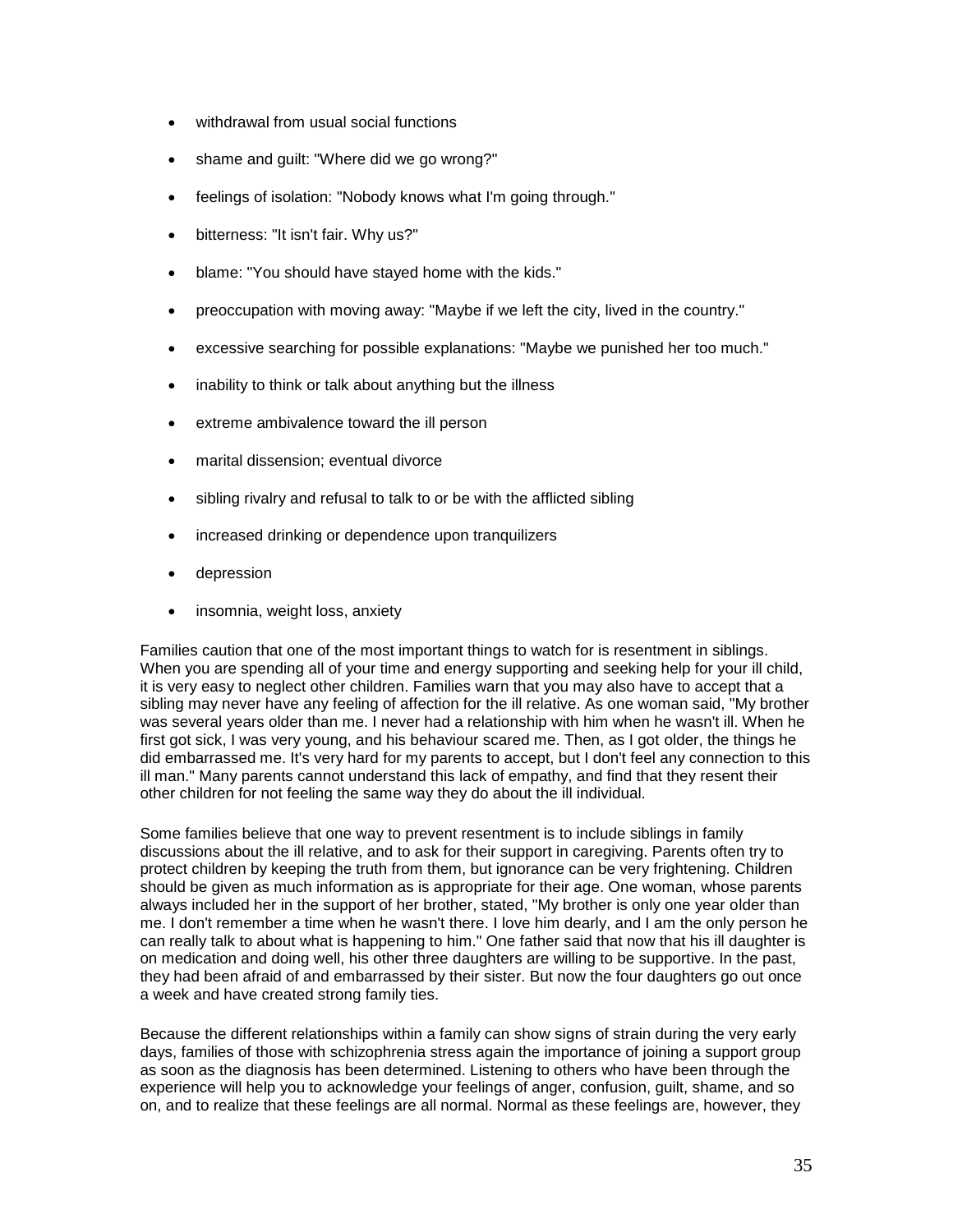are painful and will grow when the family members are uninformed and unsupported. The sooner a family comes to an understanding of the illness and finds appropriate ways of relating to the ill individual, the greater chance a family has of remaining a healthy, functioning unit.

## **Burnout**

The other reason for joining a support group early is to find ways of avoiding the **burnout** that so often comes with the burden of caring for someone with schizophrenia. Feelings of chronic fatigue and utter exhaustion, a lack of interest in life, a lack of self-esteem, and a loss of empathy for the person with schizophrenia are common to people who have been coping alone for a number of years. These people are the "walking wounded", and may suffer from headaches, insomnia, drug and alcohol abuse, depression, and stress-related illnesses.

Families offer the following **ideas for avoiding burnout**:

- 1. Be aware of your health on a day-to-day basis. Eat nutritiously. Join an exercise club. Go for walks as often as possible. Get enough sleep. Visit your own doctor for regular checkups. Let him or her know that you are the caregiver of a relative with schizophrenia.
- 2. Learn about relaxation techniques.
- 3. Schedule a break for yourself every day.
- 4. Take regular vacations if you can afford to. Try to get a day or a night to yourself every now and then: will a friend stay overnight while you go to a hotel? (Some families, who are able to be flexible about vacations, go on holiday when a bed is available at a local group home. This sort of respite care is becoming more readily available.)
- 5. Avoid self-blame and destructive self-criticism.
- 6. Take a school course give yourself a few hours when you have to concentrate on something else.
- 7. If your relative lives away from home, don't visit more than three times a week after the initial transition. Limit phone calls.
- 8. Try not to neglect the other relationships in your family.
- 9. Share your grief and problems with supportive people. Be careful from whom you seek advice. (For example, misinformed people may suggest that schizophrenia is something you caused.)
- 10. Aim for teamwork in your family.
- 11. Recognize that successful treatment and workable after-care programs require the coordinated and shared efforts of several groups of caregivers.
- 12. Realize that life must go on for you and for others in the family. This attitude may benefit your relative. He or she may be strengthened by the realization that life goes on.
- 13. Keep on top of developments in your relative's illness that may indicate that a change of lifestyle is necessary. For example, many families have found that although their relative lived at home successfully for a number of years, at some point a change occurred that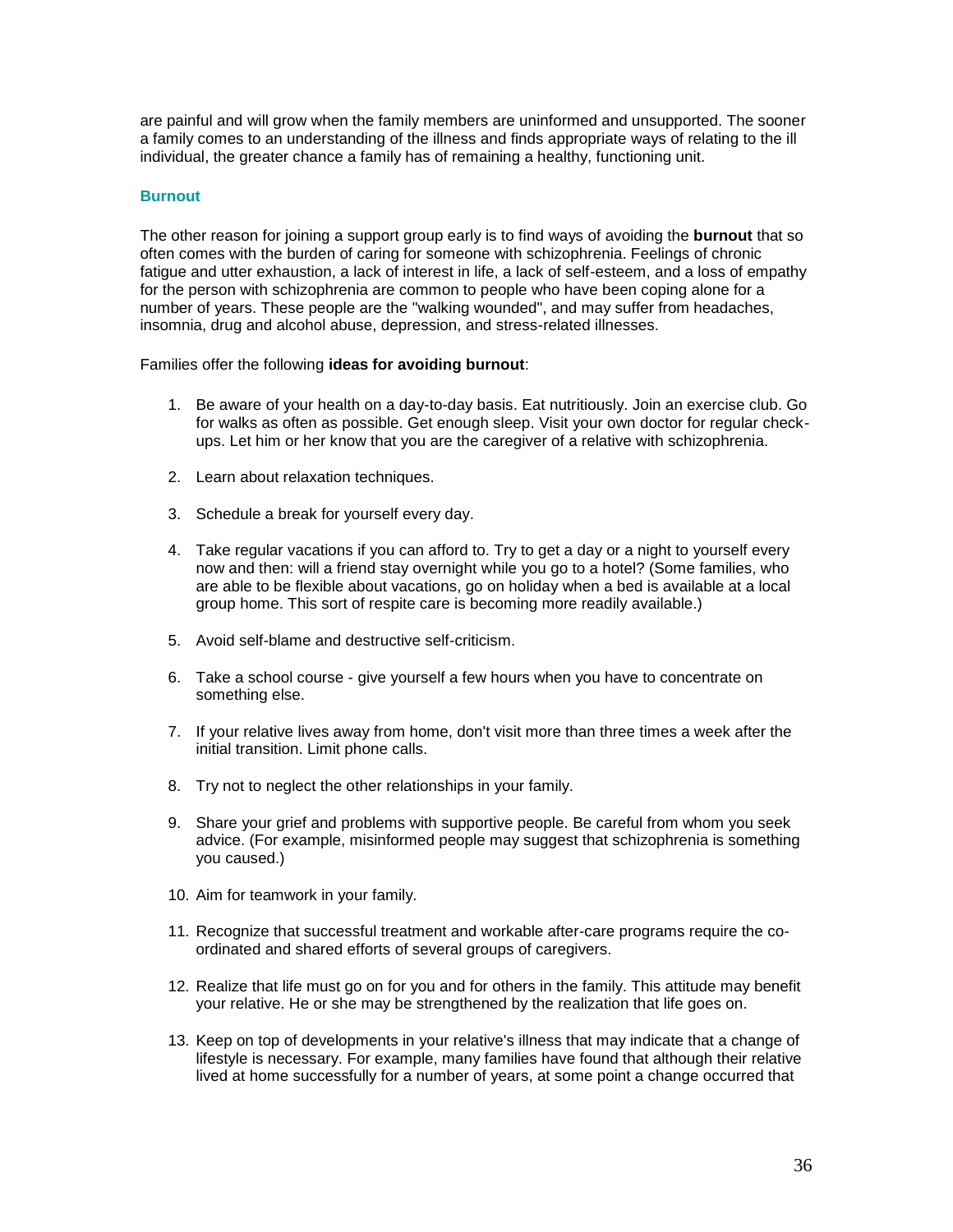lowered the quality of life for everyone. Do not insist on keeping your relative at home if different housing is now indicated.

- 14. Keep your religious beliefs. This may be important to your relative.
- 15. Keep a sense of humour.
- 16. Never lose hope.

Burnout may also be caused by a lack of acceptance on the family's part. Some people are unable to recognize the illness for what it is. The realization that your relative may never be the same again, may never get "cured," is too unbearable to contemplate. Many of these people attend support group meetings on a regular basis, insisting all the while that their wife will get better, that their son will be cured. One mother said that she devoted all of her time to her son the first year he became ill. Then it was pointed out to her that because she was a social worker, she felt that she ought to be able to help him. This mother now strongly cautions others not to impoverish themselves emotionally or financially by chasing "will-o'-the-wisp" cures that have not been scientifically substantiated.

There are those who push themselves to the limit. They never let go. They never get on with their own lives. They wear themselves out. Those with experience advise that once you let go, once you say "This is it," life becomes simpler. One father stated, "You work through fear, anger, grief, and finally come to acceptance. Acceptance is like adopting someone new - the other person is no longer there." Acceptance means that you have learned to look at your relative as he or she is now. Then there is room for hope, and you can begin to work for those things that will really make a difference in your relative's life.

# **Research: The Hope For Tomorrow**

Less research is done on schizophrenia than on any other major disease, given both the human and the financial burden that this illness imposes.

Most research conducted until the end of the Second World War was biological, after which there was an interlude of 10 to 15 years when psychiatry based its attempts to understand and to treat mental illness on the study of human behaviour. This approach led to the development of psychoanalytic techniques. This treatment, as noted earlier, is not effective for patients with schizophrenia.

Modern research into the biological causes of the disease began with the introduction of the neuroleptic drugs in the 1950s. This brought about a change in the direction of research on schizophrenia and its possible causes from the behavioural to the neurochemical. It is now largely accepted that the symptoms of the disease arise from a failure of the chemical processes in the brain to function properly. Today, the primary thrust in research on schizophrenia is to discover the reasons for this.

Research expenditures on schizophrenia still lag far behind those on other serious illnesses. Research interest in this mental disorder has, however, increased greatly throughout the world in recent years. Scientists now perceive a much wider range of opportunity in the search for answers about schizophrenia and other neurological illnesses (diseases affecting the nervous systems) than before. Torrey has noted that "we are in the midst of an explosion of knowledge in the neurosciences and its effects are spilling over to schizophrenia." (*Surviving Schizophrenia*, p. 129).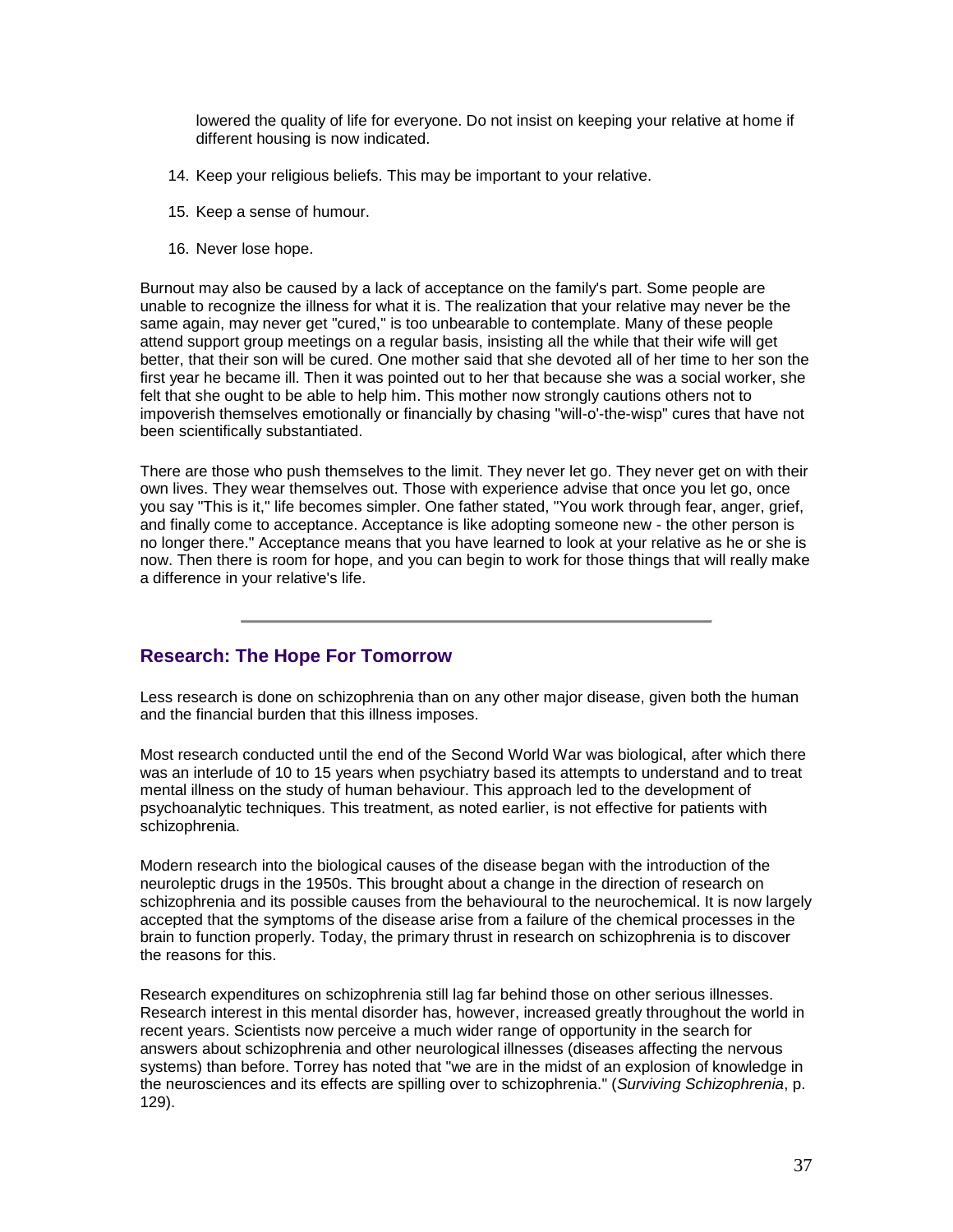### **New Resources**

#### **Brain Tissue Banks**

Brain tissue banks have been established to provide researchers with brain tissue for the study of neurological diseases, including schizophrenia. The Canadian Brain Tissue Bank is located in Toronto and is managed by the Canadian Neurological Coalition. (See Appendix II for a description of the work of the Brain Tissue Bank and how brains may be donated for research.)

#### **Imaging Facilities**

Research in the fields of neurology and biochemistry is greatly benefiting from the development of new brain imaging techniques that allow researchers to observe brains in living human beings directly. Brain investigations are no longer limited to the use of brain tissue from the deceased. (Appendix III gives a brief description of the different types of imaging.)

#### **Basic Science Laboratories**

The way in which neuroleptic medication affects dopamine receptors in the brain and reduces their ability to receive messages from the neurotransmitter dopamine, as explained earlier in the handbook, has led to a growing body of research on the dopamine system. Dr. Philip Seeman of the University of Toronto has been in the forefront of research in this area. Through his efforts and those of others, a picture of how neuroreceptors interact is gradually being clarified.

Among other benefits, this work promises significant improvement in the kinds of medication available for the treatment of schizophrenia in the near future.

One such medication, known as **Clozaril** (**Clozapine**), was introduced in 1989 in the United States, and is currently awaiting approval for its widespread use in Canada by the Health Protection Branch of the Department of National Health and Welfare. Known to be effective in treating cases that are resistant to other types of anti-psychotic medications, Clozaril also appears useful in the treatment of the negative symptoms of schizophrenia and the lowering of many side effects commonly caused by neuroleptics, such as stiffness and strong spasms of the eyes, neck and back. Because Clozaril has been linked with the reduction of white blood cells necessary to combat disease, careful consideration is required before the drug is accepted as a standard neuroleptic.

#### **Genetic Laboratories**

In the field of genetics it has long been known that members of families who have a history of schizophrenia have a greater likelihood of becoming ill with this disease. The closer the family relationship to someone with schizophrenia the higher the degree of risk. A great deal of attention is now being given to the role that our genes play in neurological illnesses. In many diseases, scientists have undertaken major work to find the faulty gene or genes responsible for such illnesses. Success has been achieved in a number of diseases. A recent example is the discovery of the defective gene responsible for cystic fibrosis at The Hospital for Sick Children in Toronto.

Well-publicized observations by Drs. Bassett and Jones at the University of British Columbia led to the identification of a chromosome 5 abnormality in an uncle and his nephew. Both suffer from schizophrenia and both have several identical physical abnormalities. Based on the Bassett and Jones findings, research has been conducted on a number of British and Icelandic families with a history of schizophrenia in several generations. Drs. Gurling and Sherrington of the University of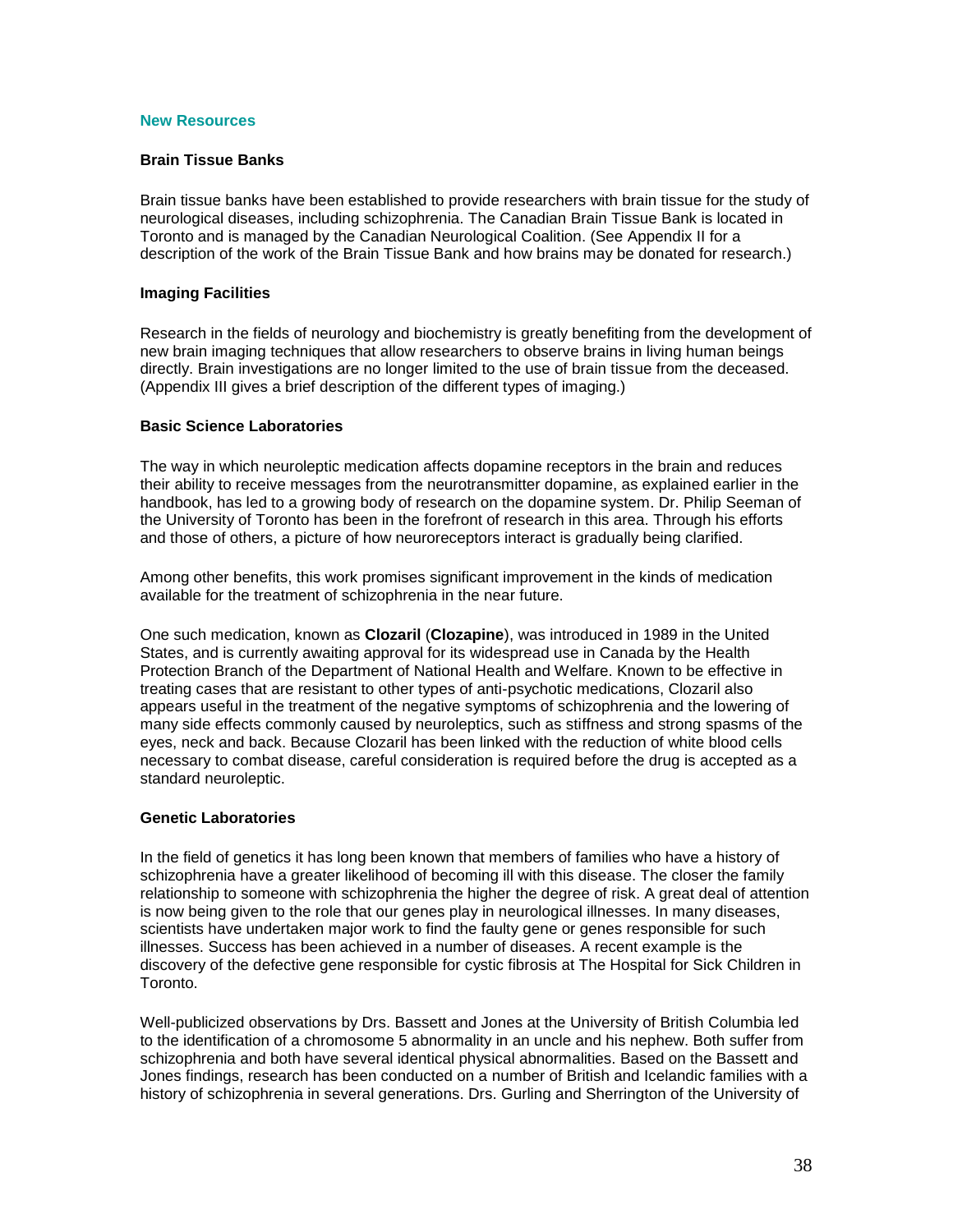London found that the chromosome 5 segment identified by Bassett and Jones seemed to be crucial to inheritance of schizophrenia in these families. Other groups, studying other families with a history of schizophrenia, have not found this linkage.

## **Social Science Programs**

Research in the social sciences is also offering some encouraging results. Commenting on recent work in the United States and in Canada at Laval and McMaster Universities, Dr. Heather Munroe-Blum, Dean of Social Work at the University of Toronto noted that "of the few studies of psychosocial interventions (combined with drug therapy) most have demonstrated a significant reduction in relapse rates when compared with the drug therapy alone." (*The Medical Post*, March 13. 1990).

## **Coordination Effort**

Starting a few years ago, the National Institute of Mental Health in the United States began a determined research attack on schizophrenia. This resulted in the development of "A National Plan for Schizophrenia Research." The plan covers all forms of research activity and is being supported by rapidly increasing annual amounts of public funds.

In Canada, a workshop on "Multicentre Study of Schizophrenia" sponsored by Health and Welfare Canada, was held in Ottawa in October 1989. This brought together leading researchers from across the country, and representatives from patient groups, voluntary family organizations, service agencies and the federal government.

The need for a national research strategy was clearly recognized in the proceedings. As a first step toward this objective, an interim group has been formed, with Dr. Barry Jones as Chairman. According to the report from the workshop, this group now has the task of telling the public and its political representatives about current schizophrenia research needs and their importance. The report also notes that a record of resources and people who could be usefully involved in research initiatives is needed. It concluded that a co-ordinating body is required to assist in moving ahead toward these goals.

#### **Better Outlook for Research**

Schizophrenia research opportunities now promise better understanding of the illness and eventually full knowledge of its cause or causes. Better treatment for patients and more effective support services in the community are now within reach. In the longer term, there is the hope of a cure. The challenge to both private and public sectors is to provide sufficient funding to make these possibilities a reality.

# **Research Findings of Interest**

A higher percentage of people born in winter and early spring develop schizophrenia than during the remainder of the year. This may suggest viral infection.

More people with schizophrenia suffer birth complications than do the general population. This implies that early brain damage may play a role.

As mentioned earlier, schizophrenia runs in families. This suggests genetic inheritance.

Schizophrenia and manic-depressive psychosis may run in the same families. What is inherited may be a vulnerability to psychosis.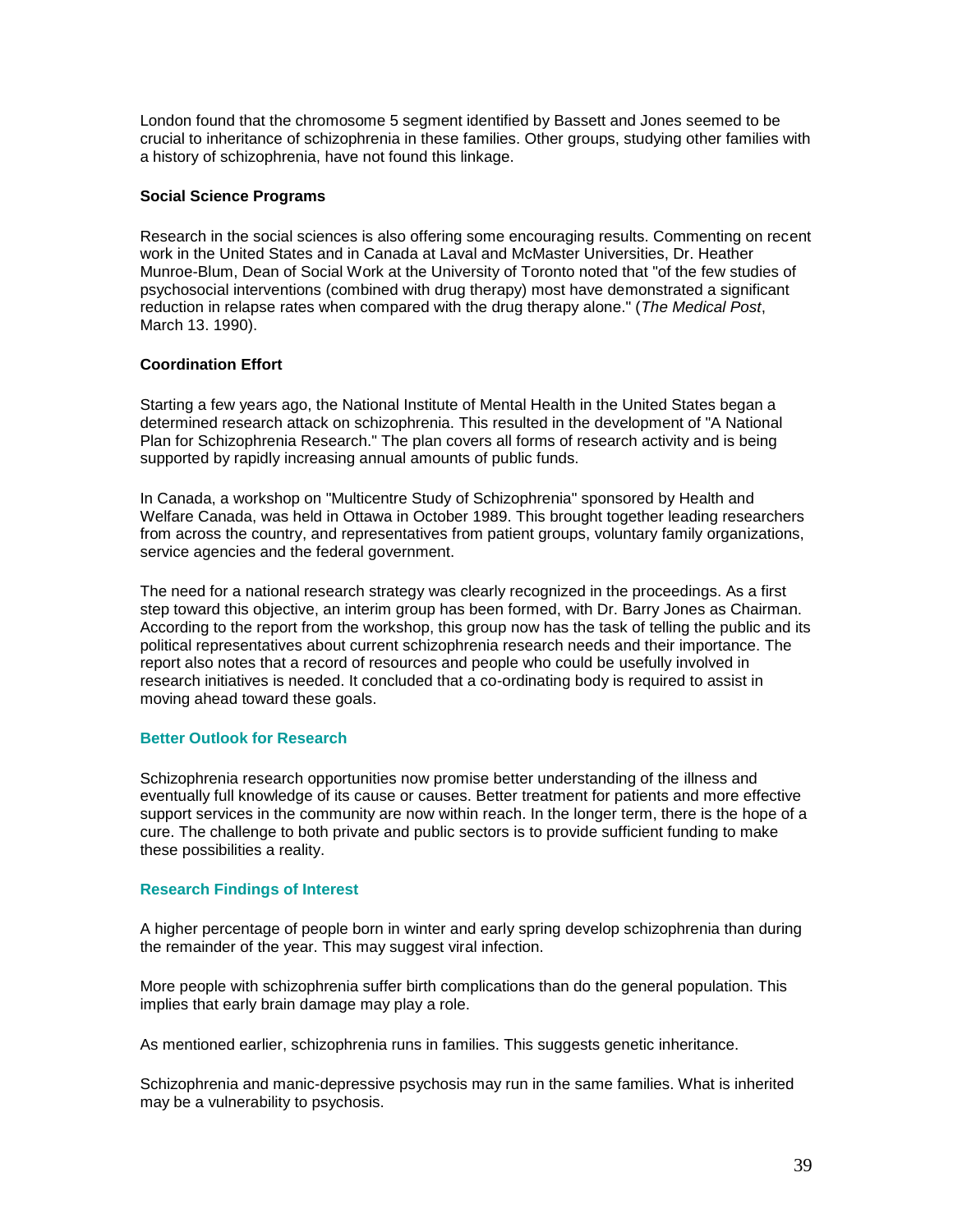More people with schizophrenia have enlarged cisterns or ventricles in the brain than do the general population.

This enlargement could be produced by infection or trauma in early life, perhaps prenatal life.

A large percentage of those with schizophrenia have discontinuous eye movements. This eyetracking disorder seems to he inherited.

The course of schizophrenia is different for males and females, for example, the age of onset is typically earlier for males. This may be a clue to a hormonal connection.

Some schizophrenics have a greater density of dopamine type 2 receptors than the regular population. This may be inherited.

Some with schizophrenia seem to have a deficiency of frontal lobe (front of the brain) functioning. This may help to explain "negative" symptoms in particular.

Some schizophrenics have abnormalities of left or right brain functioning. The left brain seems to be most affected.

Some with schizophrenia have memory system, arousal system and attention system abnormalities. A common neurotransmitter system may be implicated.

The outcome in schizophrenia is better in the long term than in the short term. Aging seems to reduce the symptoms. This may be an effect of brain cell loss.

# **Glossary**

**Asthma**: A respiratory disease marked by intermittent fits of difficult breathing that has a wheezing sound, and is accompanied by chest constriction, coughing, and discharge of phlegm.

**Behaviourism**: An approach to psychology in which only observable, measurable behaviour is studied. Unconscious processes, such as dreams, have no relevance.

**Biochemistry**: Chemistry that deals with the chemical make-up of living organisms and their life processes.

**Biological Psychiatry**: A school of psychiatric thought that emphasizes physical, chemical and neurologic causes of psychiatric illness and treatment approaches.

**Bipolar (Manic-Depressive) Disorder**: A mental illness characterized by two opposite and extreme types of moods: episodes of mania (hyperactivity, excessive cheerfulness and excitement, decreased need of sleep, flight of ideas, etc.) and depression (marked by poor appetite and poor self-esteem, sleep disturbances [insomnia or oversleeping], hopelessness, loss of energy, suicidal ideas, etc.). An ill individual may experience a series of manic or depressive episodes, or both.

**Cardiopulmonary Resuscitation (CPR)**: The re-establishment of heart and lung action for cardiac arrest (sudden and often unexpected stoppage of effective heart action) using a welldefined, specialized procedure. This may include the clearance of air passages to the lungs, heart massage, and use of drugs.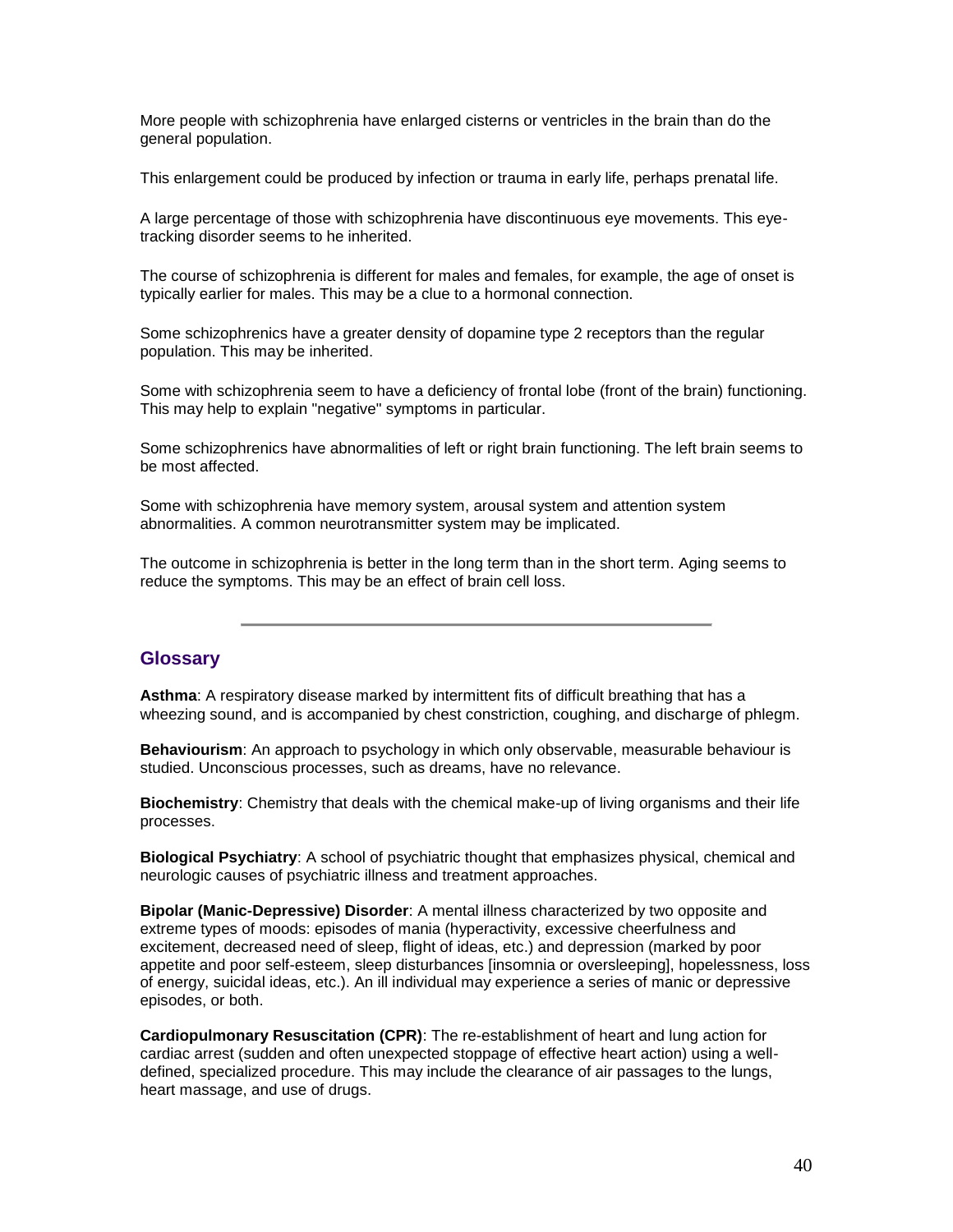**Chromosome**: Any one of the threadlike structures in the nucleus of a cell that function in the transmission of genetic information.

**Cystic Fibrosis (CF)**: An inherited disorder of the exocrine glands. There is no known cure yet.

**Epilepsy**: A disorder characterized by disturbances of the central nervous system and usually illustrated by convulsive attacks or seizures that often leave the individual unconscious.

**Forensic Unit**: A hospital team that makes assessments to provide information for use in legal proceedings.

**Gene**: Located on a chromosome, a gene regulates a particular body function.

**Genetics**: The science that studies the principles and mechanics of heredity, particularly with respect to the processes by which traits are passed from parents to offspring, as well as the causes of the similarities and differences.

**Hypoglycemia**: A condition marked by an abnormally low level of sugar in the blood. Symptoms may include sweating, trembling hands, and heart palpitations.

**Indictable Offence**: An action by an individual for which he or she can be charged under the law and punished if found guilty.

**Insight**: With respect to mental illness, this is a person's awareness of the presence and meaning of symptoms and their origin and role in producing the illness. Although insight alone may not "cure" the illness, emotional acceptance of one's illness is often required before meaningful changes can occur and for the symptoms to diminish.

**Kraepelin, Dr. Emil ( 1856-1926)**: A German psychiatrist well known for his extensive classification of mental illnesses. He was one of the first to describe the concept of dementia praecox, the name formerly given to schizophrenia.

**Long-Acting (Depot) Injection**: This type of injection into a muscle slowly releases the medication into the bloodstream. It is usually used for patients who have difficulty taking neuroleptics orally as an out-patient, or who refuse to do so.

**Maintenance Dosage**: A dosage that, taken at set intervals, helps to control symptoms.

**Metabolism**: The physical and chemical processes in a living organism concerned with the absorption of nutrients into the blood after digestion. This involves the conversion of nutrients into energy in order to build up and maintain the organism.

**Multiple or Split Personality**: A generally rare disorder characterized by the appearance of two or more distinct and separate personalities in one person.

**Neurosis**: An emotional disturbance in which the patient's behaviour and thinking are poorly adapted and cause suffering. The patient does not exhibit psychotic symptoms and behaviour usually remains within socially acceptable limits.

**Occupational Therapy**: Therapy in which the patient is involved in a variety of creative tasks and activities related to daily living. This may include the making of handicrafts (carpentry, pottery, painting, etc.) and expressive activities such as participation in dramatic role playing, music or poetry reading.

**Out-patient**: An individual who comes to the hospital for medical or surgical care but does not need to be admitted as an in-patient.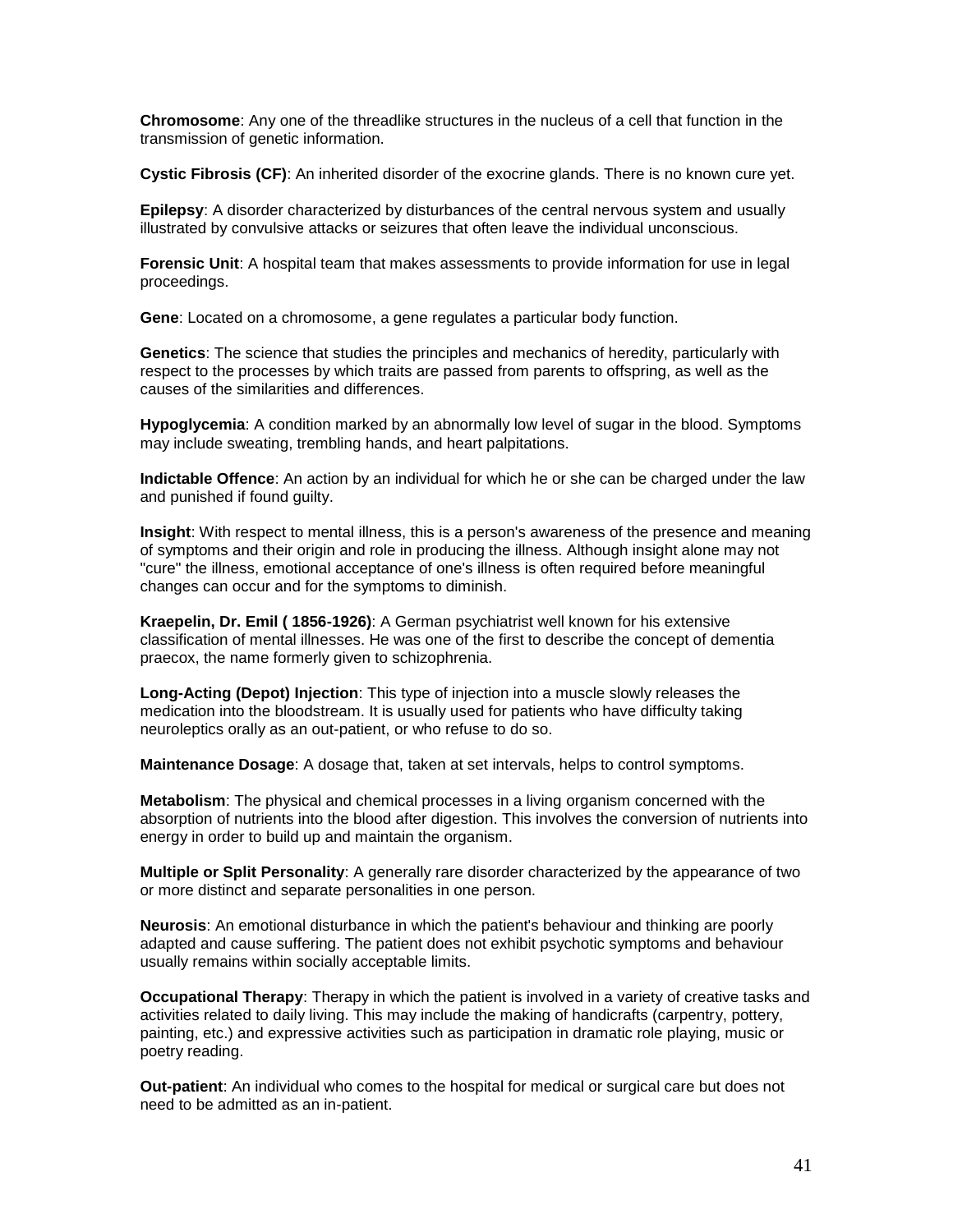**Psychiatric Nurse**: A nurse with specialized training and experience in dealing with psychiatric patients.

**Psychiatrist**: A licensed physician who specializes in psychiatry. Training involves a medical degree and four years or more of postgraduate training. Compare to Psychologist.

**Psychiatry**: The medical science that deals with the origin, diagnosis, prevention and treatment of mental and emotional disorders.

**Psychoanalysis**: A talking therapy introduced by Dr. Sigmund Freud which involves the analysis of dreams, childhood experiences, etc.. to overcome present problems. It is founded on the belief that unconscious, repressed instinctual drives and negative early childhood experiences are mainly responsible for an individual's problems.

**Psychologist**: A person who holds a degree in psychology from an accredited program. Psychologists involved with patient care are called clinical psychologists. They may provide psychotherapy but are not authorized to prescribe medication. Compare to Psychiatrist.

**Psychology**: An academic discipline, a profession, and a science dealing with the study of mental processes and behaviour of people and animals.

**Psychosis**: A major mental disorder in which a person's ability to think, respond emotionally, remember, communicate, interpret reality and behave appropriately is impaired to a degree that greatly interferes with the person's capacity to meet the ordinary demands of life.

**Psychosomatic Illness**: A disorder with physical symptoms that may be produced in part by stress or other supposedly psychological, non-physical factors.

**Psychotherapy**: The treatment of a patient's mental and emotional problems through verbal communication between patient and therapist. There are many types of psychotherapy, varying in aims, intensity, duration, and theoretical bases. Supportive therapy is a form of psychotherapy.

**Receptor**: Special places on nerve endings capable of responding to a chemical or physical stimulus from within the body or in the environment. Some drugs are known to increase or decrease sensitivity of a receptor.

**Rehabilitation**: The restoration of an individual to normal functioning after a disabling disease, injury, addiction, or imprisonment. Rehabilitation programs are designed to help the patient to sustain an independent existence.

**Remission**: The subsiding of symptoms. In schizophrenia this may take the form of the partial or complete decline of symptoms.

**Schizophrenogenic**: This term refers to the tendency to cause schizophrenia. Used in combination with the false and outdated belief that mothers of those ill with schizophrenia were to blame for the appearance of this disease in their offspring.

**Self-help Group**: A group of people who meet to improve their situation through discussion and special activities. Unlike group psychotherapy, they are not usually led by a therapist.

**Sheltered Workshop**: An example of an employment or vocational program involving a simulated work situation. Contracts are received from local businesses and the mentally ill individual is trained and supervised to do the work. Job types vary, depending on the institution. Common jobs are unskilled manual labour (such as factory work) and clerical work. Although the main benefits of the program are to provide basic work skills, individuals receive modest payment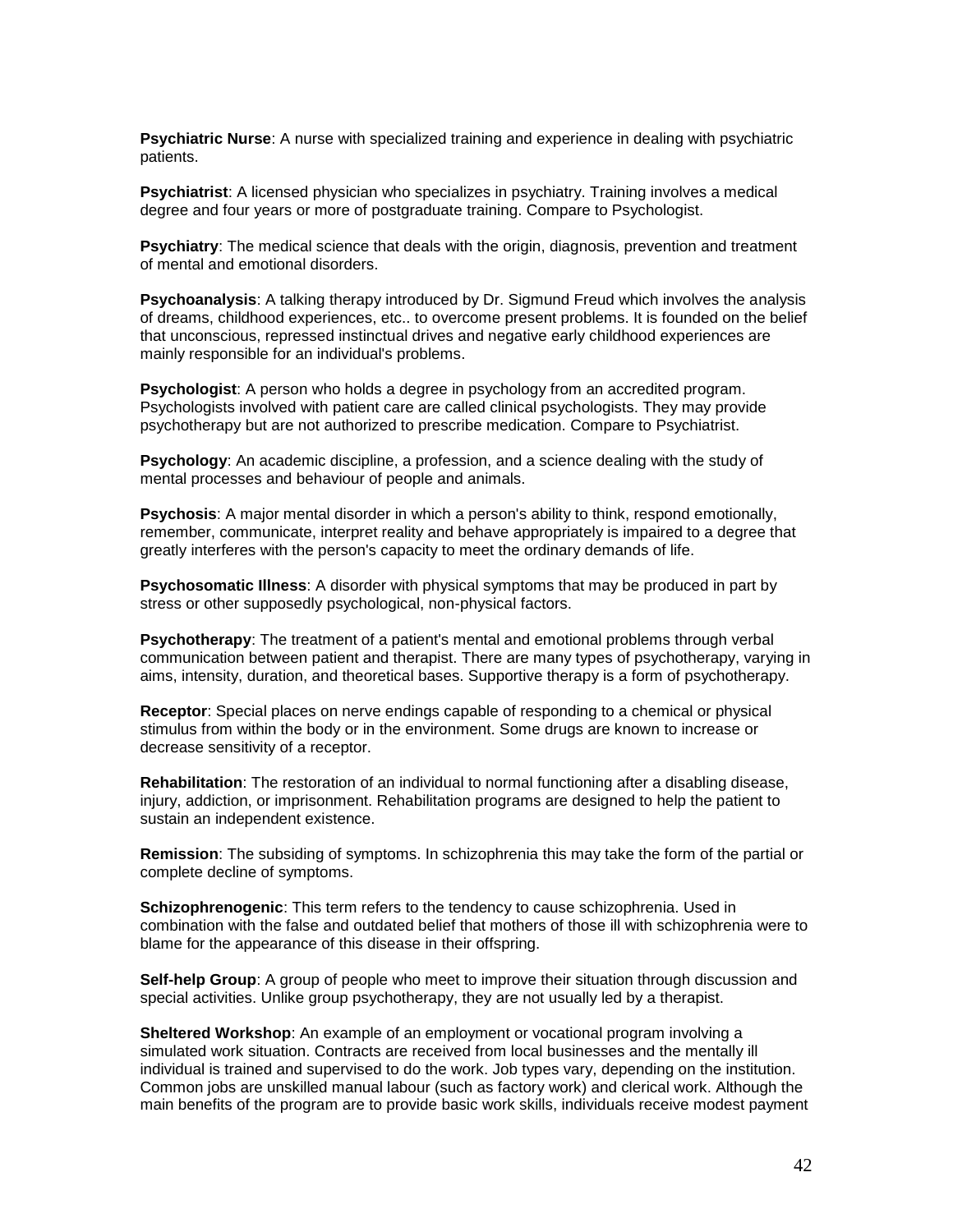for their efforts.

**Short-acting Injection**: The use of a needle to administer neuroleptics in a muscle during an emergency situation such as an acute attack, when a quick effect is needed. The effect wears off in 12 to 24 hours maximum.

**Social Worker**: A person with specialized training to help individuals with their social adjustment. With regard to mental illness this may involve the counselling of individuals and their families in dealing with various social or emotional issues that are a result of the illness.

**Stigma**: A term indicating an individual's noticeable features--either physical or behavioural--that lead to societal rejection. In the context of mental illness, stigma refers to society's negative assessment of mentally ill people in general, often reflected in the public's negative treatment of such persons.

**Vocational Counselling**:Counselling involving a client's search and training for a job.

**Watson, John B. (1878-1958)**: An American psychologist who led the development of the behaviourist school of thought.

**Wilson's Disease**: A rare hereditary disorder involving the body's inability to metabolize copper. The condition causes cirrhosis of the liver and severe mental disorder.

# **Resources**

#### **Schizophrenia Society of Canada**

Note: Please contact provincial offices for latest update on chapter locations.

National Office: 814-75 The Donway West, Don Mills, Ontario, M3C 2E9 Tel: (416) 445-8204, FAX: (416) 445-2270

#### **Provincial Offices and Chapter Locations:**

#### **Schizophrenia Society of Alberta**

5th floor, 9942-108 St. Edmonton, AB T5K 2J5 Phone (780) 427-0579, Fax (780) 422-2800 Toll-Free 1-800-661-4644 e-mail: info@schizophrenia.ab.ca

Edmonton, Calgary, Peace River, Camrose, Red Deer, Medicine Hat, Lethbridge

**British Columbia Friends of Schizophrenics** 201-6151 Westminster Highway, Richmond, B.C., V7C 4V4 Tel: (604) 270-7821,7841 (24 hours), FAX: (604) 270-9861

Abbotsford, Bulkley Valley, Burnaby, Campbell River, Chilliwack, Courtenay, Cranbrook, Fort St. John, Gibsons, Kelowna, Langley, Maple Ridge, Nanaimo, Nelson, North Shore, Penticton, Powell River, Prince Rupert, Salmon Arm, Surrey/White Rock, Terrace, Vancouver, Vernon, Victoria, Williams Lake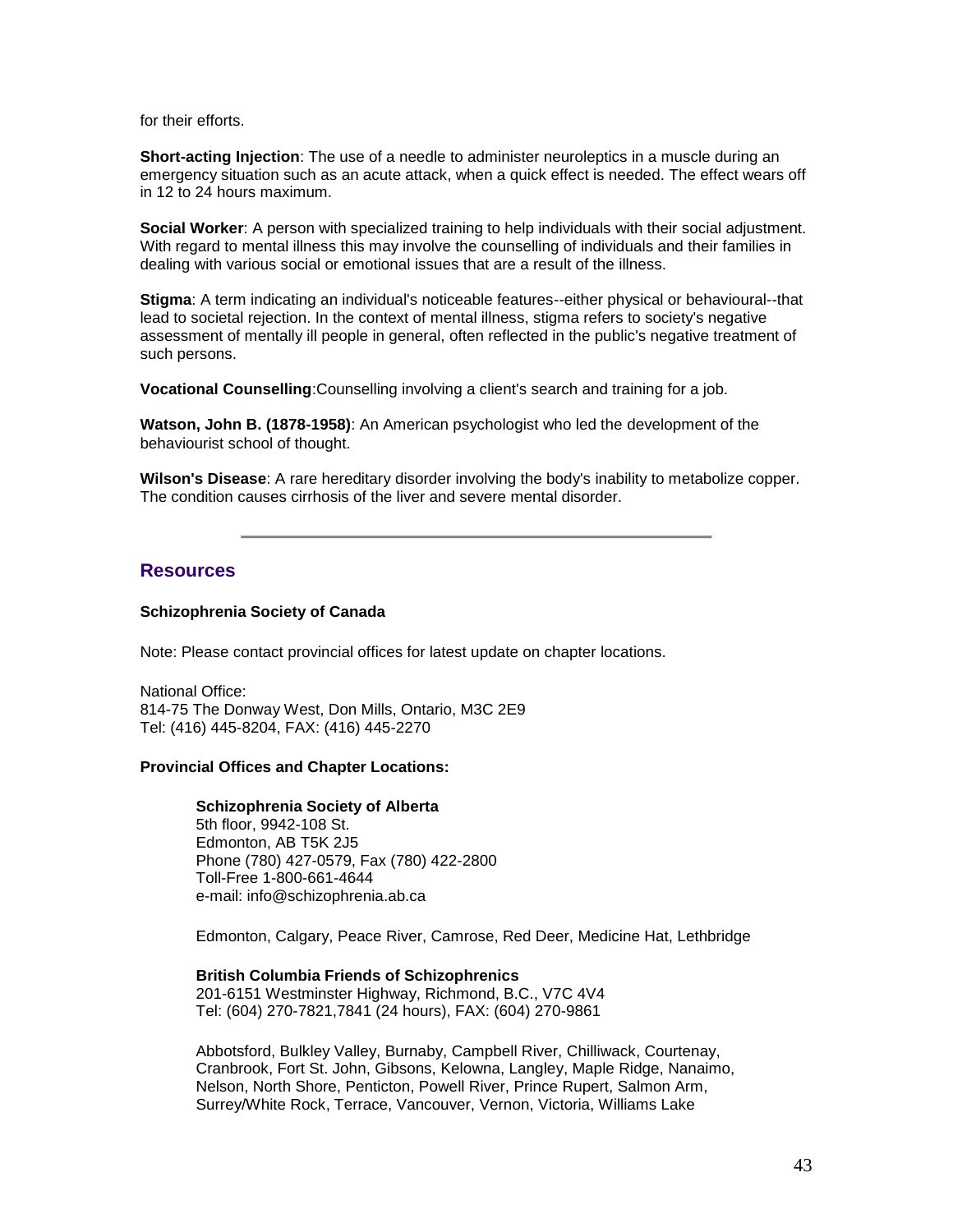#### **Manitoba Schizophrenia Society, Inc.**

4-1000 Notre Dame Avenue Winnipeg, Manitoba R3E 0N3 Tel: (204) 786-1616

#### **SSOC - New Brunswick Family Support Group**

c/o Place 400, 400 Main Street, Saint John, New Brunswick, E2K 1J4 Tel: (506) 633-1705

#### **Schizophrenia Society of Nova Scotia**

Administration Office Nova Scotia Hospital, Room 115, DeWolfe Building, Drawer 1004 Dartmouth, Nova Scotia, B2Y 3Z9 Tel: (902) 465-2601, 464-3456

Annapolis Valley, Antigonish, Cape Breton, Yarmouth

#### **Ontario Friends of Schizophrenics**

P.O. Box 217, Station "O" Toronto, Ontario M4A 2W3 Tel: (416) 449-6830

Barrie, Brampton, Brantford, Burlington, Chatham, Cobourg/Port Hope, Durham, Elgin/St. Thomas, Elliot Lake, Grey/Bruce, Guelph, Hamilton, Kingston, Leeds/Grenville, London, Midland/Penetang, Niagara Falls, North Bay, Oakville, Ottawa/Carleton, Peterborough, Quinte/Belleville, St. Catharines, Sarnia, Sault St. Marie, Stratford, Sudbury, Timmins, Thunder Bay, Windsor, York Region, Toronto Area: East York, Markham, Mississauga, North York East, North York West, Scarborough, Toronto,

#### **SSOC - Prince Edward Island Family Support Group**

c/o 70 Fitzroy Street, Charlottetown, P.E.I., C1A 1S1 Tel: (902) 566-3034

#### **Saskatchewan Friends of Schizophrenics**

P.O. Box 305, Regina. Saskatchewan, S4P 3A1 Tel: (306) 584-2620

Saskatoon, Weyburn

## **Provincial and Members Association Locations:**

#### **Quebec**

La Federation quebecoise des associations des familles et amis de la personne atteinte de maladie mentale

432A, boul Saint-Cyrille ouest, Quebec, G1S 1S3 Tel: (418) 682-3780

Cartierville, Chicoutimi, Granby, Levis, Longueil, Montmagny, Quebec City (3), Saint-Jerome, Shawinigan, Sherbrooke, Montreal Metropolitain: Dorval, Laval, Montreal (3)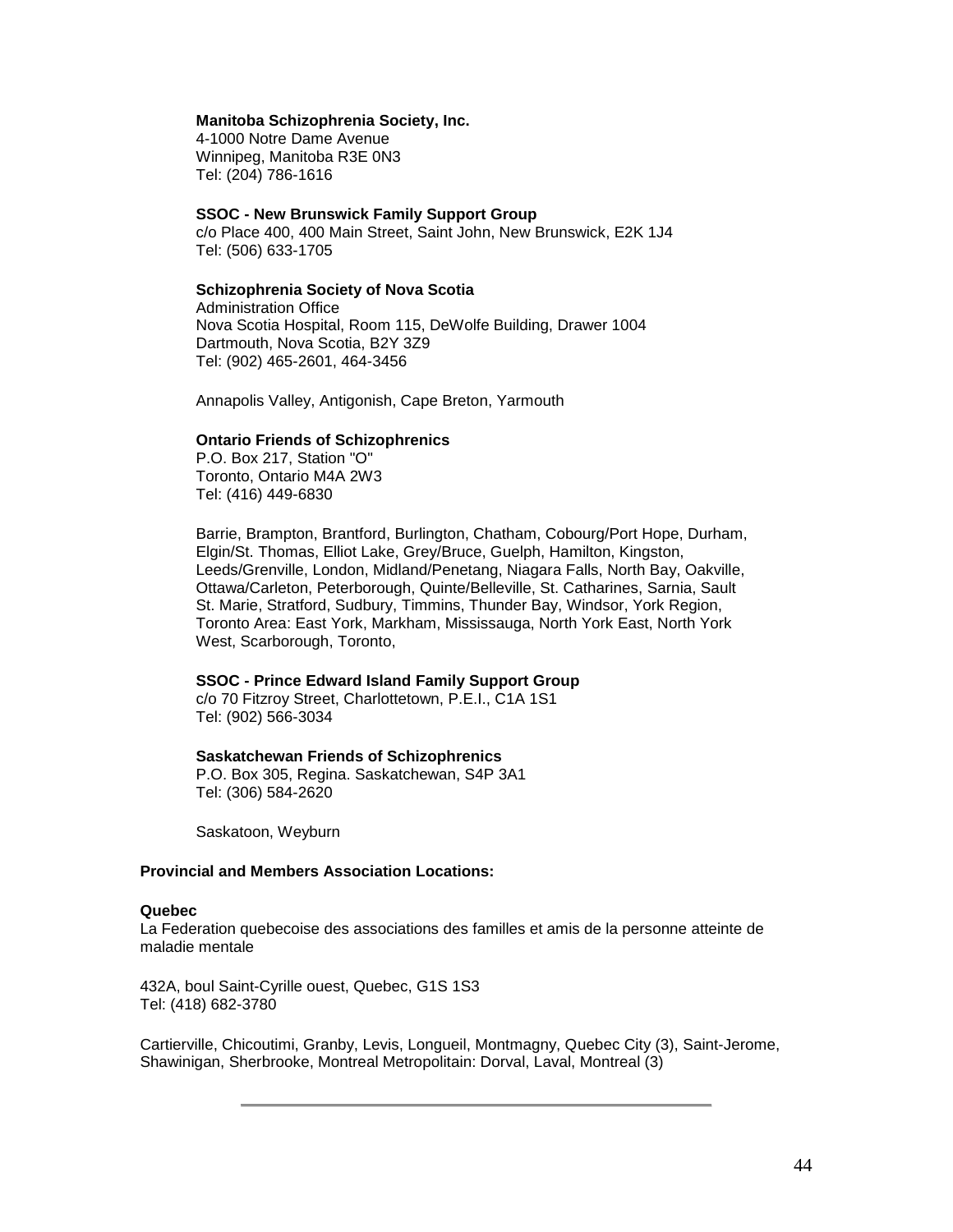# **Appendix I: Common Anti-Psychotic Medications**

Five different chemical families of anti-psychotic drugs are used in most developed countries. Below are the families and the more common drugs in each family. You will note that each drug has two names: one is the official name for that chemical compound, the generic name; the other is the brand name used by the pharmaceutical companies. The correct dosage for your relative may be quite different from the amount another patient requires. That is why it may take some time to find the right amount to stabilize your relative.

| <b>Drug Family</b>                    | <b>Generic Name</b>                                          | <b>Brand Name</b>                                |
|---------------------------------------|--------------------------------------------------------------|--------------------------------------------------|
| PHÉNOTHIAZINES<br><b>ALIPHATIQUES</b> | <b>CHLORPROMAZINE</b><br><b>PROMAZINE</b><br>TRIFLUPROMAZINE | LARGACTIL;<br><b>THORAZINE</b><br><b>SPARINE</b> |
| <b>PHÉNOTHIAZINES</b>                 |                                                              | <b>VESPERIN</b>                                  |
| PIPÉRAZINES                           | TRIFLUOPÉRAZINE                                              |                                                  |
|                                       | PERPHÉNAZINE                                                 | <b>STELAZINE</b>                                 |
|                                       | FLUPHÉNAZINE                                                 | <b>FENTAZINE; TRILAFON</b>                       |
|                                       | PROCHLORPÉRAZINE                                             | PROLIXIN; PERMITIL                               |
|                                       | <b>ACETOPHÉNAZINE</b>                                        | <b>COMPAZINE</b>                                 |
| injection par voie                    | FLUPHÉNAZINE                                                 | <b>TINDAL</b>                                    |
| intramusculaire:                      | (DÉCANOATE DE)                                               | <b>MODECATE</b>                                  |
|                                       | FLUPHÉNAXINE                                                 | <b>MODITEN</b>                                   |
| <b>PHÉNOTHIAZINES</b>                 | (ÉNANTHATE)                                                  |                                                  |
| <b>PIPÉRIDINES</b>                    |                                                              | <b>MELLARIL</b>                                  |
|                                       | <b>THIORIDAXINE</b>                                          | <b>SERENTIL</b>                                  |
| <b>THIOXANTHÈNES</b>                  | <b>MÉSORIDAZINE</b>                                          |                                                  |
|                                       |                                                              | <b>NORVANE</b>                                   |
|                                       | <b>THIOTHIXÈNE</b>                                           | <b>FLUANXOL</b>                                  |
|                                       | <b>FLUPENTHIXOL</b>                                          |                                                  |
|                                       | <b>ZUCLOPENTHIXOL</b>                                        | <b>CLOPIXOL</b>                                  |
| par voie                              | <b>DIHYDROCHLORIDE</b>                                       | <b>TARACTAN</b>                                  |
| intramusculaire:                      | <b>CHLORPROTHIXÈNE</b>                                       | <b>DEXIPOL</b>                                   |
|                                       | <b>FLUPENTHIXOL</b>                                          | <b>CLOPIXOL</b>                                  |
| <b>BUTYROPHÉNONES</b>                 | (DÉCANOATE DE)                                               |                                                  |
| (tablette), (injection)               | <b>ZUCLOPENTHIXOL</b>                                        | <b>HALDOL</b>                                    |
|                                       | (DÉCANOATE DE)                                               | <b>HALDOL DECANOATE</b>                          |
|                                       |                                                              | <b>ORAP</b>                                      |
|                                       | <b>HALOPÉRIDOL</b>                                           | <b>INAPSINE</b>                                  |
| <b>DEBENZOXAZÉPINES</b>               | <b>HALOPÉRIDOL</b>                                           | <b>IMPA</b>                                      |
|                                       | (DÉCANOATE DE)                                               | <b>SEMAP</b>                                     |
| <b>DIHYDROINDOLONES</b>               | PIMOZIDE                                                     |                                                  |
|                                       | <b>DROPÉRIDOL</b>                                            | LOXITANE; DAXOL                                  |
|                                       | <b>FLUSPIRILINE</b>                                          |                                                  |
|                                       | PENFLURIDOL                                                  | <b>MOBAN</b>                                     |
|                                       | <b>LOXAPINE</b>                                              |                                                  |
|                                       |                                                              |                                                  |
|                                       | <b>MOI INDONE</b>                                            |                                                  |

Courtesy of the World Schizophrenia Fellowship (July 1990)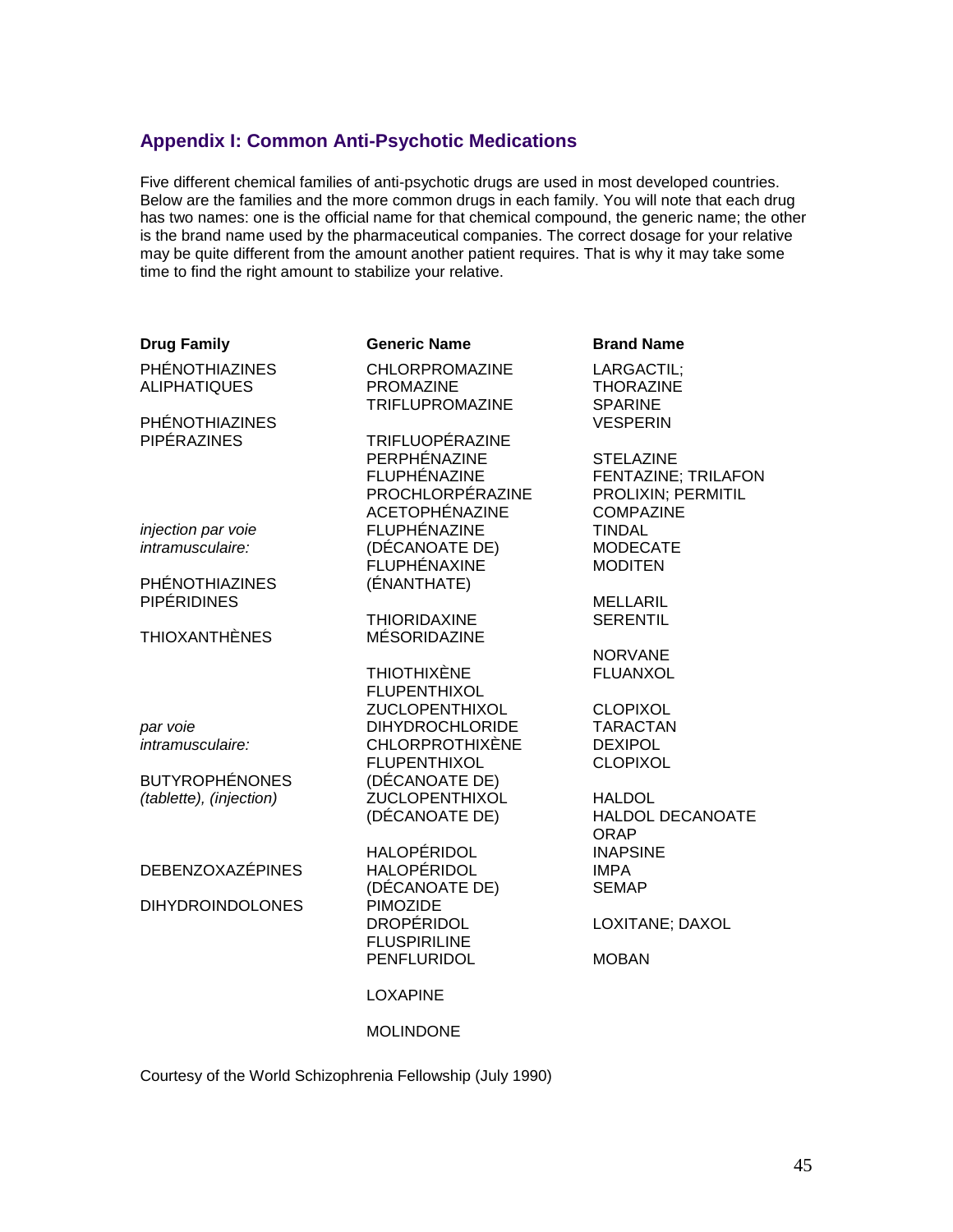#### **\*\* Addendum To Appendix \*\***

Note: Clozapine to be available soon in Canada

It is expected that a new neuroleptic drug will be available for schizophrenia patients in Canada in the near future. Called clozapine, it belongs to the didemodiazepene chemical group. It will be marketed by Sandoz Canada Inc., a subsidiary of the giant Swiss drug company that developed it, under the trade name Clozaril.

This new anti-psychotic agent appears to cause fewer side effects (most importantly with respect to tardive dyskinesia) compared with other neuroleptics now available. It also gives better antipsychotic results for some patients. There is, however, a greater risk of agranulocytosis for a small number. For these, this condition may lead to potentially fatal results, because it affects the immune system by limiting the body's ability to produce white blood cells. To guard against this, the drug's introduction will be accompanied by weekly blood testing for those who take it.

# **Appendix II: The Canadian Brain Tissue Bank**

As advances continue to be made in research laboratories throughout the world, more and more people are beginning to appreciate the enormous potential of post-mortem human brain tissue research. What the public does not seem to realize, however, is that although promising results are being reported and our understanding of severe neurologic and psychiatric disorders is improving, more significant progress is actually being delayed because of a scarcity of brain tissue donations.

The Canadian Brain Tissue Bank was established in 1981 in order to support medical research through the collection, storage, and distribution of brain tissue to interested scientific investigators. Such research is concerned with the causes, treatments and eventual cures for the many psychiatric and neurological disorders affecting so many people today. These include schizophrenia, Alzheimer's disease, dystonia, epilepsy, among many others.

Research over the past decade has shown that the study of human brain tissue is essential to increasing our understanding of how the nervous system functions and consequently in preventing and alleviating these illnesses. Most recently, post-mortem human brain research played a significant role in the development of a genetic test for Huntington's disease and a treatment for Parkinson's disease. Additionally, human brain tissue is necessary because several serious neurologic and psychiatric conditions affect only humans and therefore, animal models are not relevant.

For comparative purposes, brain tissue is needed from healthy individuals, as well as from those who died with a neurologic or psychiatric illness. There is also a critical need for relatives of people with genetically inherited disorders to donate their brains after death. Samples of DNA are kept from all tissue to help in future genetic testing.

#### **What You Should Know About Brain Donation**

- Your next-of-kin must verify your intent to donate at the time of your death.
- Even if a decision to donate was not made prior to death, family members can arrange for the donation of brain tissue after death.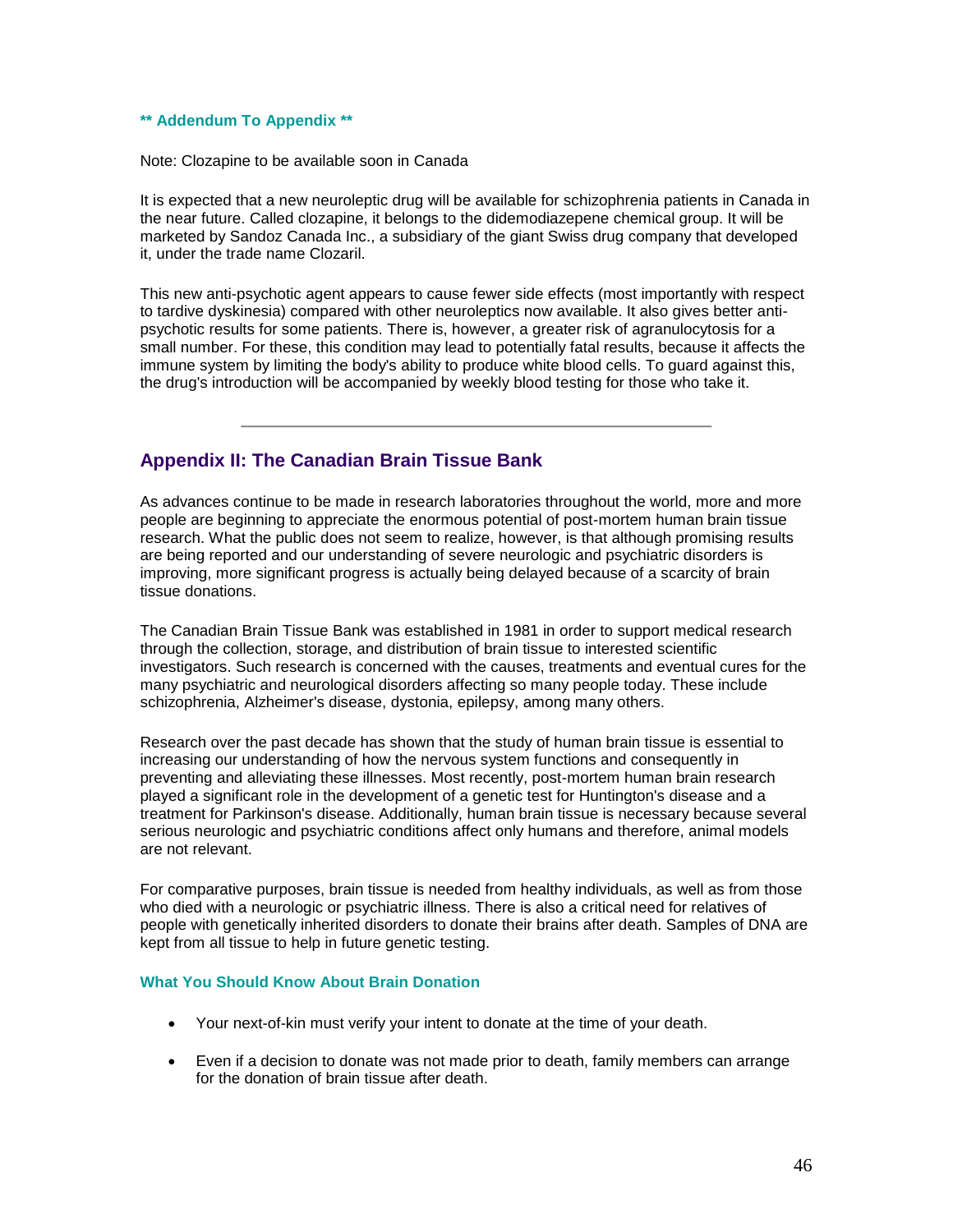- In all cases, the identity of each donor and potential donor will remain strictly confidential.
- Because the brain is removed from an incision in the back of the skull, there is no disfigurement. Thus, brain donation does not interfere with an open casket or other traditional funeral arrangements.
- An autopsy is not necessary. Brain tissue removal will not change the appearance of the donor. Only the donor's brain will be sent to the Brain Bank.
- When appropriate, a diagnostic report will be sent to the family and health professionals involved with the case.
- There are four major circumstances where a brain generally becomes unsuitable for donation. These are: when a person dies while on a respirator; when a person dies from a highly contagious disease; when a person plans to make a whole body donation to a medical school; and when a person makes a donation of heart, eyes, etc., and is therefore maintained on life support systems.
- The Canadian Brain Bank is funded by government grants and private foundations. Usually, brain donation involves no cost to the family. Occasionally, however, charges may be incurred with the local hospital or funeral director.
- Because the majority of studies can be carried out on a very small amount of tissue, each donated brain provides a large number of samples for many researchers.
- Autopsies must be made promptly after death. One half of the brain is frozen immediately, for future biochemical studies. The other half is placed in a special solution called formalin for pathological studies and determination of the exact disease process.
- The Brain Bank should be contacted as soon as a potential donor dies. Delay could result in the loss of the donation.

### **How to Donate**

Becoming a prospective tissue donor is easy. Call the Canadian Brain Tissue Bank at (416) 977- 3398. If you prefer, you can obtain a copy of the pamphlet entitled *A Gift of Hope - Canadian Brain Tissue Bank* and fill out the attached donor card. But first, do the most important thing of all: inform your family that you would like your brain donated to the Brain Bank after death; they will have to do it for you and they must understand why you wish to donate.

# **Appendix III: Types of Brain Imaging Techniques**

Note: The following techniques can also be used for other parts of the body.

#### **Techniques that Measure Structure**

These allow for the study of brain anatomy and possible structural abnormalities.

#### **Computerized Tomography (CT)**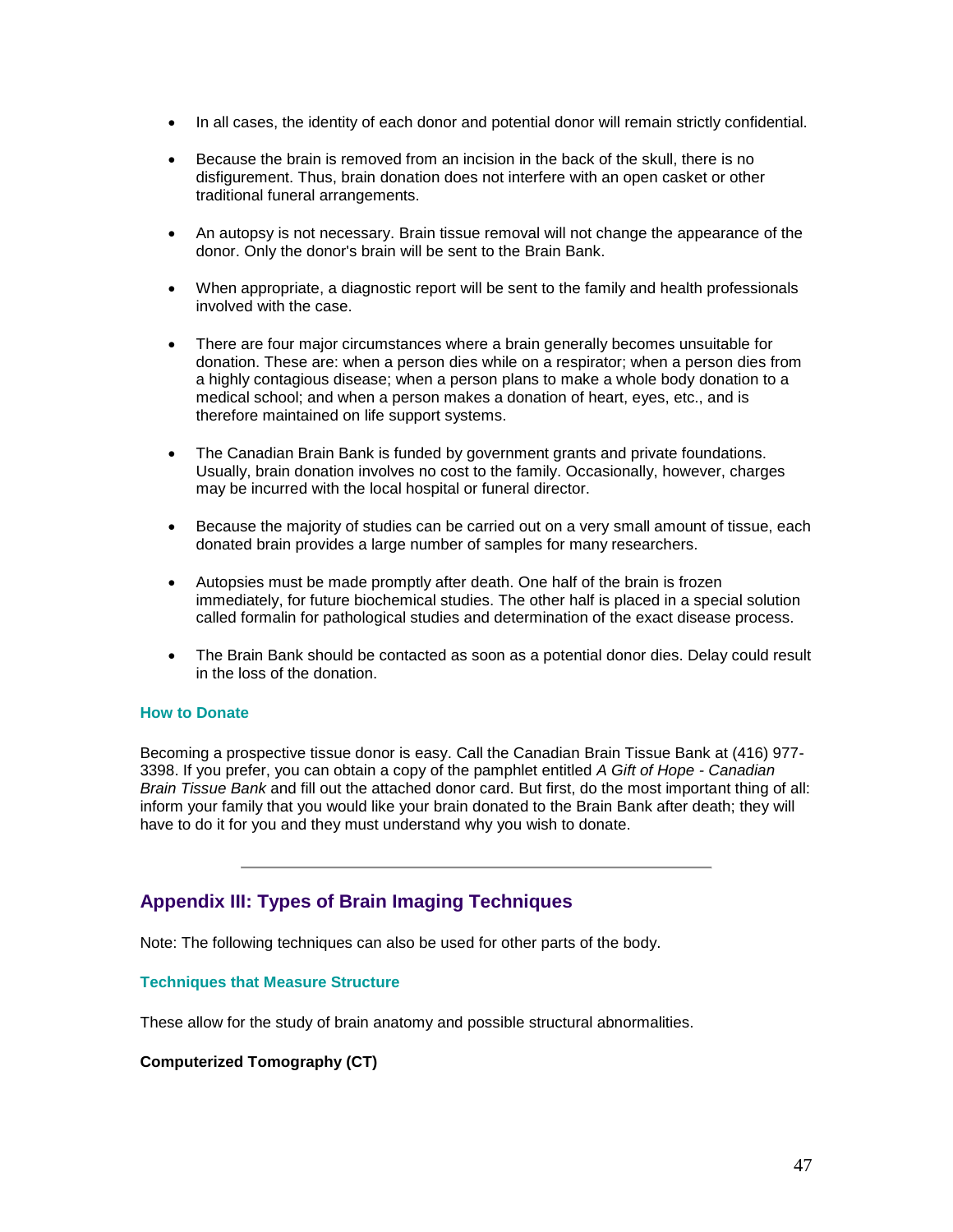Developed in the early 1970s, this is one of the earliest imaging techniques. Basically, CT emits a beam of X-rays that rotates around the patient. Detectors placed on the other side of the patient's body pick up the radiation. The computer aspect of CT then translates the pattern of radiation into images of detailed, cross-sectional slices.

CT has proven useful in spotting brain abnormalities that may be connected with different types of mental illness, including schizophrenia, depression, and bipolar disorder. Additionally, it is a painless procedure that requires no special preparation.

One of the more consistent findings using CT is an indication that schizophrenia patients appear to have larger ventricular sections of the brain when compared to other individuals. The ventricles are cavities in the brain filled with fluid, and it is thought that an enlargement in this area occurs at the expense of other brain tissue.

## **Magnetic Resonance Imaging (MRI)**

Also known as NMR (nuclear magnetic resonance), MRI is a relatively new technique that has become widely available over the last four years. Unlike CT, it can image brain regions in different directions and uses a magnetic field as opposed to radiation. It can also produce an accurate reconstruction of brain structures, thus leading to improved visualization, particularly of areas not easily picked up by CT. Because MRI does not use ionizing radiation, it poses a minimum risk for the patient.

Unfortunately, because of its newness, more research needs to be conducted on its potential range of applicability. Several studies done with MRI, however, appear to support the observation of several abnormalities in people with schizophrenia, including enlarged ventricles.

#### **Techniques that Measure Function**

These enable the study of the brain at work, through the measurement of metabolic activity and neurotransmitter systems.

#### **Regional Cerebral Blood Flow (RCBF)**

This method involves the measurement of the blood flow using what is known as tracers. A tracer is a substance that carries or emits electromagnetic radiation. The most common is the use of a safe radioactive gas called xenon 133 in which its rate of disappearance is measured after the patient has inhaled it. One study using this method has indicated that there is an abnormality in the blood flow of schizophrenic patients.

By having the individual perform various tests or "challenges," RCBF can be used to map patterns of metabolic activity in the brain. For example, one study has demonstrated that patients with schizophrenia appear to have a reduced ability to use the parts of the brain known as the frontal lobes. This finding is consistent with the general hypothesis or premise that schizophrenic individuals suffer from frontal lobe dysfunction. Additionally, there have been some abnormalities observed with the left hemisphere. that is the left half of the brain, of schizophrenic patients. This seems consistent with the language and auditory abnormalities noticed in schizophrenia.

# **Single Photo Emissions Computed Tomography (SPECT)**

This scanning technique uses the method of both CT and MRI in combination with the detection of radioactive particles (photons), which are emitted through an externally administered tracer.